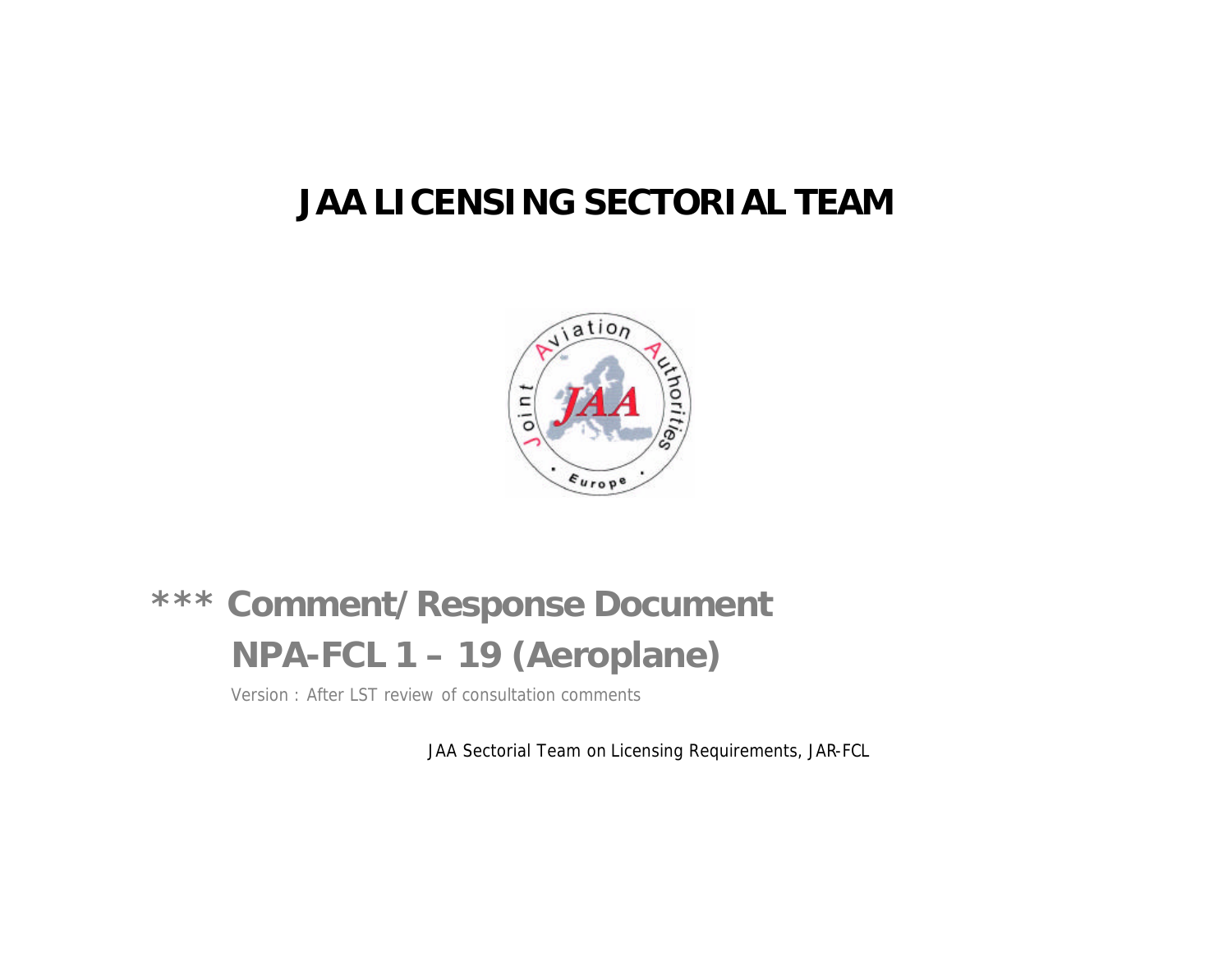| Comment<br>number | Commentator | Proposed text/comment | Reason(s) for proposed<br>text/comment | Response |
|-------------------|-------------|-----------------------|----------------------------------------|----------|
|-------------------|-------------|-----------------------|----------------------------------------|----------|

*General*

| 002 | Marta Koisová,<br>Ms.<br>CAA of the Slovak | No comments . | Support for adoption. | Notea |
|-----|--------------------------------------------|---------------|-----------------------|-------|
|     | Republic                                   |               |                       |       |

#### *JAR-FCL 1 (Aeroplane) Section 1 Subpart A – General Requirements*

| 021                                                                                                                                                                                                                                                                                                                                                                                                                                                                                                                                        | Mr. D. L. Conduit, UK<br>CAA           | See text below | Editorial consistency. | Accepted. |  |
|--------------------------------------------------------------------------------------------------------------------------------------------------------------------------------------------------------------------------------------------------------------------------------------------------------------------------------------------------------------------------------------------------------------------------------------------------------------------------------------------------------------------------------------------|----------------------------------------|----------------|------------------------|-----------|--|
| A change is also proposed to JAR-FCL 2.015[b][4] to achieve the same result BUT with slightly different text.<br>It is recommended that the proposed text from JAR-FCL 2 is adopted and adapted for JAR-FCL 1 as follows:<br>"[4] In circumstances where validation of a non-JAA licensed pilot is requested to fulfil specific tasks of finite duration in accordance with Appendix 3 to JAR-FCL<br>1.015, an NAA may validate such a licence for those tasks without the holder meeting the requirements of Appendix 1 to JAR-FCL 1.015. |                                        |                |                        |           |  |
| 100                                                                                                                                                                                                                                                                                                                                                                                                                                                                                                                                        | Mr. Louis Hucher,<br>Dassault Aviation | None.          | See text below.        | Noted.    |  |
| JAR-FCL 1.015(b)(4) and Appendix 3 to JAR-FCL 1.015 authorize, subject to some conditions, a pilot holding a non-JAA license and type rating to fly as instructor,<br>examiner or pilot in command of flights related to the introduction, demonstration or testing of aeroplanes registered in a JAA Member State.<br>Dassault Aviation supports this text.                                                                                                                                                                               |                                        |                |                        |           |  |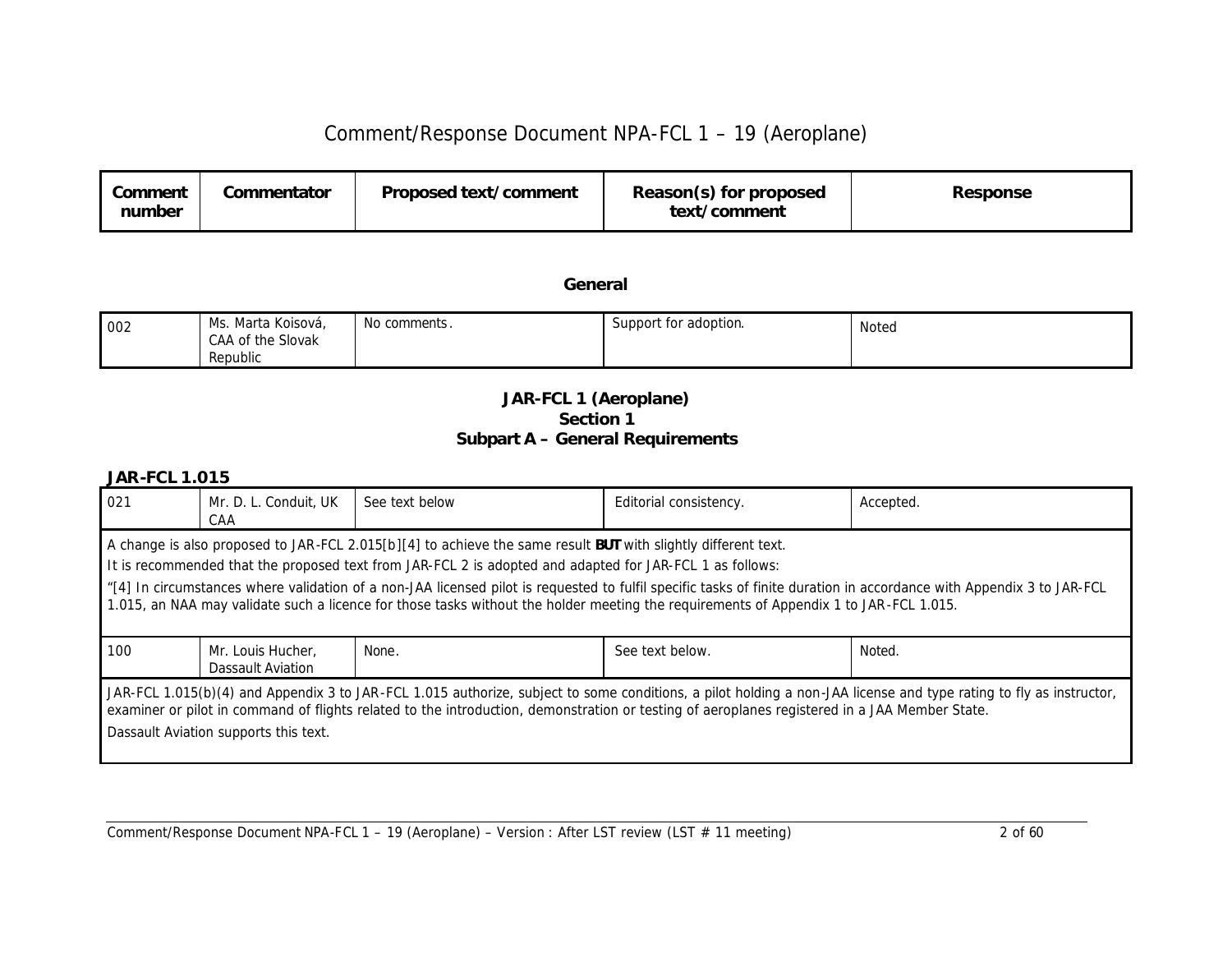| Comment<br>number | Commentator | Proposed text/comment | Reason(s) for proposed<br>text/comment | Response |
|-------------------|-------------|-----------------------|----------------------------------------|----------|
|-------------------|-------------|-----------------------|----------------------------------------|----------|

#### *JAR-FCL 1.050*

| 022 | Mr. D. L. Conduit, UK<br>CAA | JAR-FCL 1.050[b][5]<br>"The holder of a valid CPL[A]/[H] is<br>with<br>the<br>theoretical<br>credited<br>knowledge requirement in subject<br>Human Performance for the IR[A]."<br>JAR-FCL 1.050[b][6]<br>"The holder of a valid IR[A]/[H] is<br>with the<br>theoretical<br>credited<br>knowledge requirement in subject<br>Human Performance for a CPL[A]." | The justification makes it clear that<br>the credit should be established on<br>the basis that the student applying<br>for the credit should hold a valid<br>JAR-FCL CPL or IR. So say so in the<br>requirement. | Accepted, but text changed as follows :<br>(5) An applicant having passed the<br>theoretical knowledge examination in<br>subject Human Performance for a<br>CPL(A)/(H) is credited with the theoretical<br>knowledge requirement in subject Human<br>Performance for an IR(A) according to<br>the pass standards set out in JAR-<br>FCL 1.490.<br>(6) An applicant having passed the<br>theoretical knowledge examination in<br>subject Human Performance for an<br>IR(A)/(H) is credited with the theoretical<br>knowledge requirement in subject Human<br>Performance for a CPL(A) according to<br>the pass standards set out in JAR-<br>FCL 1.490. |
|-----|------------------------------|-------------------------------------------------------------------------------------------------------------------------------------------------------------------------------------------------------------------------------------------------------------------------------------------------------------------------------------------------------------|------------------------------------------------------------------------------------------------------------------------------------------------------------------------------------------------------------------|-------------------------------------------------------------------------------------------------------------------------------------------------------------------------------------------------------------------------------------------------------------------------------------------------------------------------------------------------------------------------------------------------------------------------------------------------------------------------------------------------------------------------------------------------------------------------------------------------------------------------------------------------------|
| 023 | Mr. D. L. Conduit, UK<br>CAA | See text below.                                                                                                                                                                                                                                                                                                                                             | Editorial consistency and for the<br>avoidance of doubt.                                                                                                                                                         | Accepted, align text in JAR-FCL. Change<br>item to " Human Perfomance" and delete<br>"limitations"                                                                                                                                                                                                                                                                                                                                                                                                                                                                                                                                                    |

The theoretical knowledge subject dealt with in these proposed amendments is referred to as "Human Performance". Elsewhere in JAR-FCL, the subject is referred to as "Human Performance & Limitations". Two different subject titles should not be used for the same subject.

Annex 1 to the Convention on International Civil Aviation uses "Human Performance" as the subject title and it is recommended that this title be adopted in JAR-FCL.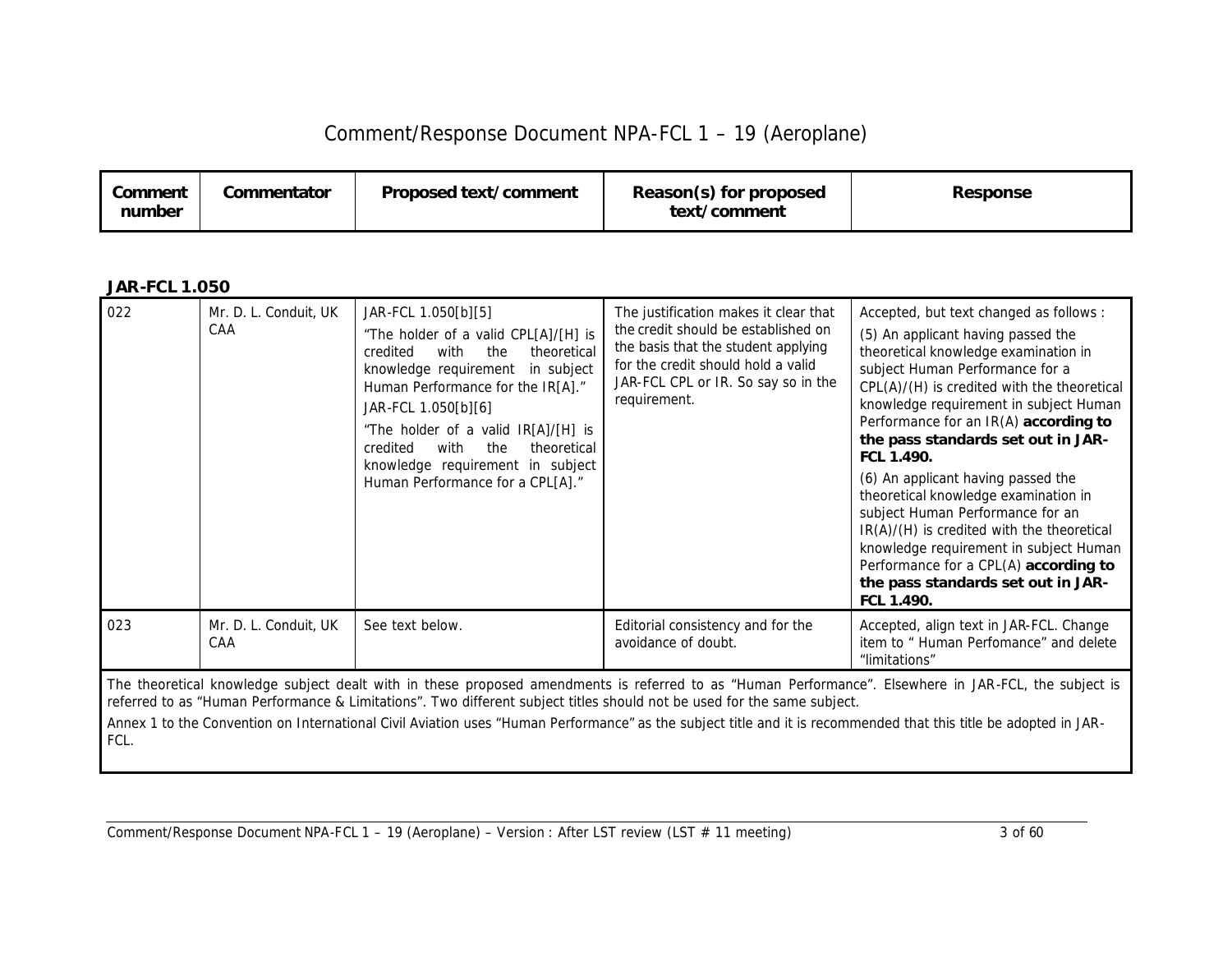| Comment<br>number | Commentator                               | Proposed text/comment                                                                                                                                                                                                                                                                                                                                                                                                                                                                | Reason(s) for proposed<br>text/comment                                                                                                                                                                                                                                                                                                                                                                                                           | <b>Response</b>                                                                                                                                                                                                                                                                                                                                                                                                                                                                                                                                                                                                                                       |
|-------------------|-------------------------------------------|--------------------------------------------------------------------------------------------------------------------------------------------------------------------------------------------------------------------------------------------------------------------------------------------------------------------------------------------------------------------------------------------------------------------------------------------------------------------------------------|--------------------------------------------------------------------------------------------------------------------------------------------------------------------------------------------------------------------------------------------------------------------------------------------------------------------------------------------------------------------------------------------------------------------------------------------------|-------------------------------------------------------------------------------------------------------------------------------------------------------------------------------------------------------------------------------------------------------------------------------------------------------------------------------------------------------------------------------------------------------------------------------------------------------------------------------------------------------------------------------------------------------------------------------------------------------------------------------------------------------|
| 063               | Mr. Michel Bedrine,<br><b>DGAC</b> France | (5) An applicant having passed the<br>theoretical knowledge examination in<br>subject Human Performance for a<br>$CPL(A)/(H)$ is credited with the<br>theoretical knowledge requirement<br>in subject Human Performance for<br>an $IR(A)$<br>(6) An applicant having passed the<br>theoretical knowledge examination in<br>subject Human Performance for an<br>$IR(A)/(H)$ is credited with the<br>theoretical knowledge requirement<br>in subject Human Performance for a<br>CPL(A) | Those both paragraphs do not take<br>in account the rules for crediting!<br>The theoretical examinations have to<br>be passed within 18 months. What<br>will be the rule if the applicant does<br>not awarded a pass in all of the<br>required subjects within the 18<br>months period, and if he has started<br>during the 18 months period another<br>set of examination for another<br>licence or for IR where crediting<br>could be granted? | Accepted, but text changed as follows :<br>(5) An applicant having passed the<br>theoretical knowledge examination in<br>subject Human Performance for a<br>CPL(A)/(H) is credited with the theoretical<br>knowledge requirement in subject Human<br>Performance for an IR(A) according to<br>the pass standards set out in JAR-<br>FCL 1.490.<br>(6) An applicant having passed the<br>theoretical knowledge examination in<br>subject Human Performance for an<br>IR(A)/(H) is credited with the theoretical<br>knowledge requirement in subject Human<br>Performance for a CPL(A) according to<br>the pass standards set out in JAR-<br>FCL 1.490. |

#### *Appendix 3 to JAR-FCL 1.015*

| 015 | Mr. M. Haerynck,<br><b>BCAA</b> | pt(2) (a) Possess an appropriate<br>licence, medical certificate, type<br>rating, and qualifications, to include<br>instructor rating on type or examiner<br>authorisation on type, valid in the<br>non-JAA State for the duties<br>proposed, and | 1) Use the words rating (for<br>instructor) and authorisation (for<br>examiner) instead of qualification.<br>2) To be clear that the instructor<br>rating or examiner authorisation<br>must be on the type used. | (1) and (2) Rejected, covered by the<br>original text, i.e. "qualifications for the<br>duties proposed." |
|-----|---------------------------------|---------------------------------------------------------------------------------------------------------------------------------------------------------------------------------------------------------------------------------------------------|------------------------------------------------------------------------------------------------------------------------------------------------------------------------------------------------------------------|----------------------------------------------------------------------------------------------------------|
|-----|---------------------------------|---------------------------------------------------------------------------------------------------------------------------------------------------------------------------------------------------------------------------------------------------|------------------------------------------------------------------------------------------------------------------------------------------------------------------------------------------------------------------|----------------------------------------------------------------------------------------------------------|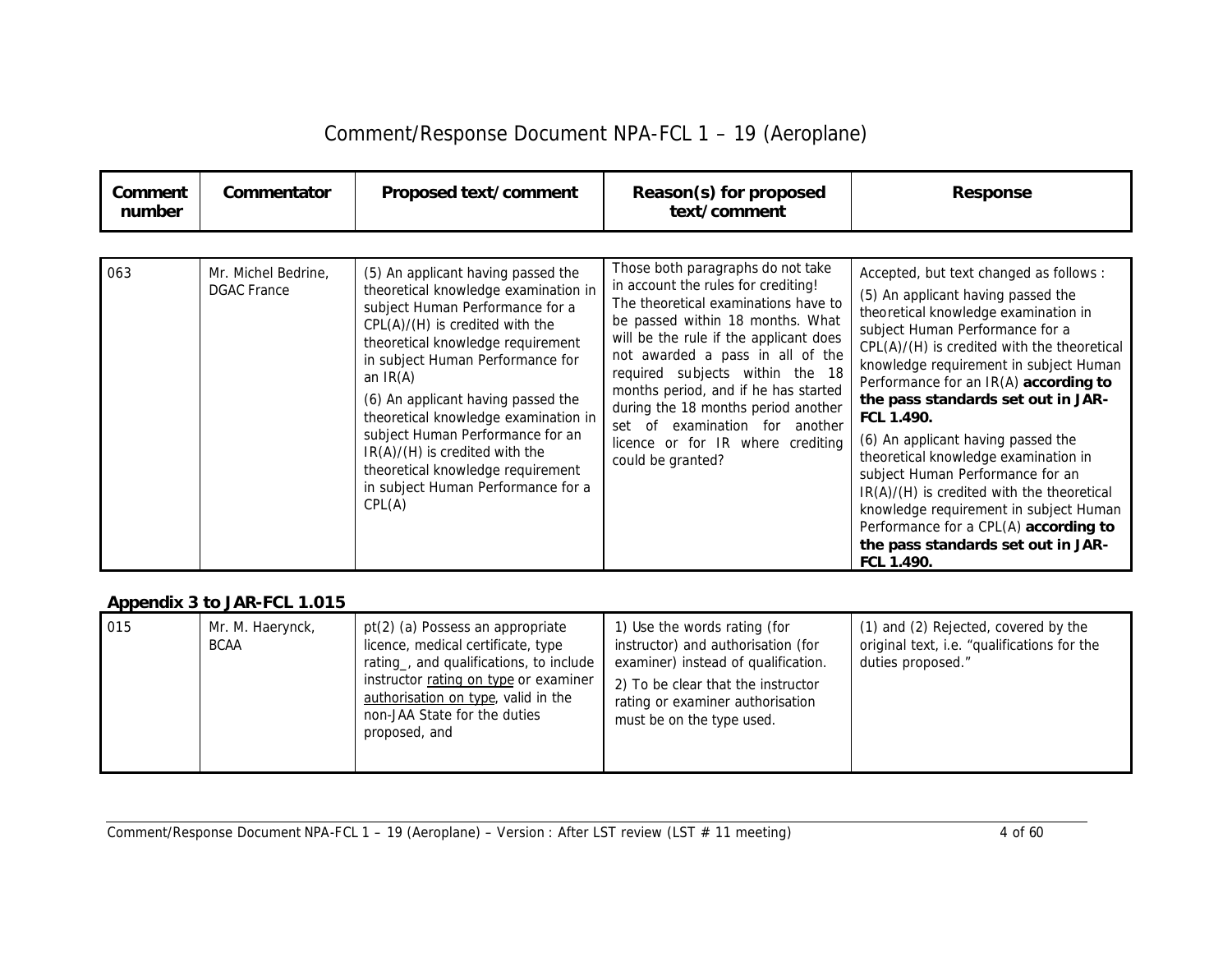| Comment<br>number | Commentator | Proposed text/comment | Reason(s) for proposed<br>text/comment | <b>Response</b> |
|-------------------|-------------|-----------------------|----------------------------------------|-----------------|
|-------------------|-------------|-----------------------|----------------------------------------|-----------------|

| 024 | Mr. D. L. Conduit, UK<br>CAA              | [Title before paragraph 1]<br>Delete 'Tempory' and insert<br>'Temporary'. | Editorial.                                                                                                                                                                                           | Accepted.                                                                                                                                                                                                                                                                                                                                                                                                                                                                       |
|-----|-------------------------------------------|---------------------------------------------------------------------------|------------------------------------------------------------------------------------------------------------------------------------------------------------------------------------------------------|---------------------------------------------------------------------------------------------------------------------------------------------------------------------------------------------------------------------------------------------------------------------------------------------------------------------------------------------------------------------------------------------------------------------------------------------------------------------------------|
| 064 | Mr. Michel Bedrine,<br><b>DGAC France</b> | See text below.                                                           | Except for the duration of the<br>validation, the content of the former<br>paragraph 1 is an explanation,<br>without regulatory character and will<br>be in better place in the explanatory<br>note. | Accepted, but with the following editorial<br>change:<br>A pilot license issued in accordance with<br>ICAO Annex 1 by a non-JAA State,<br>including an instructor rating or examiner<br>authorisation issued by that State may be<br>validated or otherwise authorised subject<br>to conditions, for a maximum of 1 year,<br>by a JAA Member State in order to permit<br>flights to demonstrate, operate, ferry<br>or test an aeroplane registered in that<br>JAA Member State. |

*1. It is recognized that on occasion pilots holding licences and type ratings issued by a non-JAA States are required to fly as instructors, examiners or pilot in command of flights related to the introduction, demonstration or testing of aeroplanes registered in a JAA Member State. These occasions are normally of finite duration (one year or less) and typically are the result of a need to help safely introduce an aeroplane type or variant new to the operator, or satisfy a short term need to demonstrate, operate, ferry or test an aeroplane registered in a JAA Member State.* 

*1. 2. A pilot license issued in accordance with ICAO Annex 1 by a non-JAA State, including an instructor rating or examiner authorisation issued by that State may be validated or otherwise authorised subject to conditions by a JAA Member State in order to permit flights in aeroplanes registered in that Member State for 1 year maximum, in order to demonstrate, operate, ferry or test an aeroplane registered in a JAA Member State . When validating a licence under the provisions of this Appendix, the non-JAA licence holder may be exempt from the requirements for validation of a non-JAA licence contained in Appendix 1 to JAR-FCL 1.015, subject to the following conditions:*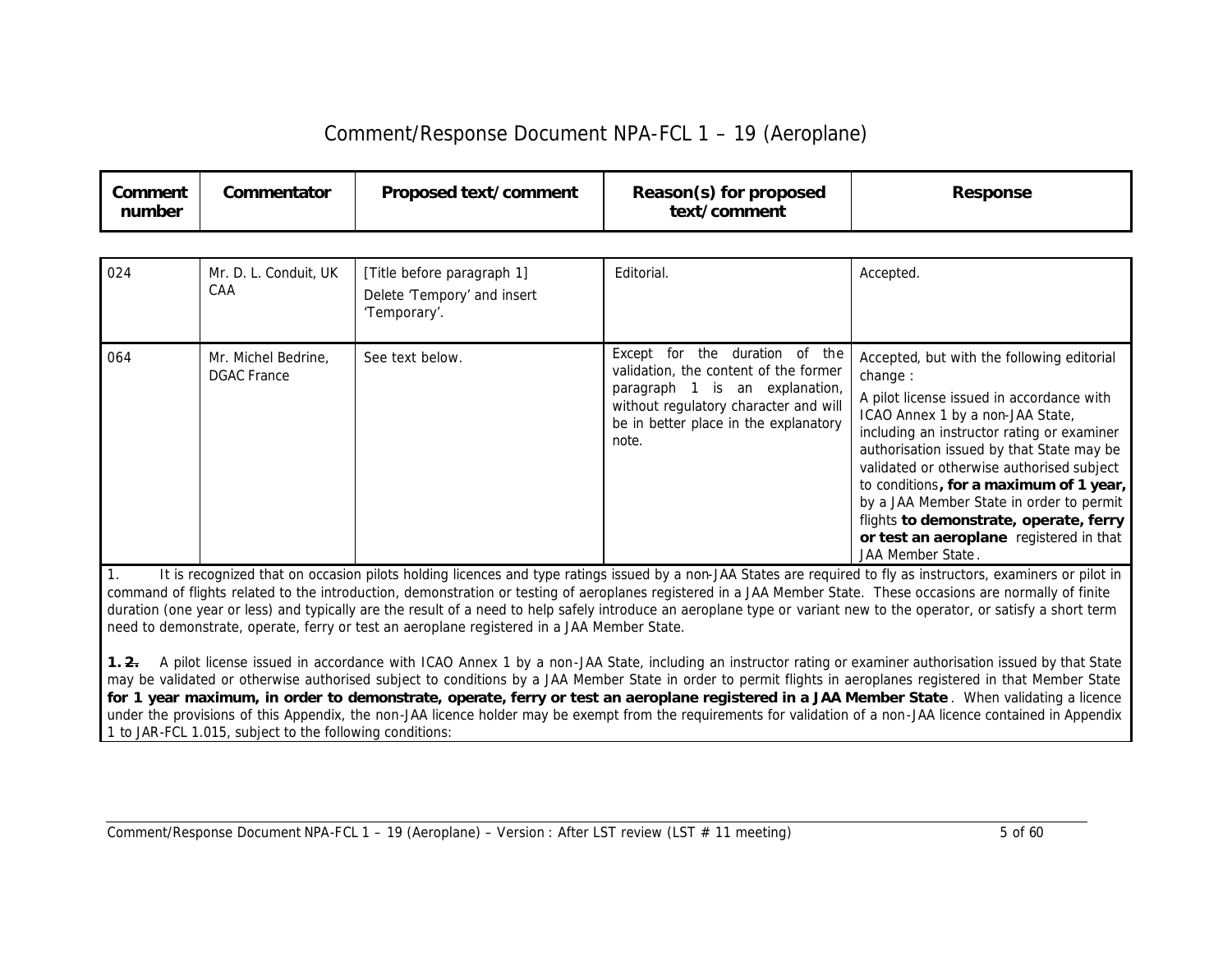| Comment<br>number | Commentator | Proposed text/comment | Reason(s) for proposed<br>text/comment | <b>Response</b> |
|-------------------|-------------|-----------------------|----------------------------------------|-----------------|
|-------------------|-------------|-----------------------|----------------------------------------|-----------------|

#### *Appendix 1 to JAR-FCL 1.050*

| 016 | Mr. M. Haerynck,<br><b>BCAA</b> | Should it be possible to make an<br>editorial change to §2 of this<br>appendix so that it should read:<br>2. The holder of an ATPL(H) not<br>restricted to VFR or of a CPL(H) with<br>the ATPL(H) theoretical knowledge<br>credit for the issue of a CPL(A) or an<br>ATPL(A) and the holder of an<br>ATPL(H) restricted to VFR or of a<br>$CPL(H)$ for the issue of a $CPL(A)$ . | a) CPL holder with ATPL credit are<br>also foreseen in JAR-FCL 2.<br>b) The words " of an ATPL(H)" are<br>missing.<br>The text in JAR-FCL 1 is then in<br>accordance with this of JAR-FCL 2.                                | Rejected, item not part of this NPA. Item<br>will be part of future revision of JAR-FCL<br>2. |
|-----|---------------------------------|----------------------------------------------------------------------------------------------------------------------------------------------------------------------------------------------------------------------------------------------------------------------------------------------------------------------------------------------------------------------------------|-----------------------------------------------------------------------------------------------------------------------------------------------------------------------------------------------------------------------------|-----------------------------------------------------------------------------------------------|
| 058 | <b>CAA Sweden</b>               | See text below                                                                                                                                                                                                                                                                                                                                                                   | There is no reason for NOT<br>examining Air Law and ATC<br>Procedures. The topic differs in so<br>many ways between aeroplane and<br>helicopter and should be mandatory<br>to test when bridging between (A)<br>and $(H)$ . | Rejected, it is expected that both training<br>syllabus cover (A) and (H) aspects.            |

Change the NPA proposal as follows:

[1. Holder of a helicopter licence for the issue of a PPL(A) (…) (see JAR FCL 1.130).

1. For the issue of a PPL(A), the holder of an helicopter licence shall pass PPL(A) theoretical knowledge examinations (from AMC-FCL 1.125 Syllabus of theoretical knowledge for the Private Pilot Licence (Aeroplane)) in the following topics:

Air Law and ATC Procedures; Aircraft General Knowledge; Flight Performance and Planning; Operational Procedures and Principles of Flight.

In addition, applicants shall pass a theoretical knowledge bridge examination in Air Law and ATC Procedures as determined by the Authority.

| .055<br><b>Appendix 1a to JAR-FCL</b> |                            |                                  |                                                                                   |                                                 |  |
|---------------------------------------|----------------------------|----------------------------------|-----------------------------------------------------------------------------------|-------------------------------------------------|--|
| 065                                   | Michel<br>' Bedrine,<br>Mr | xt below.<br>500<br>≧tex⊾<br>こしし | $\overline{1}$ $\overline{C}$<br>$\sim$ $\sim$<br>JAA<br>WP<br>it is made<br>$+h$ | Rejected,<br>19 of this<br>covered in paragraph |  |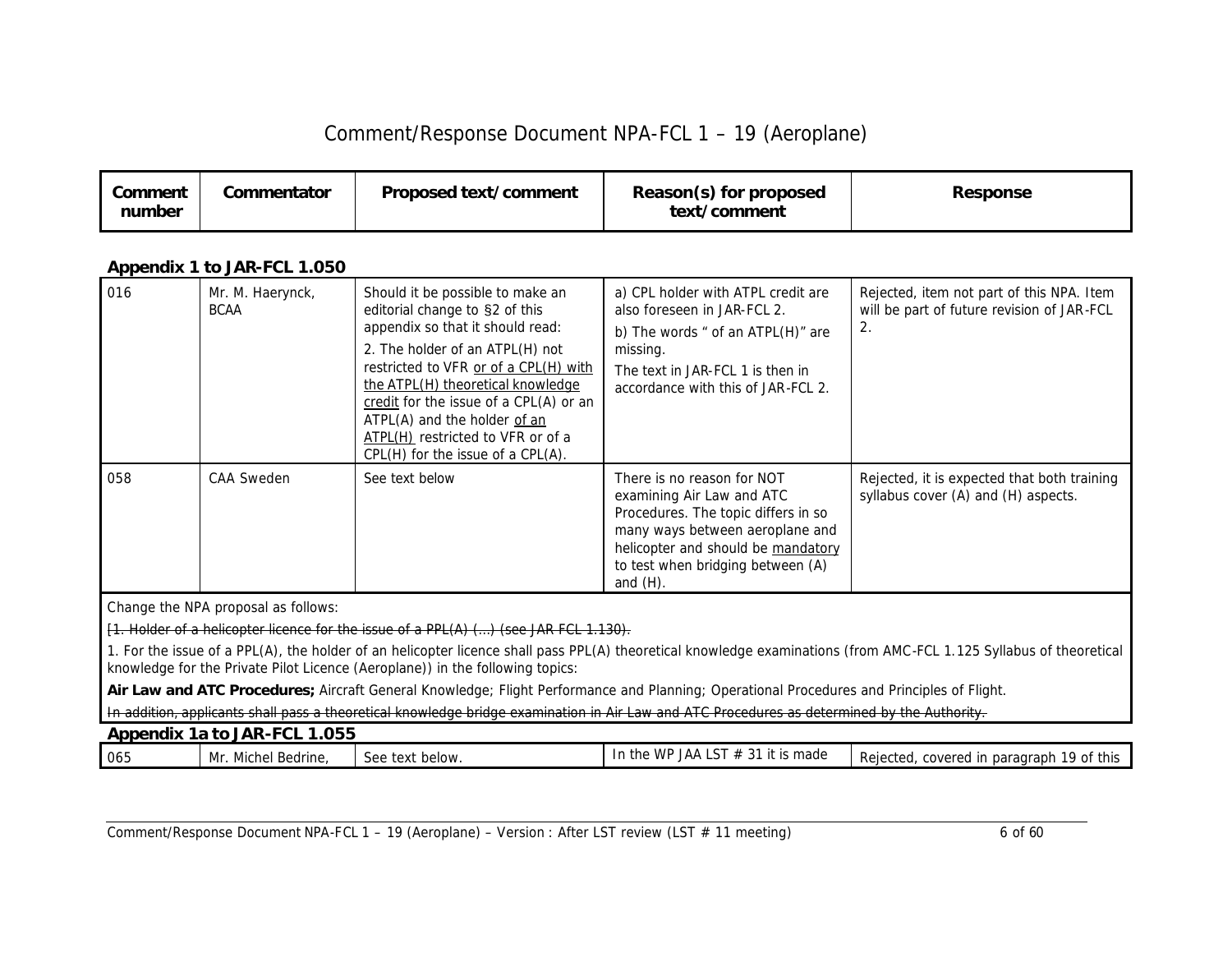| Comment<br>number | Commentator                                                                                                                                                                                                                                                                                                                                                                                                                                                                                                                                                                                                                                              | Proposed text/comment | Reason(s) for proposed<br>text/comment                                                                                                                                                                                        | <b>Response</b>                                                                                                                                                                                                                                                                                                                                                                                                                                                                                                                                                                                                                                                |  |  |  |  |  |
|-------------------|----------------------------------------------------------------------------------------------------------------------------------------------------------------------------------------------------------------------------------------------------------------------------------------------------------------------------------------------------------------------------------------------------------------------------------------------------------------------------------------------------------------------------------------------------------------------------------------------------------------------------------------------------------|-----------------------|-------------------------------------------------------------------------------------------------------------------------------------------------------------------------------------------------------------------------------|----------------------------------------------------------------------------------------------------------------------------------------------------------------------------------------------------------------------------------------------------------------------------------------------------------------------------------------------------------------------------------------------------------------------------------------------------------------------------------------------------------------------------------------------------------------------------------------------------------------------------------------------------------------|--|--|--|--|--|
|                   |                                                                                                                                                                                                                                                                                                                                                                                                                                                                                                                                                                                                                                                          |                       |                                                                                                                                                                                                                               |                                                                                                                                                                                                                                                                                                                                                                                                                                                                                                                                                                                                                                                                |  |  |  |  |  |
|                   | <b>DGAC France</b>                                                                                                                                                                                                                                                                                                                                                                                                                                                                                                                                                                                                                                       |                       | reference to the § 14 of the same<br>appendix where one of the<br>requirements for the HT is : "The HT<br>shall hold or have held in the three<br>years prior to first appointment as a<br>HT, a professional pilot licence". | Appendix.                                                                                                                                                                                                                                                                                                                                                                                                                                                                                                                                                                                                                                                      |  |  |  |  |  |
|                   |                                                                                                                                                                                                                                                                                                                                                                                                                                                                                                                                                                                                                                                          |                       | For this specific case where the HT<br>and CGI position are combined, the<br>minimum requirement to get "sound<br>managerial capability" should be to<br>get a pilot experience!                                              |                                                                                                                                                                                                                                                                                                                                                                                                                                                                                                                                                                                                                                                                |  |  |  |  |  |
|                   | the requirements set out in paragraph 19 below.                                                                                                                                                                                                                                                                                                                                                                                                                                                                                                                                                                                                          |                       |                                                                                                                                                                                                                               | Referring to § 11. For modular training courses, these positions may be combined and filled by one or two persons, full time or part time, depending upon the<br>scope of training offered. At least one person on the staff must be full time. At FTOs conducting theoretical knowledge instruction only, the positions of HT and<br>CGI may be combined. The nominated person shall have a sound managerial capability, hold or have held a professional pilot licence related to the course to be<br>conducted with ratings as appropriate, have an experience as pilot of aeroplane appropriate to the training course approved in the FTO, and shall meet |  |  |  |  |  |
| 066               | Mr. Michel Bedrine.<br><b>DGAC</b> France                                                                                                                                                                                                                                                                                                                                                                                                                                                                                                                                                                                                                | See text below.       | This new category of instructor must<br>be able to use simulation devices.                                                                                                                                                    | Accepted.                                                                                                                                                                                                                                                                                                                                                                                                                                                                                                                                                                                                                                                      |  |  |  |  |  |
| 18                | For flight training duties on a FTD and a FNPT I, instructors shall hold or have held 3 years prior to the first appointment, a professional pilot licence and<br>rating(s), except for instructors having an authorisation according to item 3 and/or 4 of Appendix 1 to JAR-FCL 1.005, appropriate to the training courses they are<br>appointed to conduct, and have had instructional training experience. For flight training duties on a flight simulator and/or FNPT 11, instructors shall hold a FI(A),<br>$IR(A)$ , TRI(A) or CRI(A) rating or a SFI(A) or STI(A) or MCCI(A) authorisation relevant to the course the instructor is conducting. |                       |                                                                                                                                                                                                                               |                                                                                                                                                                                                                                                                                                                                                                                                                                                                                                                                                                                                                                                                |  |  |  |  |  |
|                   | Appendix 1b to JAR-FCL 1.055                                                                                                                                                                                                                                                                                                                                                                                                                                                                                                                                                                                                                             |                       |                                                                                                                                                                                                                               |                                                                                                                                                                                                                                                                                                                                                                                                                                                                                                                                                                                                                                                                |  |  |  |  |  |
| 017               | Mr. M. Haerynck,<br><b>BCAA</b>                                                                                                                                                                                                                                                                                                                                                                                                                                                                                                                                                                                                                          | See text below.       | $\S c(1)$ is contradictory to $\S c(2)$ .                                                                                                                                                                                     | Item withdrawn from this NPA, overall<br>proposal is immature for further<br>processing.                                                                                                                                                                                                                                                                                                                                                                                                                                                                                                                                                                       |  |  |  |  |  |
|                   |                                                                                                                                                                                                                                                                                                                                                                                                                                                                                                                                                                                                                                                          |                       | The new $\S c(2)$ is in contradiction with $\S c(1)$ which states that the skill test is to be taken in any JAA member State. $\S c(2)$ should read:                                                                          |                                                                                                                                                                                                                                                                                                                                                                                                                                                                                                                                                                                                                                                                |  |  |  |  |  |

Comment/Response Document NPA-FCL 1 – 19 (Aeroplane) – Version : After LST review (LST # 11 meeting) 7 of 60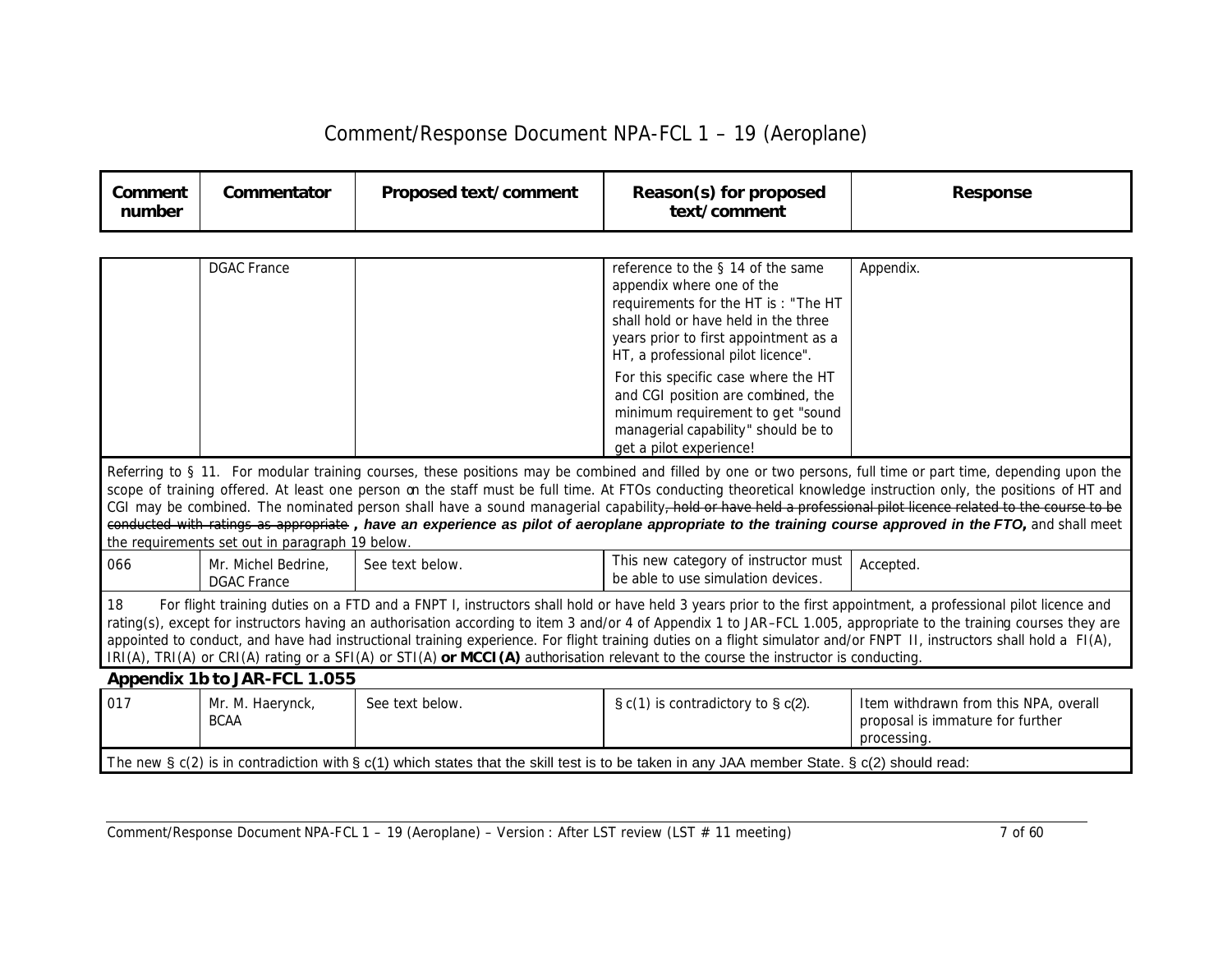| Comment/Response Document NPA-FCL 1 - 19 (Aeroplane) |  |
|------------------------------------------------------|--|
|------------------------------------------------------|--|

| Comment<br>number | Commentator                               | Proposed text/comment                                                                                                                                                                                                                                                                                                                        | Reason(s) for proposed<br>text/comment                                                                                                                                                                                                                                                                                                                                                                 | <b>Response</b>                                                                          |  |  |  |  |  |
|-------------------|-------------------------------------------|----------------------------------------------------------------------------------------------------------------------------------------------------------------------------------------------------------------------------------------------------------------------------------------------------------------------------------------------|--------------------------------------------------------------------------------------------------------------------------------------------------------------------------------------------------------------------------------------------------------------------------------------------------------------------------------------------------------------------------------------------------------|------------------------------------------------------------------------------------------|--|--|--|--|--|
|                   |                                           |                                                                                                                                                                                                                                                                                                                                              |                                                                                                                                                                                                                                                                                                                                                                                                        |                                                                                          |  |  |  |  |  |
|                   |                                           | (2) If the training for the instrument rating is taken outside JAA Member States, the FTO<br>The last sentence of this paragraph should read: The rating shall be                                                                                                                                                                            |                                                                                                                                                                                                                                                                                                                                                                                                        |                                                                                          |  |  |  |  |  |
| 025               | Mr. D. L. Conduit, UK<br>CAA              | Change proposed sentence to:<br>"The acclimatization flying<br>shall<br>consist of at least 10 hours dual<br>multi<br>instruction<br>in<br>engine<br>aeroplanes flying in accordance<br>with the Instrument Flight Rules<br>[IFR] which shall not be part of the<br>requirements according to Appendix<br>1 to JAR-FCL 1.160 & 1.165[a][1]." | 1. The acclimatization flying must<br>be related to the justification for<br>introducing it. That is introducing the<br>student to the IFR flying in JAA<br>Member States.<br>2. Since the requirement<br>presupposes that the student needs<br>such acclimatization flying, it must<br>be conducted as dual instruction.<br>3. The flying should be completed in<br>an aeroplane on an ATP[A] course. | Item withdrawn from this NPA, overall<br>proposal is immature for further<br>processing. |  |  |  |  |  |
| 026               | Mr. D. L. Conduit, UK<br>CAA              | What if the student on the ATP[A]<br>course is already the holder of a<br>JAR-FCL IR[H]? It would seem<br>reasonable to give the IR[H] holder<br>relief from the requirement for IFR<br>acclimatization flying aeroplanes.                                                                                                                   |                                                                                                                                                                                                                                                                                                                                                                                                        | Item withdrawn from this NPA, overall<br>proposal is immature for further<br>processing. |  |  |  |  |  |
| 067               | Mr. Michel Bedrine,<br><b>DGAC France</b> | If the skill test for the<br>(2)<br>instrument rating is taken outside<br><b>JAA Member States by Examiners</b><br>of the approving Authority, the<br>FTO shall make arrangements for<br>the approved course to include<br>acclimatisation flying in the                                                                                     | This comments is just a clarification.<br>During the LST $#$ 10 discussion, the<br>agreement for this flexibility has<br>been approved, France does so also.<br>think<br>there<br>is<br>But<br>a<br>Lufthansa<br>misunderstanding<br>from<br>training !                                                                                                                                                | Item withdrawn from this NPA, overall<br>proposal is immature for further<br>processing. |  |  |  |  |  |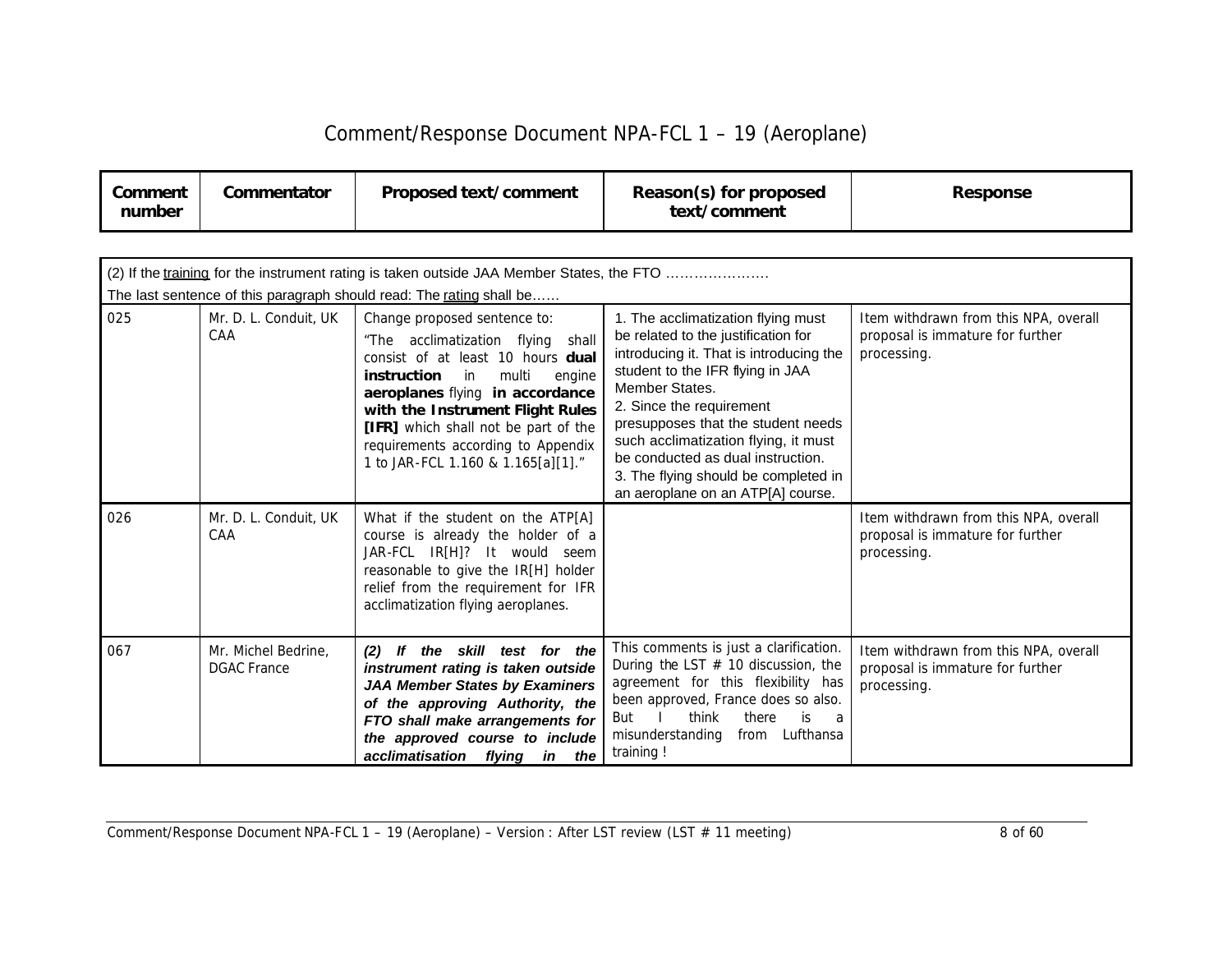| Comment<br>number | Commentator | <b>Proposed text/comment</b>                                                                                                                                                                                                             | Reason(s) for proposed<br>text/comment                                                                                                                                                                                                                                                                                                                                                                                                                                                                                                                                                                                                                                                                                                                              | <b>Response</b> |
|-------------------|-------------|------------------------------------------------------------------------------------------------------------------------------------------------------------------------------------------------------------------------------------------|---------------------------------------------------------------------------------------------------------------------------------------------------------------------------------------------------------------------------------------------------------------------------------------------------------------------------------------------------------------------------------------------------------------------------------------------------------------------------------------------------------------------------------------------------------------------------------------------------------------------------------------------------------------------------------------------------------------------------------------------------------------------|-----------------|
|                   |             |                                                                                                                                                                                                                                          |                                                                                                                                                                                                                                                                                                                                                                                                                                                                                                                                                                                                                                                                                                                                                                     |                 |
|                   |             | airspace of a JAA Member State.<br>according Appendix 1 to JAR-FCL<br>1.160 & $1.165(a)(1)$ . The licence<br>shall<br>be issued after the<br>completion of the entire training<br>programme, including<br>the<br>acclimatisation flying. | This flexibility is only given for<br><b>The acclimatisation flying shall</b>   training partially training outside<br>consist of at least 10 hrs multi- which means that this training is<br>engine aircraft flying which shall   "confined to all or part of the ATP<br><b>not be part of the requirements</b>   <i>integrated course</i> ". In that case the<br>requirements for skill test (see<br>appendix 1 to JAR-FCL 1.160 &<br>1.165(a)(1) § 14) are to conduct "<br>the instrument rating skill test on a<br>multi-engine aeroplane<br>in<br>accordance with Appendix 1 and 2 to<br><u>JAR–FCL 1.210"</u> .<br>have heard at the end of the<br>meeting that Lufthansa training<br>conduct this skill test on a single<br>engine. In that case this not in |                 |

agreement with theJAR-FCL

requirements.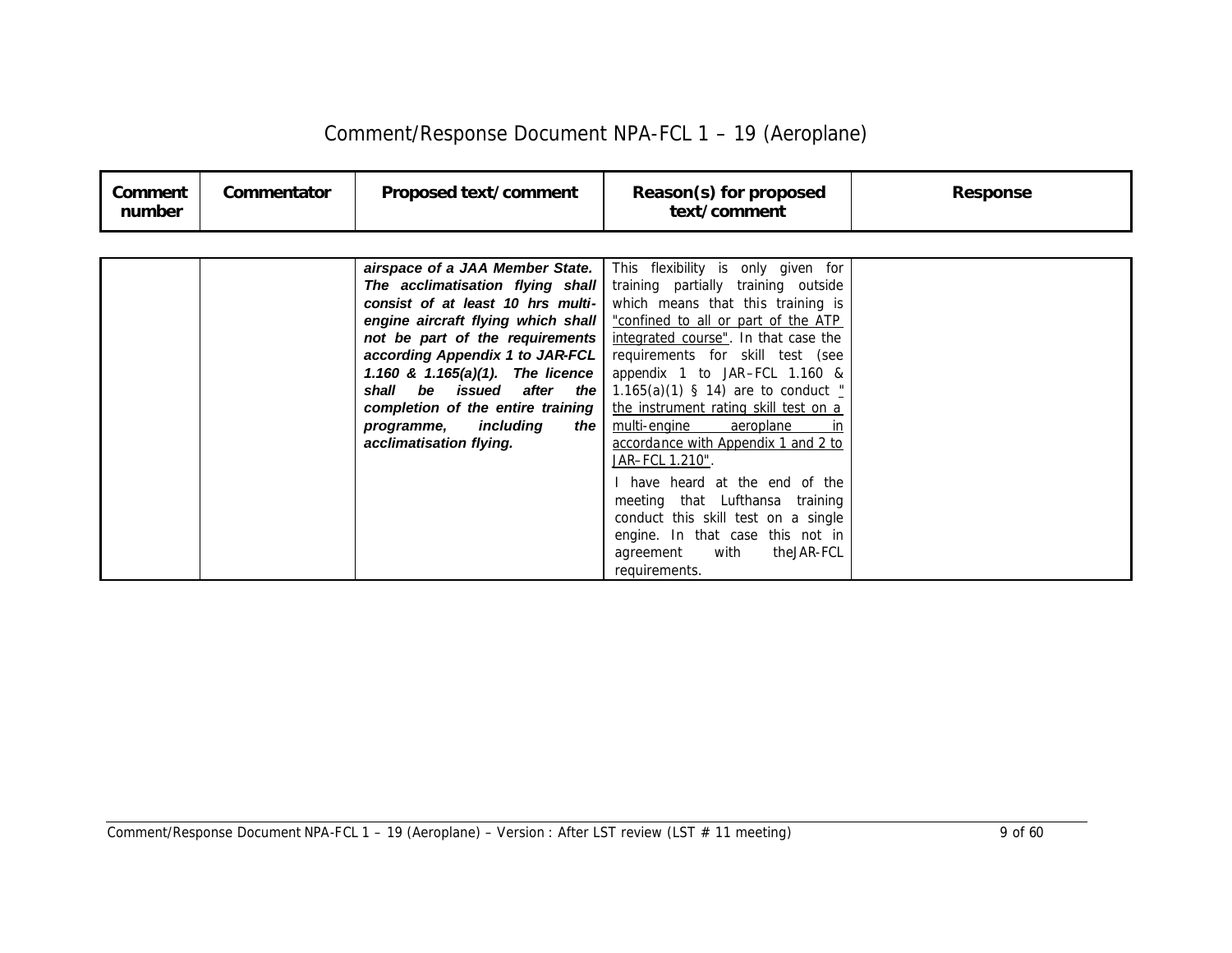| Comment<br>number | Commentator | Proposed text/comment | Reason(s) for proposed<br>text/comment | <b>Response</b> |
|-------------------|-------------|-----------------------|----------------------------------------|-----------------|
|-------------------|-------------|-----------------------|----------------------------------------|-----------------|

#### *JAR-FCL 1 (Aeroplane) Section 1 Subpart C – Private Pilot Licence (Aeroplane) – PPL(A)*

#### *Appendix 1 to JAR-FCL 1.125*

| 027                                                                                                                                                                                                                                                                                                                                | Mr. D. L. Conduit, UK<br>CAA                                                                                                                                  | Delete from paragraph 4:<br>"navigation using radio aids [see<br>exercise paragraph 3 above];" | See text below. | Rejected. The intention is for the PPL<br>holder to be able to use radio navigation<br>to assist his /her navigation. It does not<br>assume that the flight will be conducted in<br>IMC. |  |
|------------------------------------------------------------------------------------------------------------------------------------------------------------------------------------------------------------------------------------------------------------------------------------------------------------------------------------|---------------------------------------------------------------------------------------------------------------------------------------------------------------|------------------------------------------------------------------------------------------------|-----------------|------------------------------------------------------------------------------------------------------------------------------------------------------------------------------------------|--|
| As stated in paragraph 1 of this Appendix, the aim of the PPL[A] course is to train the student pilot to fly safely and efficiently under Visual Flight Rules [VFR].<br>Therefore, it is neither necessary nor prudent to introduce a student to 'navigating using radio aids' in a device that has no external visual references. |                                                                                                                                                               |                                                                                                |                 |                                                                                                                                                                                          |  |
|                                                                                                                                                                                                                                                                                                                                    | Teaching the use of radio aids during the PPL[A] course gives a student one of a number of complimentary techniques to use when going from place to place but |                                                                                                |                 |                                                                                                                                                                                          |  |

does not [and should never] detract from the importance of keeping one's head out of the cockpit as much as possible while flying under VFR! Introducing the student to using radio aids in a situation that mimics flight under Instrument Flight Rules will not help the student develop appropriate scanning techniques for flight under VFR and could arguably mislead student pilots into believing they have instrument flying skills that they do not have.

#### *Appendix 1 to JAR-FCL 1.130 & 1.135*

| 028 | Mr. B. Waddington,<br>UK CAA | Either:<br>a) Remove hours limit.<br>b) Make 6 hours a minimum instead<br>of a maximum.<br>c) Change 'shall' to read 'should'. | Time limit of 6 hours for PPL<br>Theoretical Knowledge examinations<br>is a serious constraint on the ability<br>to examine a reasonable cross-<br>section of the syllabus. | (a) Accepted, text changed as follows:<br>The total time shall not exceed 6 hours<br>and There shall be a total of at least<br>120 questions.<br>(b) Rejected.<br>(c) Rejected. |
|-----|------------------------------|--------------------------------------------------------------------------------------------------------------------------------|-----------------------------------------------------------------------------------------------------------------------------------------------------------------------------|---------------------------------------------------------------------------------------------------------------------------------------------------------------------------------|
|-----|------------------------------|--------------------------------------------------------------------------------------------------------------------------------|-----------------------------------------------------------------------------------------------------------------------------------------------------------------------------|---------------------------------------------------------------------------------------------------------------------------------------------------------------------------------|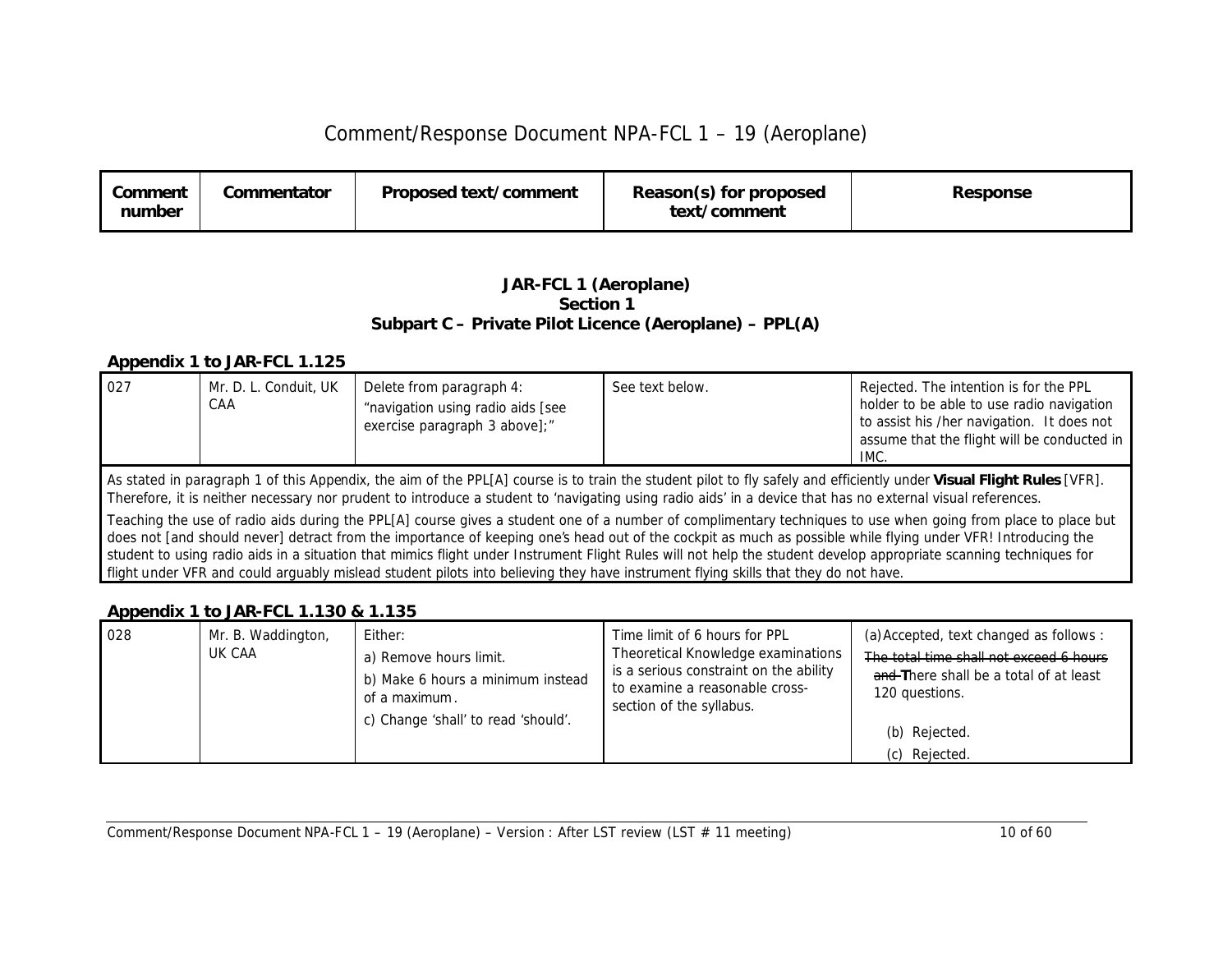| Proposed text/comment<br>Commentator<br>Reason(s) for proposed<br>Comment<br><b>Response</b><br>text/comment<br>number |
|------------------------------------------------------------------------------------------------------------------------|
|------------------------------------------------------------------------------------------------------------------------|

#### *JAR-FCL 1 (Aeroplane) Section 1 Subpart E – Instrument Rating*

| 029 | Mr. D. L. Conduit, UK<br>CAA    | Deleted paragraph d and 'new'<br>paragraph [c] [previously [e]]<br>Amended paragraph [d] as shown<br>below should be re-inserted as<br>paragraph [c].<br>"If the rating is to be renewed, the<br>holder shall meet the requirements<br>of JAR-FCL 1.246[?]." What was<br>paragraph [e], now changed to [c]<br>should become paragraph [d]. | The amendments to this provision no<br>longer provide for renewal<br>requirements for ratings that have<br>not been revalidated for a period of<br>less than 7 years.<br>JAR-FCL 1.246 does not include any<br>IR renewal requirements but this<br>appears to be an oversight since the<br>equivalent proposed amendment to<br>JAR-FCL 2 does! | Covered by response to comment 083. |
|-----|---------------------------------|--------------------------------------------------------------------------------------------------------------------------------------------------------------------------------------------------------------------------------------------------------------------------------------------------------------------------------------------|------------------------------------------------------------------------------------------------------------------------------------------------------------------------------------------------------------------------------------------------------------------------------------------------------------------------------------------------|-------------------------------------|
| 018 | Mr. M. Haerynck,<br><b>BCAA</b> | The requirement that in case of<br>renewal of the IR(A) rating the<br>candidate has to meet "any<br>additional requirement as<br>determined by the Authority" is gone<br>(old § d). This requirement should<br>be reintroduced. (See also comment<br>to JAR-FCL 1.246).                                                                    |                                                                                                                                                                                                                                                                                                                                                | Covered by response to comment 083. |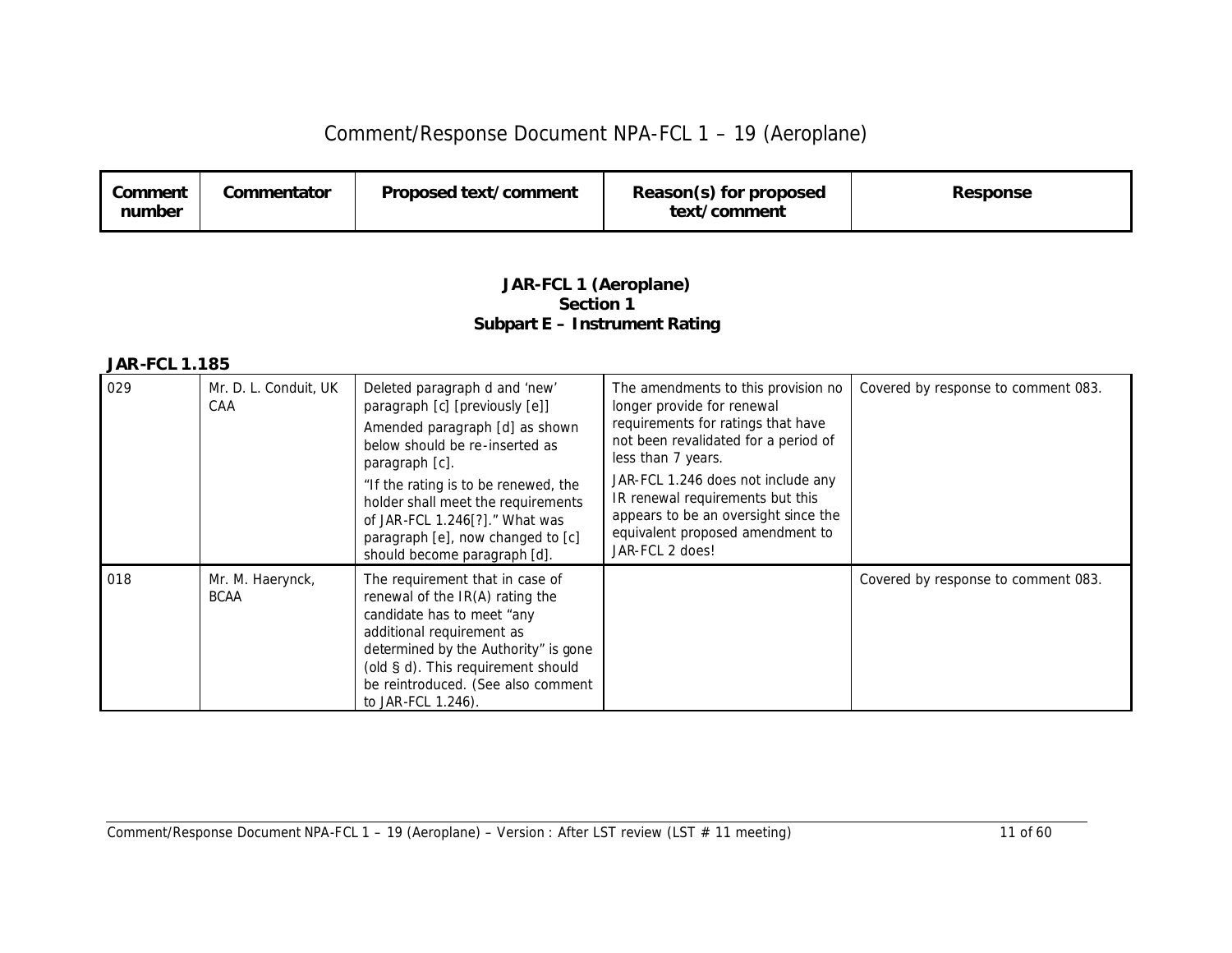| Comment<br>number | Commentator | Proposed text/comment | Reason(s) for proposed<br>text/comment | Response |
|-------------------|-------------|-----------------------|----------------------------------------|----------|
|-------------------|-------------|-----------------------|----------------------------------------|----------|

#### *Appendix 1 to JAR-FCL 1.210*

| 010 | Mr. Jansen Dehning,<br>LBA | Clarification is necessary/required<br>for IR-multi-pilot-operations<br>restriction.                                                                                                                                                                                                                               | At least AMC/IEM required. | Noted. |
|-----|----------------------------|--------------------------------------------------------------------------------------------------------------------------------------------------------------------------------------------------------------------------------------------------------------------------------------------------------------------|----------------------------|--------|
|     |                            | If this restriction is a matter of<br>safety, MCC requirements or<br>comparable requirements (see<br>OML/SPL restrictions) will obviously<br>be necessary and both pilots have to<br>inform each other before the flight<br>on how to share tasks during the<br>flight (check list, drills, call-outs, RT<br>etc.) |                            |        |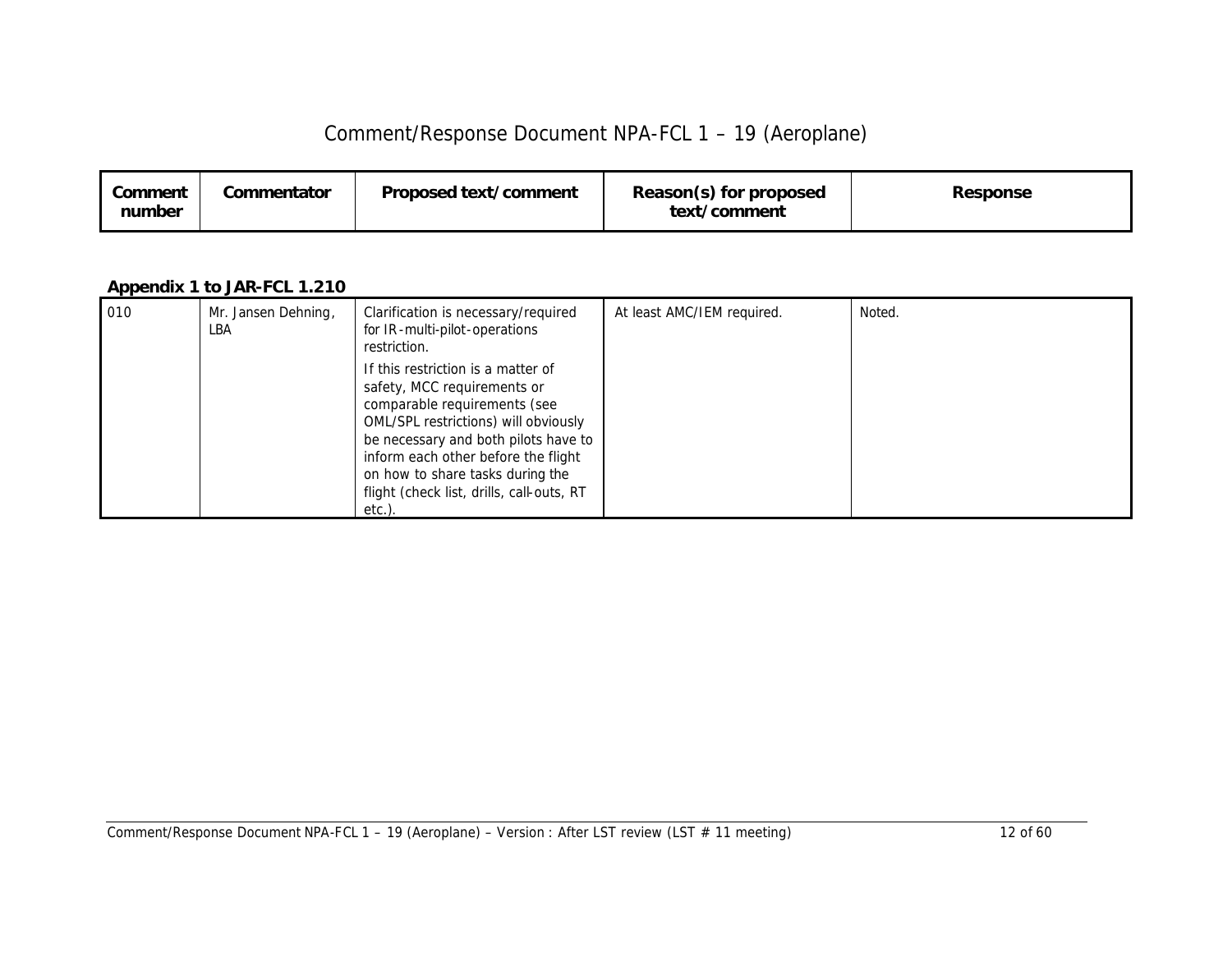| Comment<br>number | Commentator | Proposed text/comment | Reason(s) for proposed<br>text/comment | Response |
|-------------------|-------------|-----------------------|----------------------------------------|----------|
|                   |             |                       |                                        |          |

#### *JAR-FCL 1 (Aeroplane) Section 1 Subpart F – Class and Type Rating (Aeroplane)*

| 009 | Mr. Jansen / Dehning,<br>LBA                                                                                                                                                                                                                                                                                                                                                                                            | See text below.                                                                                                                                                                                                                                                                 |                                                                                                                                                                                                                     | Noted, this is a national legislative<br>problem.                                                                                                                   |  |  |  |  |
|-----|-------------------------------------------------------------------------------------------------------------------------------------------------------------------------------------------------------------------------------------------------------------------------------------------------------------------------------------------------------------------------------------------------------------------------|---------------------------------------------------------------------------------------------------------------------------------------------------------------------------------------------------------------------------------------------------------------------------------|---------------------------------------------------------------------------------------------------------------------------------------------------------------------------------------------------------------------|---------------------------------------------------------------------------------------------------------------------------------------------------------------------|--|--|--|--|
|     | The draft NPA-FCL 1-19, (FCL 1.245 (g)) intends the revalidation of class/type and IR ratings by an Operator Proficiency Check in acc. with JAR.OPS 1. National<br>regulations in acc. with JAR-OPS 1 of the Federal Republic of Germany do not require an authorisation of examiners for this purpose by the Civil Aviation<br>Authority. On the contrary it only depends on the internal designation of the operator. |                                                                                                                                                                                                                                                                                 |                                                                                                                                                                                                                     |                                                                                                                                                                     |  |  |  |  |
|     |                                                                                                                                                                                                                                                                                                                                                                                                                         | In contrast to this FCL requires that examiners are designated and authorised by the German Civil Aviation Authority in accordance with FCL 1.030. This legal<br>regulation was motivated by the legal liability of the Federal Republic for faults of its granted contractors. |                                                                                                                                                                                                                     |                                                                                                                                                                     |  |  |  |  |
|     |                                                                                                                                                                                                                                                                                                                                                                                                                         | passed by the JAA there would be no control and limitation of persons being supplied with sovereign rights.                                                                                                                                                                     |                                                                                                                                                                                                                     | The scope of the issued draft, concerning revalidation requirements of JAR-FCL, is completely contrary to German aviation legislation system. if this provision was |  |  |  |  |
|     | cancellation of this amendment.                                                                                                                                                                                                                                                                                                                                                                                         | Regarding these systematic and practical reasons the intended par. FCL 1.245 (g) cannot be implemented in German law. Therefore we emphatically ask for                                                                                                                         |                                                                                                                                                                                                                     |                                                                                                                                                                     |  |  |  |  |
| 031 | Mr. D. L. Conduit, UK<br>CAA                                                                                                                                                                                                                                                                                                                                                                                            | After 'from Appendix 2 or 3 to JAR-<br>FCL 1.240 are fulfilled' insert ' in<br>accordance with Appendix 1 to JAR-<br>FCL 1.240'.                                                                                                                                                | Alignment with equivalent proposed<br>amendment to JAR-FCL 2.245.                                                                                                                                                   | Rejected, and NPA-FCL 2.20 text should<br>be aligned with text of NPA-FCL1.19.                                                                                      |  |  |  |  |
| 030 | Mr. D. L. Conduit, UK<br>CAA                                                                                                                                                                                                                                                                                                                                                                                            | The amended text should be<br>removed and the deleted text re-<br>instated.                                                                                                                                                                                                     | These provisions relate to<br>revalidation requirements for both<br>the SEP class rating and the TMG<br>class rating. This is abundantly clear<br>from the other parts of the sub<br>paragraph within which JAR-FCL | Rejected, text changed as follows :<br>"in a single engine piston<br>aeroplane / TMG"                                                                               |  |  |  |  |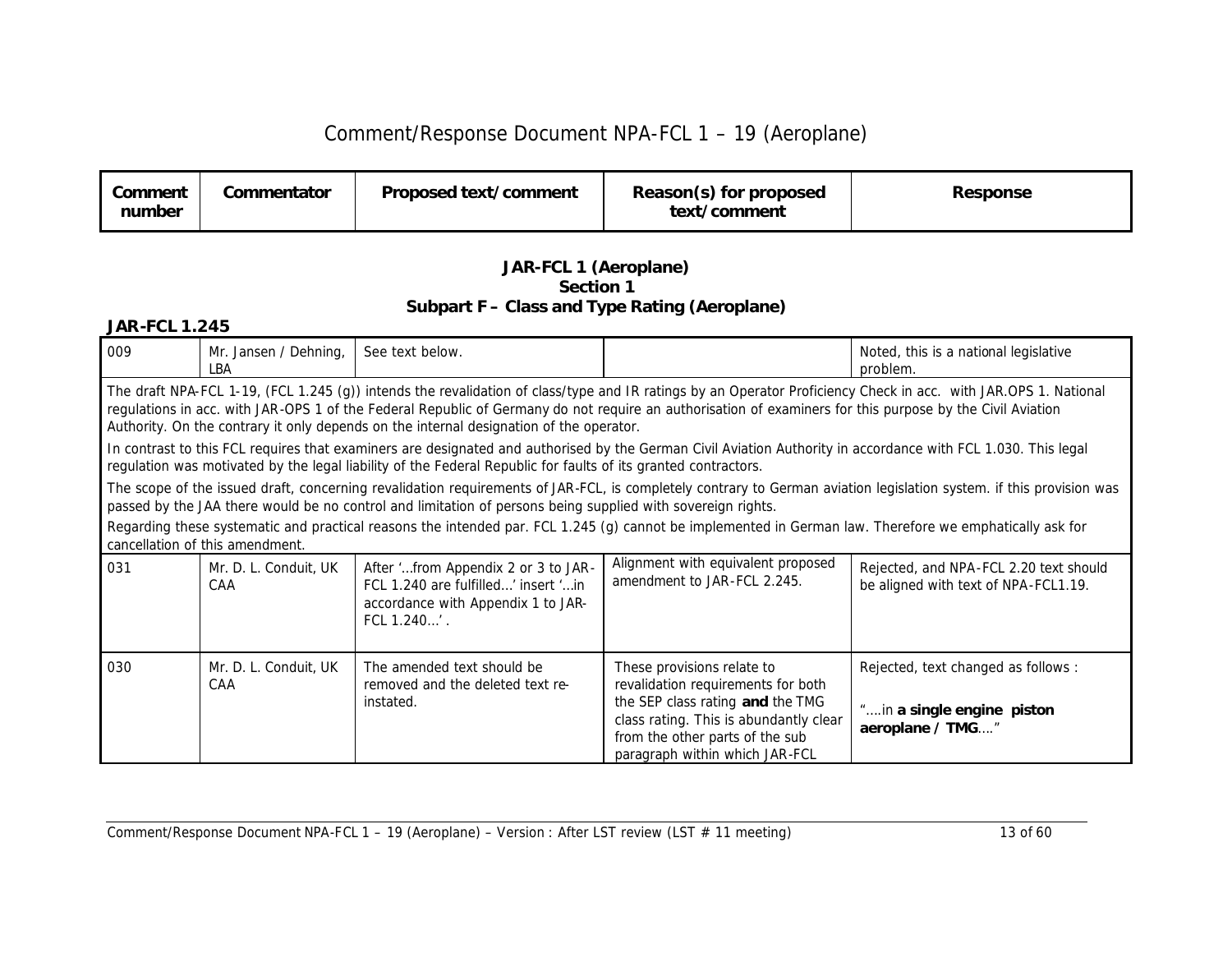| Comment/Response Document NPA-FCL 1 - 19 (Aeroplane) |  |  |
|------------------------------------------------------|--|--|
|------------------------------------------------------|--|--|

| Comment<br>number | Commentator | Proposed text/comment | Reason(s) for proposed<br>text/comment | <b>Response</b> |
|-------------------|-------------|-----------------------|----------------------------------------|-----------------|
|-------------------|-------------|-----------------------|----------------------------------------|-----------------|

|     |                                           |                                                                                                                                                                                                                                                                                                                                                                                                                                                                                     | $1.246[c][1][ii]$ is contained. The use<br>of the term 'single engine piston<br>aeroplane' will simply cause<br>confusion because of its similarity to<br>single engine piston class rating.                                                                                                                                           |                                     |
|-----|-------------------------------------------|-------------------------------------------------------------------------------------------------------------------------------------------------------------------------------------------------------------------------------------------------------------------------------------------------------------------------------------------------------------------------------------------------------------------------------------------------------------------------------------|----------------------------------------------------------------------------------------------------------------------------------------------------------------------------------------------------------------------------------------------------------------------------------------------------------------------------------------|-------------------------------------|
| 068 | Mr. Michel Bedrine,<br><b>DGAC</b> France | (1)<br>single-engine<br>All<br>piston<br>aeroplane class ratings (land) and<br>all touring motor glider's ratings -<br>Revalidation. For revalidation of<br>single-pilot single-engine piston<br>aeroplane (land) class ratings<br>and/or touring motor glider class<br>ratings the applicant shall:<br>. /<br>(ii) within 12 months preceding<br>the expiry of the rating complete<br>12 hours flight time in a single<br>engine piston aeroplane the<br>relevant class including: | Those requirements are also for the<br>revalidation of TMG rating. Which<br>means that the new requirements<br>exclude to revalidate by experience a<br>pilot which is only rated on TMG.<br>This new requirements does not<br>match also with the JAR-FCL 1.245<br>(c) $(1)$ (iii).<br>We propose to reverse to the<br>previous text. | Covered by response to comment 030. |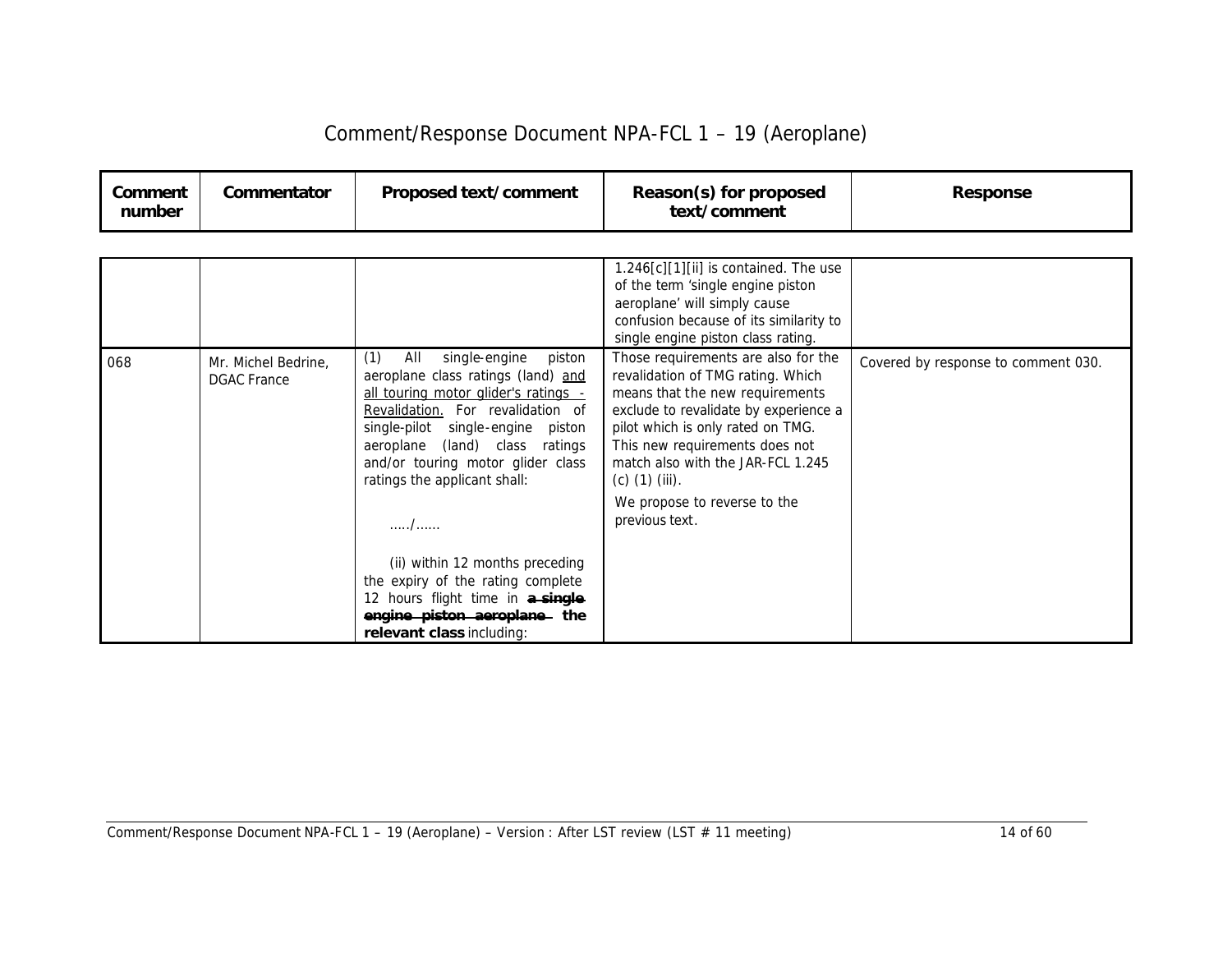| Comment<br>number | Commentator | Proposed text/comment | Reason(s) for proposed<br>text/comment | Response |
|-------------------|-------------|-----------------------|----------------------------------------|----------|
|-------------------|-------------|-----------------------|----------------------------------------|----------|

| 019 | Mr. M. Haerynck,<br><b>BCAA</b> | Where the title of JAR-FCL 1.246<br>indicate also the renewal of the IR<br>rating no requirements are found.<br>Only § a revalidation is reproduced.<br>A § b renewal should be added.<br>(See also NPA-FCL 2-20).                                                                                                       |                                                                                                                                                                                                                                                                                                                | Covered by response to comment 083.                                                                                                                                                   |
|-----|---------------------------------|--------------------------------------------------------------------------------------------------------------------------------------------------------------------------------------------------------------------------------------------------------------------------------------------------------------------------|----------------------------------------------------------------------------------------------------------------------------------------------------------------------------------------------------------------------------------------------------------------------------------------------------------------|---------------------------------------------------------------------------------------------------------------------------------------------------------------------------------------|
| 033 | Mr. D. L. Conduit, UK<br>CAA    | Insert:<br>"[b] Renewal [See also JAR-FCL<br>1.185[c]<br>[1] If an IR[A] has expired, the<br>applicant shall:<br>[I] meet any refresher training and<br>any additional requirements as<br>determined by the Authority;<br>[II] complete the proficiency check in<br>accordance with JAR-FCL<br>$1.246[a][1]$ or $[a][2]$ | There are no renewal requirements<br>stated here for aeroplane IRs. On<br>the assumption that this is an<br>oversight [since renewal<br>requirements for helicopter IRs are<br>to be found in the equivalent<br>proposed amendment to JAR-FCL<br>2], the text above is proposed for<br>inclusion in JAR-FCL 1. | Covered by response to comment 083.                                                                                                                                                   |
| 032 | Mr. D. L. Conduit, UK<br>CAA    | In introductory text, delete 'expired'<br>and insert 'expiry'.                                                                                                                                                                                                                                                           | Editorial.                                                                                                                                                                                                                                                                                                     | Accepted.                                                                                                                                                                             |
| 034 | Mr. D L. Conduit, UK<br>CAA     | See box below.                                                                                                                                                                                                                                                                                                           | Clarity of interpretation and<br>application.                                                                                                                                                                                                                                                                  | (1) Accepted, delete "multi engine" in<br>the first sentence of paragraph<br>$(a)$ $(1)$ .<br>Accepted, Replace "should" by<br>(2)<br>"shall" in second sentence of<br>paragraph (a). |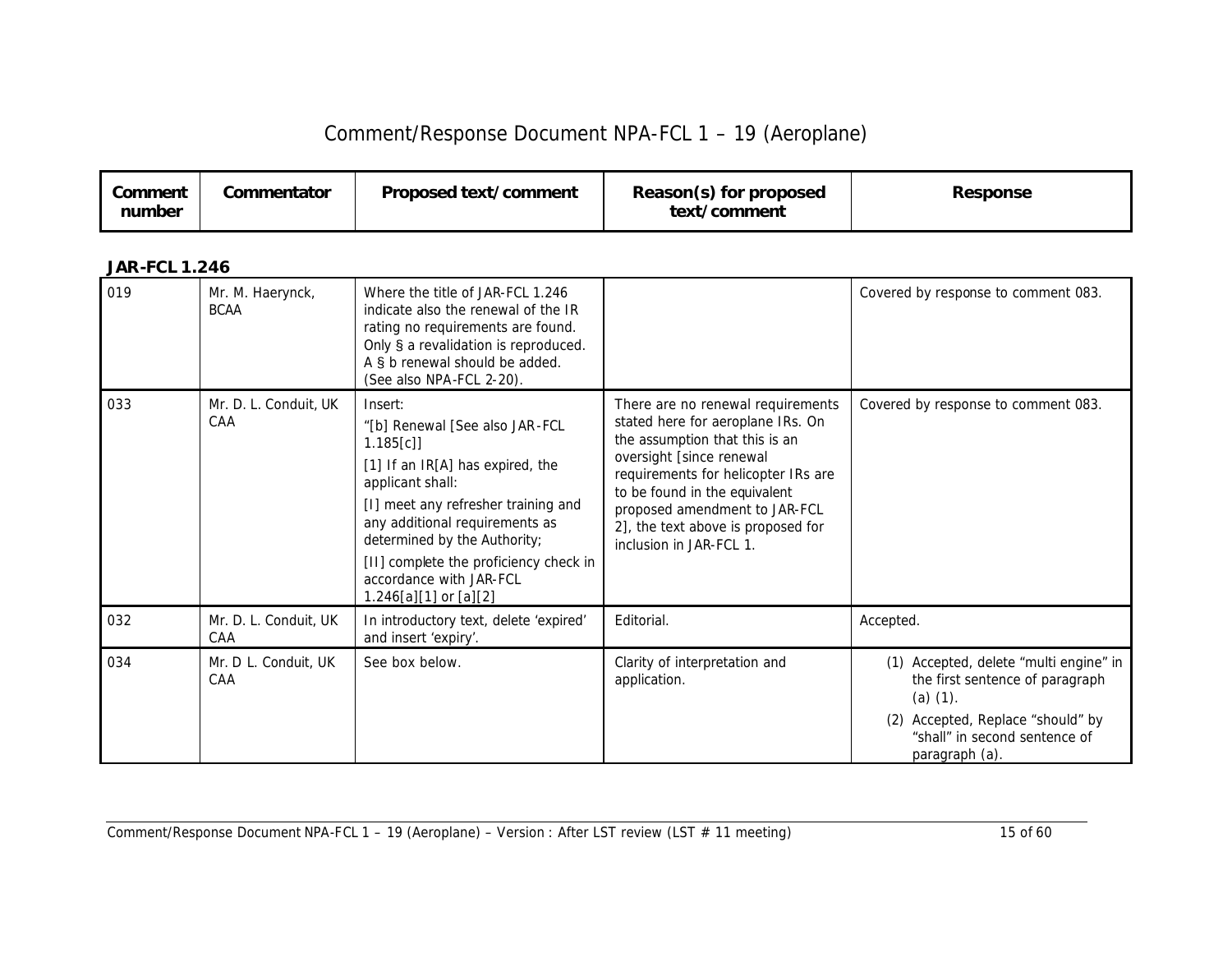| Comment<br>number | Commentator | Proposed text/comment | Reason(s) for proposed<br>text/comment | <b>Response</b> |
|-------------------|-------------|-----------------------|----------------------------------------|-----------------|
|-------------------|-------------|-----------------------|----------------------------------------|-----------------|

The text is confusing.

Firstly, sub paragraph [a][1] states: "An applicant for the revalidation of an IR[A] when combined with a **multi engine class rating** or a type rating shall complete a proficiency check…".

Why does this sub paragraph refer only to multi engine class rating? Single engine class piston [and TMG] class rating may be revalidated by proficiency checks and single engine turboprop class ratings must be revalidated by proficiency checks. There is no reason why pilots with these single engine class ratings should not be covered sub paragraph [a][1]. Simply delete 'multi engine'.

Second, the introductory text states: "**Whenever** possible, revalidation of an IR[A] **should** be combined with the proficiency check for revalidation of a type or class rating." The use of 'whenever' and 'should' gives a pilot flying **any** aeroplane of **any** class or type the option of combining or separating class/type rating proficiency checks and IR proficiency checks.

Sub paragraph [a][2] then explains for someone who does not combine the IR[A] revalidation with that for a class or type rating what he/she has to do by way of a separate IR[A] proficiency check. References are to Appendix 3 to JAR-FCL 1.240 – the **single** pilot skill test/proficiency check.

Following on from the option outlined in the introductory text, this paragraph implies that pilots flying multi pilot aeroplanes who elect to separate the type rating revalidation and IR[A] revalidation only have to complete elements of the single pilot IR[A] proficiency check. [The sub paragraph makes no distinction between single pilot and multi pilot aeroplanes]. This raises two questions: Is this intended and if it is, does the IR[A] proficiency check have to be carried out in the multi pilot aeroplane type?

| 020 | Mr. M. Haerynck,<br><b>BCAA</b>   | This text should be put in $\S$ 1.250(b)<br>so that all exemptions are in the<br>same paragraph. (See also my<br>comment on JAR-FCL 2.250).                                                 |                                                                                                                                                           | Accepted, editorial.                            |
|-----|-----------------------------------|---------------------------------------------------------------------------------------------------------------------------------------------------------------------------------------------|-----------------------------------------------------------------------------------------------------------------------------------------------------------|-------------------------------------------------|
| 096 | Mr. Kai Myllymäki,<br><b>FFSA</b> | 1. in accordance with JAR-OPS 1 or<br>equivalent national operational<br>requirements<br>2. JAR/FAR 23 Commuter category<br>multi-engine turbo-prop or<br>turbo-jet single pilot aeroplanes | . compliance with App 1 to JAR-FCL<br>$1.005$ , table line $(d)$<br>2. Older turbo-prop aeroplanes are<br>not certified according to proposed<br>category | Rejected, covered by response to<br>comment 056 |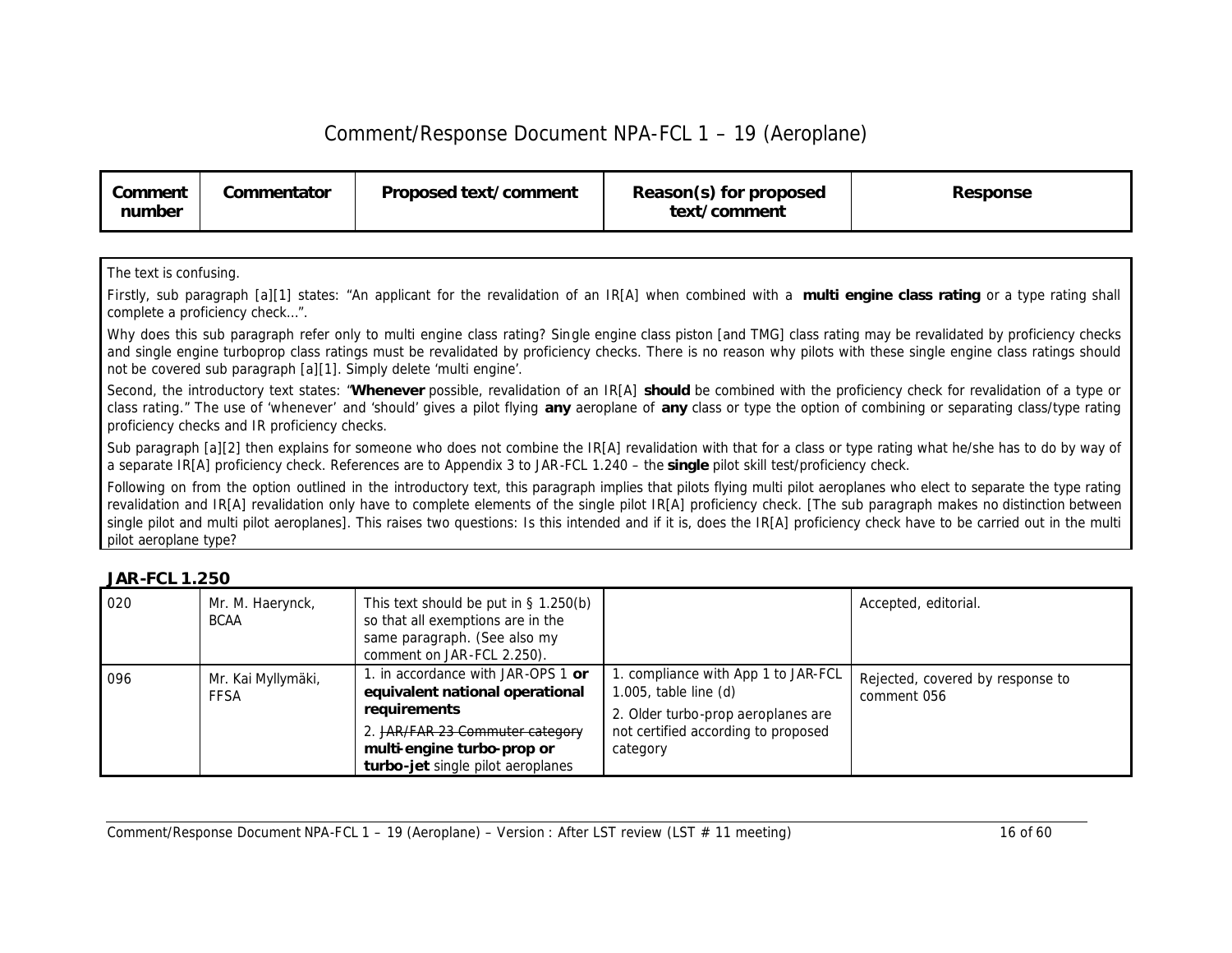| Comment<br>number | Commentator                       | Proposed text/comment                                                                                                                                                                                                                                                                                                                                                                                                                                                                                                  | Reason(s) for proposed<br>text/comment                                                                                                                                                                                                                                       | <b>Response</b>                                                                                                                                                                                                                                                                                  |
|-------------------|-----------------------------------|------------------------------------------------------------------------------------------------------------------------------------------------------------------------------------------------------------------------------------------------------------------------------------------------------------------------------------------------------------------------------------------------------------------------------------------------------------------------------------------------------------------------|------------------------------------------------------------------------------------------------------------------------------------------------------------------------------------------------------------------------------------------------------------------------------|--------------------------------------------------------------------------------------------------------------------------------------------------------------------------------------------------------------------------------------------------------------------------------------------------|
| 056               | Mr. Arne Axelsson,<br>Swedish CAA | Delete: "Applicants having an<br>experience of at least 500 hours as a<br>pilot in multi-pilot operation in<br>accordance with JAR-OPS on single<br>pilot-aeroplanes JAR/FAR 23<br>Commuter category, shall be<br>considered to meet the requirement<br>of MCC:<br>New text: "Applicants having an<br>experience of at least 500 hours as a<br>pilot in multi-pilot operation<br>according to JAR-OPS on single pilot<br>HAR/FAR 23 multi-engine<br>aeroplanes, shall be considered to<br>meet the requirement of MCC; | Very few aeroplanes are certified<br>according to JAR/FAR 23 Commuter<br>category. Today, many JAA States<br>give credit for experience on all<br>multi-engine aeroplanes even if the<br>aeroplanes are not certified in<br>accordance with JAR/FAR 23<br>Commuter category. | Accepted, with the following amendment<br>to the text:<br>"Applicants having an experience of at<br>least 500 hours as a pilot in multi-pilot<br>operation according to JAR-OPS on single<br>pilot JAR/FAR 23 multi-engine aeroplanes,<br>shall be considered to meet the<br>requirement of MCC; |

#### *Appendix 1 to JAR-FCL 1.220*

| 010 | Mr. D. L. Conduit, UK<br>CAA | Referring to List of Type of<br>Aeroplane. Boeing 767-400ER<br>entries.<br>1. In 'Notes', delete "(see JOEB<br>recommendations).<br>2. In note 1, insert 'only' between<br>'valid' and 'from'.<br>3. In 'Notes', insert third note as<br>follows: | Clarity of interpretation and<br>application.<br>Section 1 of JAR-FCL contains<br>requirements that must be met to<br>obtain licences and ratings.<br>Requirements for ratings must be<br>stated clearly in Section 1 of JAR-<br>FCL, so it is not appropriate to make<br>references to recommendations in<br>notes relating to requirements. The | See response to comment 070. |
|-----|------------------------------|---------------------------------------------------------------------------------------------------------------------------------------------------------------------------------------------------------------------------------------------------|---------------------------------------------------------------------------------------------------------------------------------------------------------------------------------------------------------------------------------------------------------------------------------------------------------------------------------------------------|------------------------------|
|     |                              | <b>6</b> A licence holder with only a                                                                                                                                                                                                             | above changes clarify the training                                                                                                                                                                                                                                                                                                                |                              |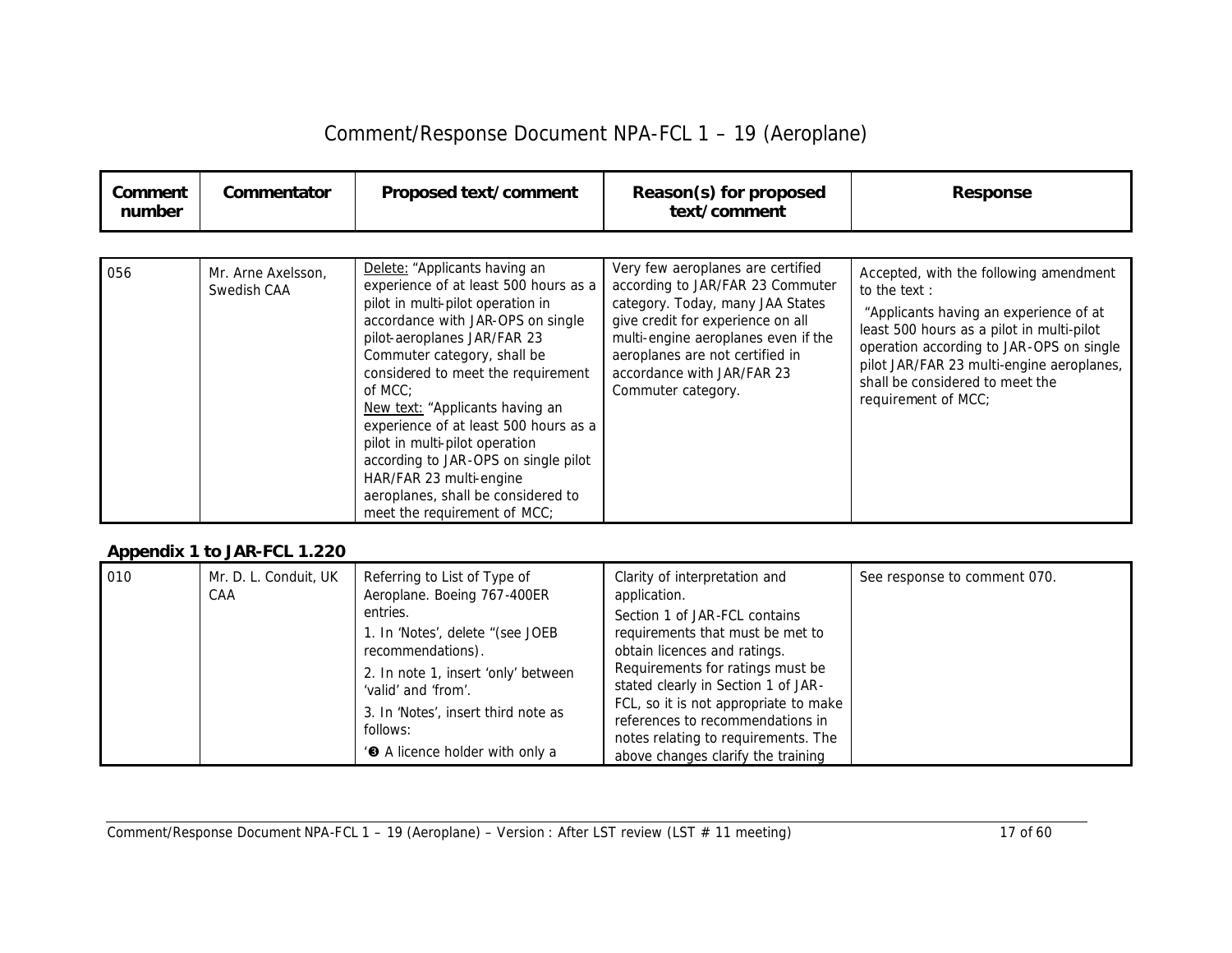| Comment/Response Document NPA-FCL 1 - 19 (Aeroplane) |  |  |
|------------------------------------------------------|--|--|
|------------------------------------------------------|--|--|

| Comment<br>number | Commentator                                                                     | Proposed text/comment                                                                                                                                                                                                                   | Reason(s) for proposed<br>text/comment                                                                                                                                                                 | <b>Response</b>                                                                                                                                                                 |
|-------------------|---------------------------------------------------------------------------------|-----------------------------------------------------------------------------------------------------------------------------------------------------------------------------------------------------------------------------------------|--------------------------------------------------------------------------------------------------------------------------------------------------------------------------------------------------------|---------------------------------------------------------------------------------------------------------------------------------------------------------------------------------|
|                   |                                                                                 |                                                                                                                                                                                                                                         |                                                                                                                                                                                                        |                                                                                                                                                                                 |
|                   |                                                                                 | B767-400ER type rating shall<br>complete an appropriate type rating<br>course for initial qualification for the<br>B757/767 type rating and make<br>application to the Authority for<br>inclusion of the type rating in the<br>licence. | and testing required by pilots with a<br>B757/767 type rating who want to<br>fly the B767-400ER and by pilots<br>with a B767-400ER type rating who<br>want to qualify for the B757/767<br>type rating. |                                                                                                                                                                                 |
| 036               | Mr. D. L. Conduit, UK<br>CAA                                                    | See text below.                                                                                                                                                                                                                         | Clarity of interpretation and<br>application.                                                                                                                                                          | See response to comment 071.                                                                                                                                                    |
|                   |                                                                                 |                                                                                                                                                                                                                                         | The above changes clarify the<br>training and testing required by<br>pilots with a Falcon 2000 type rating<br>who want to fly the Falcon 2000EX<br>and by pilots with a Falcon 2000EX                  |                                                                                                                                                                                 |
|                   |                                                                                 |                                                                                                                                                                                                                                         | type rating who want to qualify for<br>the Falcon 2000 type rating.                                                                                                                                    |                                                                                                                                                                                 |
|                   | Referring to List of Type of Aeroplane. Falcon 2000EX entries.                  |                                                                                                                                                                                                                                         |                                                                                                                                                                                                        |                                                                                                                                                                                 |
|                   |                                                                                 | 1. In column 4 in the rating endorsement 'Falcon 200/2000EX', delete '/2000EX'.                                                                                                                                                         |                                                                                                                                                                                                        |                                                                                                                                                                                 |
|                   |                                                                                 | 2. Replace existing $\bullet$ with $\bullet$ and replace existing ' $\bullet$ '. [See comment about B767-400ER entries.]                                                                                                                |                                                                                                                                                                                                        |                                                                                                                                                                                 |
|                   |                                                                                 |                                                                                                                                                                                                                                         | type rating course for initial qualification for the Falcon 2000 type rating and make application to the Authority for inclusion of the type rating in the licence.                                    | 3. In the notes related to the Falcon 2000EX, insert third note as follows: ' <sup>3</sup> A licence holder with only a Falcon 2000EX type rating shall complete an appropriate |
|                   | 4. Against 'Falcon 2000EX' in column 4 of the table, add ' $\mathbf{\Theta}'$ . |                                                                                                                                                                                                                                         |                                                                                                                                                                                                        |                                                                                                                                                                                 |
| 069               | Mr. Michel Bedrine,<br><b>DGAC</b> France                                       | See box below.                                                                                                                                                                                                                          | There is a lot of inconsistency in the<br>licence endorsement rule, as far as                                                                                                                          | Accepted, but agreed to delete family.                                                                                                                                          |
|                   |                                                                                 |                                                                                                                                                                                                                                         | the new aircraft is a variant of<br>another one, the endorsement must                                                                                                                                  | A320                                                                                                                                                                            |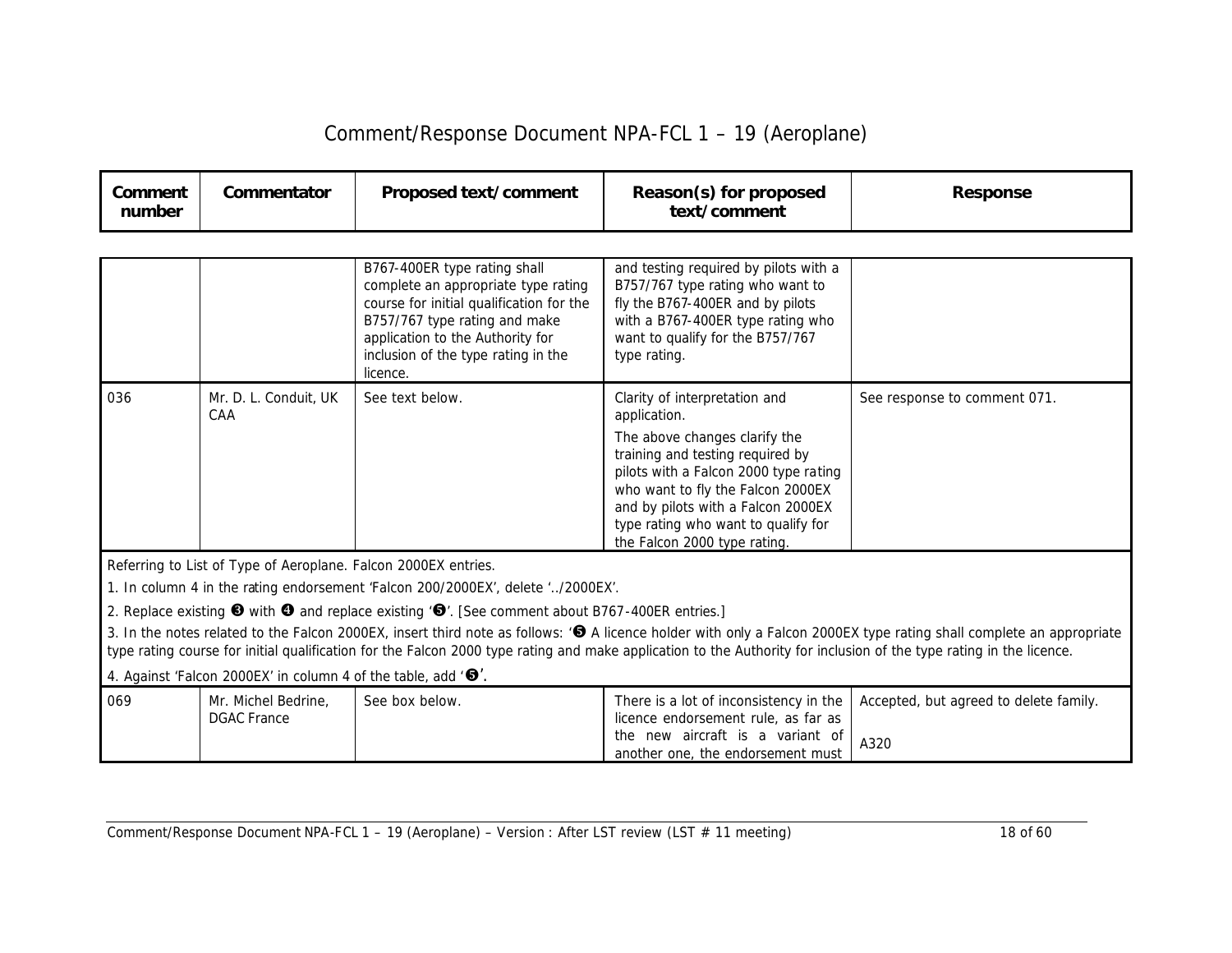| Comment<br>number | Commentator | Proposed text/comment | Reason(s) for proposed<br>text/comment | <b>Response</b> |
|-------------------|-------------|-----------------------|----------------------------------------|-----------------|
|-------------------|-------------|-----------------------|----------------------------------------|-----------------|

|        |                                           |                                                                                                        |     | take in account this concept of<br>family.                                                                                                                                                                                                                                                                                                          |                                                                                                                                                                                                                                                                                                                                                                                                 |
|--------|-------------------------------------------|--------------------------------------------------------------------------------------------------------|-----|-----------------------------------------------------------------------------------------------------------------------------------------------------------------------------------------------------------------------------------------------------------------------------------------------------------------------------------------------------|-------------------------------------------------------------------------------------------------------------------------------------------------------------------------------------------------------------------------------------------------------------------------------------------------------------------------------------------------------------------------------------------------|
| Airbus |                                           | A318-100 series<br>A319-100 series<br>A320-100 series<br>-200 series<br>A321-100 series<br>-200 series |     | A318/319/320/321<br>A320 family                                                                                                                                                                                                                                                                                                                     |                                                                                                                                                                                                                                                                                                                                                                                                 |
| 070    | Mr. Michel Bedrine,<br><b>DGAC France</b> | See box below.                                                                                         |     | This is the result of a consensus<br>between the TRStG, "Mr Boeing",<br>and the FCL/OPS management. The<br>goal is to highlighted in a proper<br>manner the fact that the variant<br>evaluation has been done by the<br>JOEB in one way only, and if<br>somebody wants to make the<br>training in the other way, the course<br>has to be evaluated. | Accepted, but amended as follows :<br><b>1</b> The differences training course<br>is valid only from the B757/767<br>'classic' to the B767-400 ER for<br>crew members previously qualified<br>on the B757/767 'classic' variants.<br>The 767 400 ER to B757/767<br>'classic' differences training must<br>be evaluated by the JOEB or the<br>full type rating training must be<br>accomplished. |
|        |                                           | <b>B757-200 series</b><br>-300 series                                                                  | (D) | B757/767                                                                                                                                                                                                                                                                                                                                            |                                                                                                                                                                                                                                                                                                                                                                                                 |
|        |                                           |                                                                                                        |     | or                                                                                                                                                                                                                                                                                                                                                  |                                                                                                                                                                                                                                                                                                                                                                                                 |
|        |                                           |                                                                                                        |     |                                                                                                                                                                                                                                                                                                                                                     |                                                                                                                                                                                                                                                                                                                                                                                                 |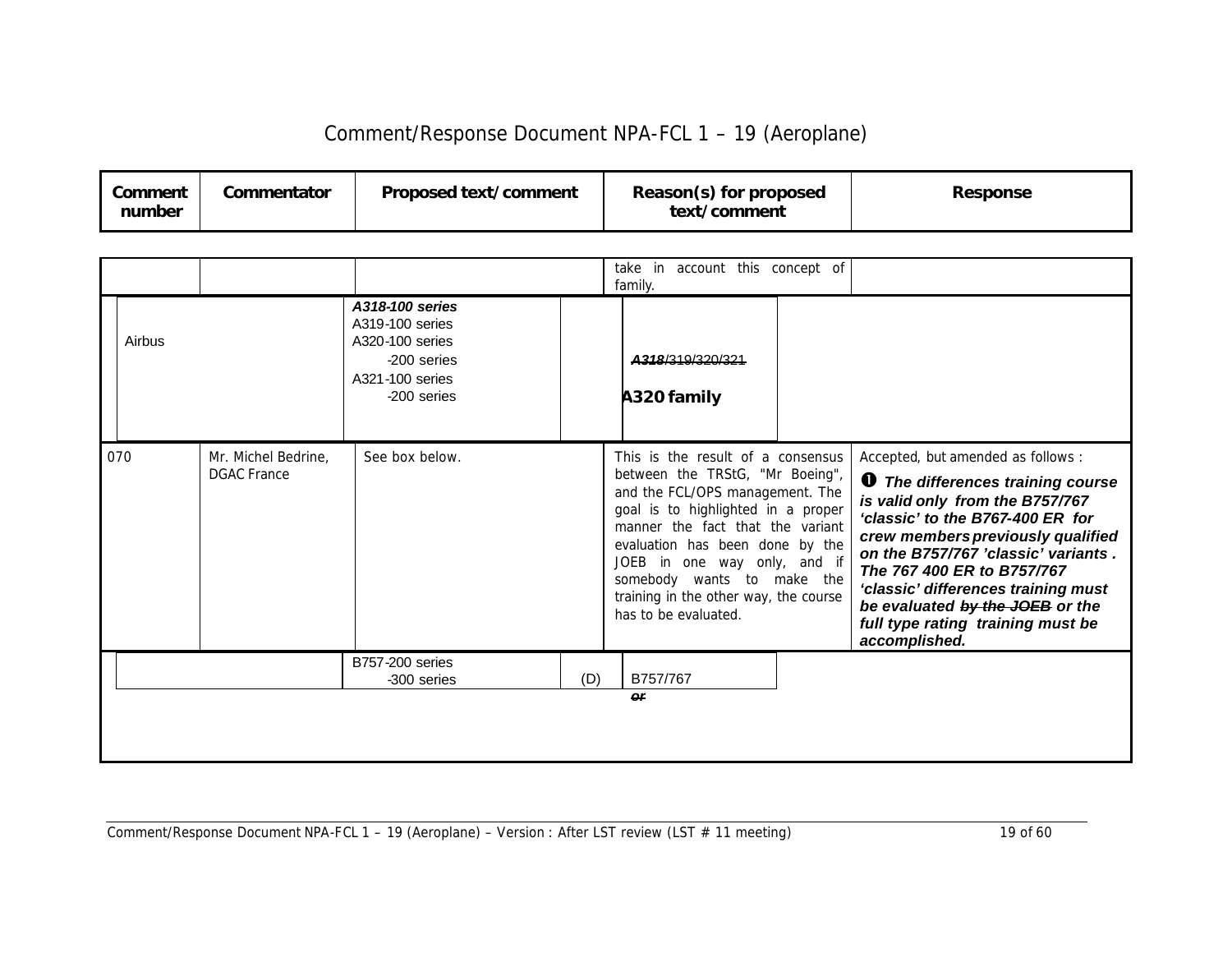| Comment<br>number | Commentator | <b>Proposed text/comment</b> | Reason(s) for proposed<br>text/comment | Response |
|-------------------|-------------|------------------------------|----------------------------------------|----------|
|-------------------|-------------|------------------------------|----------------------------------------|----------|

| <b>Boeing</b> |                                           | <b>B777-200 series</b><br>-300 series                                                                                                                                                                                                                                                                                                    |            | <b>B777</b>                                                                                                                                                                                                                                                                                                                               |                                                                                                                                                                                                                                                                                                                                                                              |
|---------------|-------------------------------------------|------------------------------------------------------------------------------------------------------------------------------------------------------------------------------------------------------------------------------------------------------------------------------------------------------------------------------------------|------------|-------------------------------------------------------------------------------------------------------------------------------------------------------------------------------------------------------------------------------------------------------------------------------------------------------------------------------------------|------------------------------------------------------------------------------------------------------------------------------------------------------------------------------------------------------------------------------------------------------------------------------------------------------------------------------------------------------------------------------|
|               |                                           | Notes (see JOEB recommendations)                                                                                                                                                                                                                                                                                                         |            |                                                                                                                                                                                                                                                                                                                                           |                                                                                                                                                                                                                                                                                                                                                                              |
|               |                                           | <b>1</b> The differences training course is valid from the B757/767<br>to the B767-400ER                                                                                                                                                                                                                                                 |            |                                                                                                                                                                                                                                                                                                                                           |                                                                                                                                                                                                                                                                                                                                                                              |
|               |                                           | <sup>8</sup> For a complete initial qualification on the B767-400ER, the<br>licence endorsement will be designated B767 400ER                                                                                                                                                                                                            |            |                                                                                                                                                                                                                                                                                                                                           |                                                                                                                                                                                                                                                                                                                                                                              |
|               |                                           | <b>O</b> The differences training course is valid from the<br>B757/767 'classic' to the B767-400 ER for crew members<br>previously qualified on the B757/767 'classic' variants.<br>The 767 400 ER to B757/767 'classic' differences training<br>must be evaluated by the JOEB or the full type rating<br>training must be accomplished. |            |                                                                                                                                                                                                                                                                                                                                           |                                                                                                                                                                                                                                                                                                                                                                              |
| 071           | Mr. Michel Bedrine,<br><b>DGAC France</b> | See box below.                                                                                                                                                                                                                                                                                                                           |            | In accordance with the agreement<br>for Boeing, this is a proposal agreed<br>by Mr Dassault. The goal is to<br>highlighted in a proper manner the<br>fact that the variant evaluation has<br>been done by the JOEB in one way<br>only, and if somebody wants to<br>make the training in the other way,<br>the course has to be evaluated. | Accepted, but amended as follows:<br><sup>®</sup> The differences training course is<br>valid only from the Falcon2000 to<br>the Falcon 2000 EX for crew<br>members previously qualified on<br>the Falcon2000 . The Falcon 2000<br>EX to the Falcon 2000 differences<br>training mu st be evaluated by the<br>JOEB or the full type rating<br>training must be accomplished. |
|               |                                           | Falcon 2000                                                                                                                                                                                                                                                                                                                              | $\sqrt{D}$ | Falcon2000/2000EX                                                                                                                                                                                                                                                                                                                         |                                                                                                                                                                                                                                                                                                                                                                              |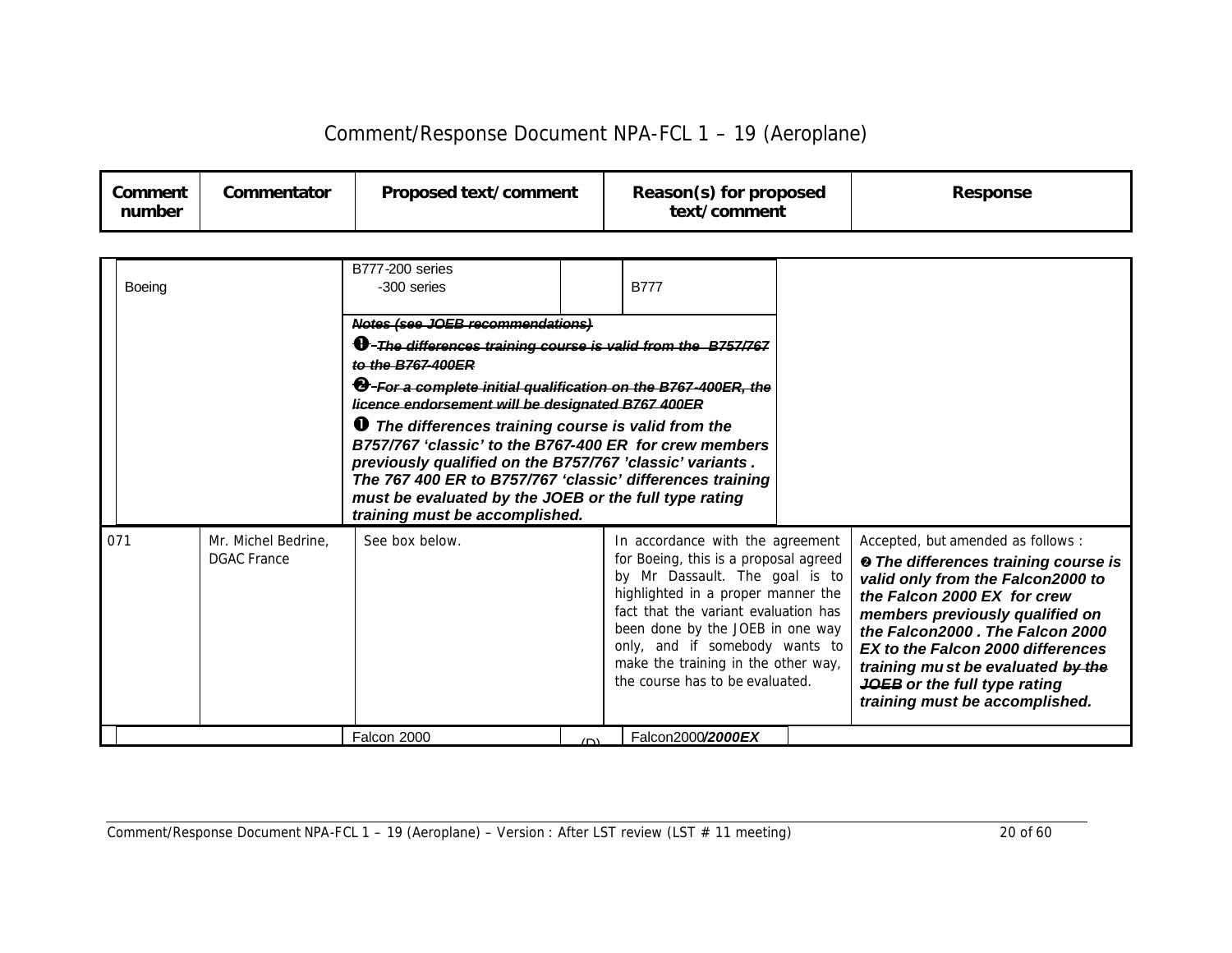| Comment<br>number | Commentator | Proposed text/comment | Reason(s) for proposed<br>text/comment | Response |
|-------------------|-------------|-----------------------|----------------------------------------|----------|
|-------------------|-------------|-----------------------|----------------------------------------|----------|

|     |                                                         | <b>@</b> Falcon 2000EX<br><b>O</b> The differences training course is only valid from the<br>Falcon 2000 to the Falcon 2000EX.<br><b>O</b> For a complete initial qualification on the Falcon 2000EX,<br>the licence endorsement will be designated Falcon2000EX.<br><b>@ The differences training course is valid from the</b><br>Falcon2000 to the Falcon 2000 EX for crew members<br>previously qualified on the Falcon2000. The Falcon 2000<br>EX to the Falcon 2000 differences training must be<br>evaluated by the JOEB or the full type rating training<br>must be accomplished. |                                                                                                                                                                                                                 |                                        |
|-----|---------------------------------------------------------|------------------------------------------------------------------------------------------------------------------------------------------------------------------------------------------------------------------------------------------------------------------------------------------------------------------------------------------------------------------------------------------------------------------------------------------------------------------------------------------------------------------------------------------------------------------------------------------|-----------------------------------------------------------------------------------------------------------------------------------------------------------------------------------------------------------------|----------------------------------------|
| 061 | Mr. Jim Draxler.<br>Boeing Commercial<br>Airplanes, USA | See text below.                                                                                                                                                                                                                                                                                                                                                                                                                                                                                                                                                                          | - The FAA has never awarded a<br>"one-way type rating." Type rating is<br>assigned based on the T-Tested<br>Differences Course (per FAA<br>Advisory Circular 120-53).<br>- Training in any variant results in a | Accepted, see response to comment 070. |
|     |                                                         |                                                                                                                                                                                                                                                                                                                                                                                                                                                                                                                                                                                          | type rating endorsement valid for all<br>variants.<br>- An FAA or JAA evaluation of a new<br>differences course is normally                                                                                     |                                        |
|     |                                                         |                                                                                                                                                                                                                                                                                                                                                                                                                                                                                                                                                                                          | appropriate.<br>- Boeing fully supports reverse T3                                                                                                                                                              |                                        |
|     |                                                         |                                                                                                                                                                                                                                                                                                                                                                                                                                                                                                                                                                                          | and T4 testing for the 767-400 to<br>757/767 "classic" when required,<br>but that should not affect the current                                                                                                 |                                        |
|     |                                                         |                                                                                                                                                                                                                                                                                                                                                                                                                                                                                                                                                                                          | type rating determination. (See                                                                                                                                                                                 |                                        |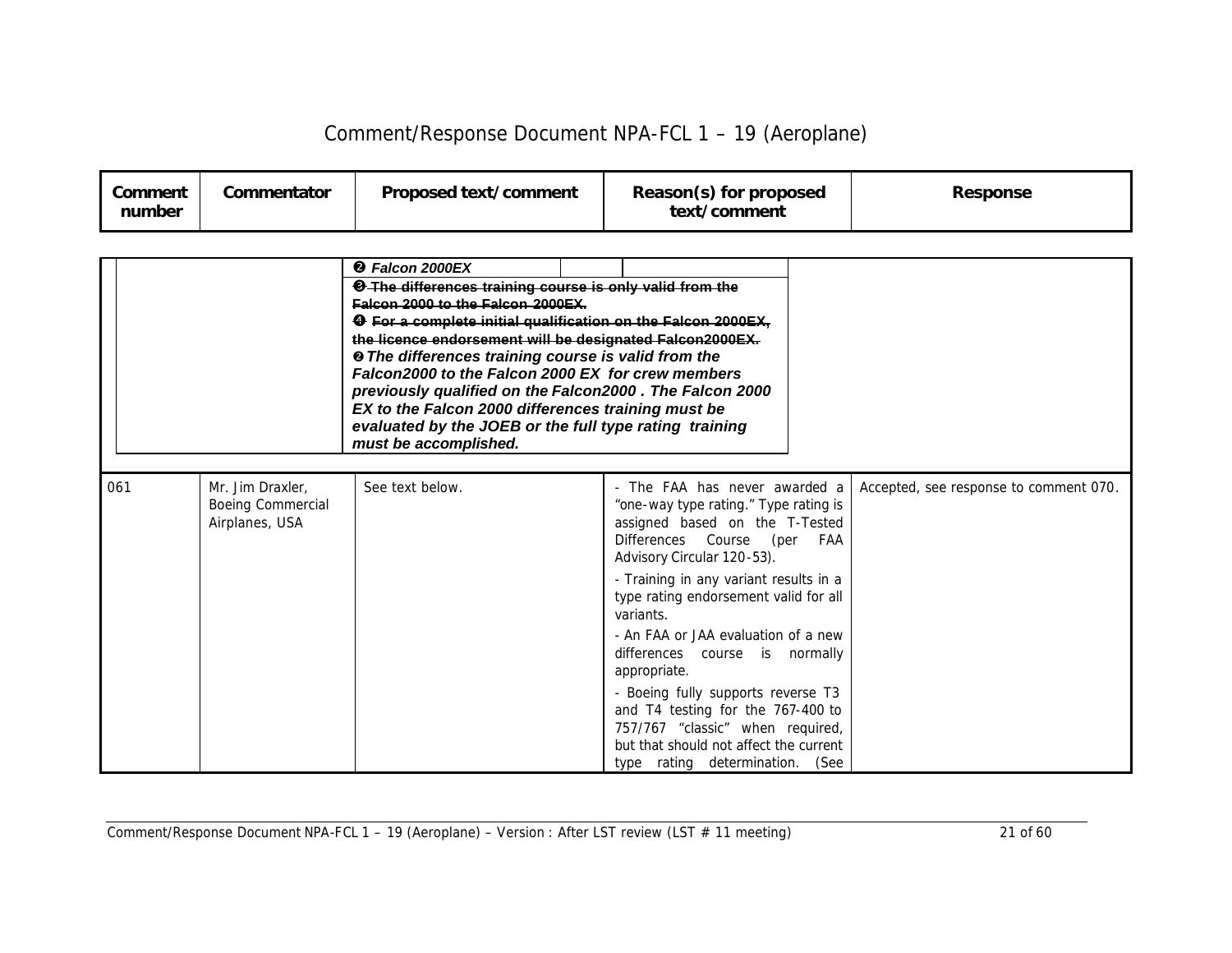| Comment<br>number | Commentator | Proposed text/comment | Reason(s) for proposed<br>text/comment | <b>Response</b> |
|-------------------|-------------|-----------------------|----------------------------------------|-----------------|
|-------------------|-------------|-----------------------|----------------------------------------|-----------------|

|                  |                                        |                                       |                |     |                                                                                                                                                                                                                                                                                                   | attached<br>document).                                                                                                  | table<br>in                    | original<br>the                                                                                                                                                                                                                               |                                     |
|------------------|----------------------------------------|---------------------------------------|----------------|-----|---------------------------------------------------------------------------------------------------------------------------------------------------------------------------------------------------------------------------------------------------------------------------------------------------|-------------------------------------------------------------------------------------------------------------------------|--------------------------------|-----------------------------------------------------------------------------------------------------------------------------------------------------------------------------------------------------------------------------------------------|-------------------------------------|
| Manufacturer     |                                        | $\overline{2}$<br>Aeroplanes          |                | 3   | Licence<br>endorsement                                                                                                                                                                                                                                                                            |                                                                                                                         |                                |                                                                                                                                                                                                                                               |                                     |
| Boeing           |                                        | <b>B757-200</b> series<br>-300 series |                | (D) | <b>B757/767</b>                                                                                                                                                                                                                                                                                   |                                                                                                                         |                                |                                                                                                                                                                                                                                               |                                     |
| be accomplished. |                                        |                                       |                |     | <b>O</b> The differences training course is valid from B757/767 - "classic" to the B767-400ER for<br>crew members previously qualified on B757/b767 - "classic" variants. B767-400 to B757/767<br>- "classic" differences training must be evaluated by the JOEB or full transition training must |                                                                                                                         |                                |                                                                                                                                                                                                                                               |                                     |
| 101              | Mr. Louis Hucher,<br>Dassault Aviation |                                       | See box below. |     |                                                                                                                                                                                                                                                                                                   | License Endorsement to indicate:<br>difference<br>applies to all variants,<br>training<br>experience)<br>endorsement is | training, a<br>(without<br>the | Appendix 1 to JAR-FCL 1.220<br>proposes an amendment list of JAA<br>- For Falcon 2000 to Falcon 2000EX<br>"Falcon<br>2000/2000EX" license endorsement<br>For Falcon 2000EX transition<br>Falcon<br>2000<br>rating<br>type<br>designated<br>as | Covered by response to comment 071. |
|                  |                                        |                                       |                |     |                                                                                                                                                                                                                                                                                                   | "Falcon 2000EX" only.                                                                                                   |                                | This determination disregards the                                                                                                                                                                                                             |                                     |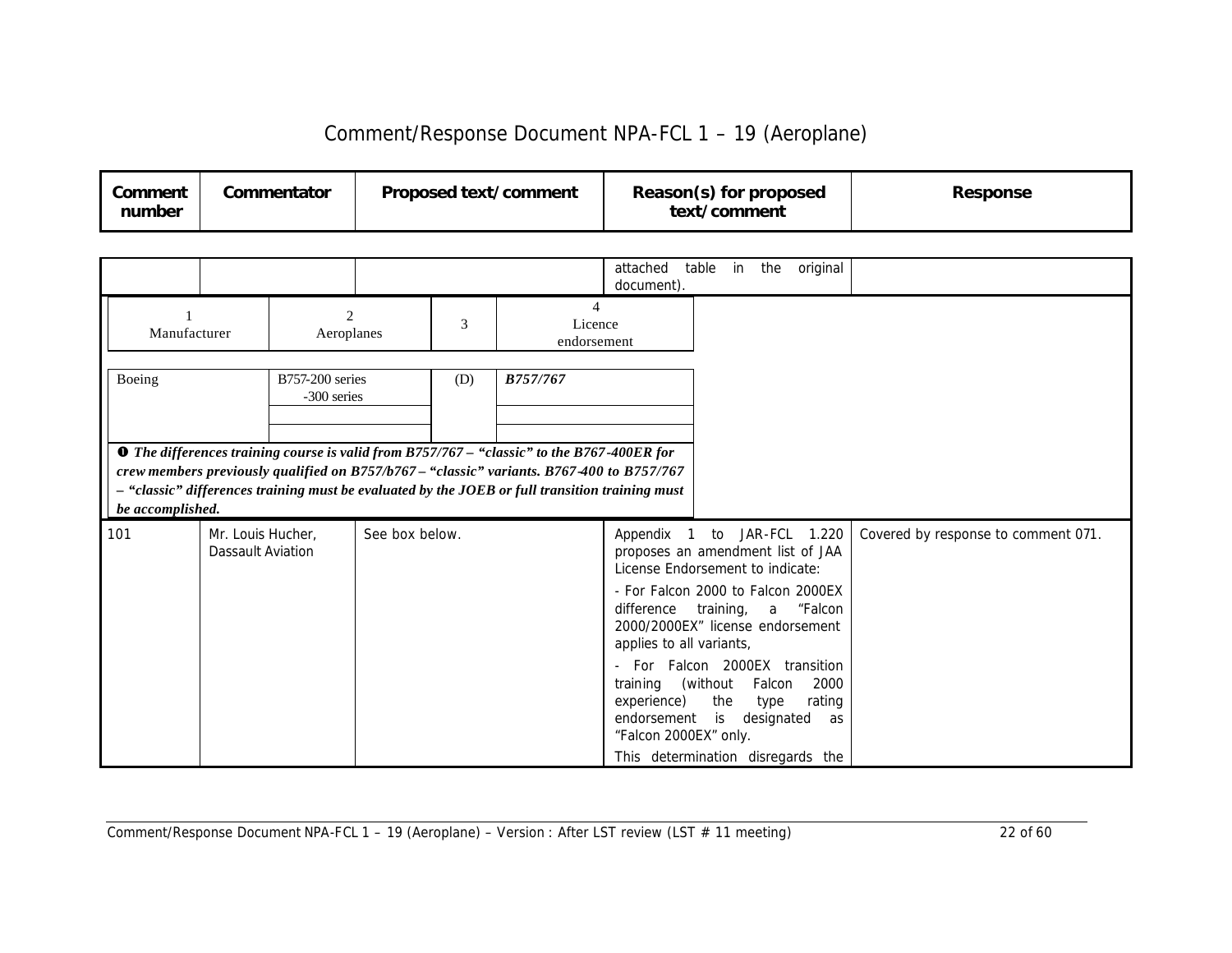| Comment<br>number | Commentator                               |     | Proposed text/comment                                                                                                                                                                |                                                          | Reason(s) for proposed<br>text/comment                                                                                                                                                                                                                                                                                                                                                                                                                                                                                                                                                                                                               | <b>Response</b> |
|-------------------|-------------------------------------------|-----|--------------------------------------------------------------------------------------------------------------------------------------------------------------------------------------|----------------------------------------------------------|------------------------------------------------------------------------------------------------------------------------------------------------------------------------------------------------------------------------------------------------------------------------------------------------------------------------------------------------------------------------------------------------------------------------------------------------------------------------------------------------------------------------------------------------------------------------------------------------------------------------------------------------------|-----------------|
|                   |                                           |     |                                                                                                                                                                                      |                                                          |                                                                                                                                                                                                                                                                                                                                                                                                                                                                                                                                                                                                                                                      |                 |
|                   |                                           |     |                                                                                                                                                                                      | evaluation<br>corresponding<br>Reports.<br>affect<br>not | JOEB and FSB findingsm including<br>the fact that T2 (handling qualities)<br>testing was passed successfully.<br>JOEB and FSB conducted a joint<br>according<br>to<br><b>JOEB</b><br>Handbook and AC 120-53, and their<br>findings are published in the<br>JOEB and<br><b>FSB</b><br>Although JOEB and FSB have only<br>assessed the difference course from<br>Falcon 2000 to Falcon 2000EX (2<br>days training course), this should<br>the type<br>rating<br>designation. The evaluation of the<br>difference training course in the<br>other way, i.e. from Falcon 2000EX<br>to Falcon 2000 type rating training<br>course should be accomplished. |                 |
| Manufacturer      | $\mathcal{D}_{\mathcal{L}}$<br>Aeroplanes | 3   | 4<br>Licence<br>endorsement                                                                                                                                                          |                                                          |                                                                                                                                                                                                                                                                                                                                                                                                                                                                                                                                                                                                                                                      |                 |
| Dassault          | Falcon 2000<br>Falcon 2000EX O            | (D) | Falcon 2000/2000EX<br><b>O</b> The differences training course is valid from the Falcon 2000 to the Falcon 2000EX for                                                                |                                                          |                                                                                                                                                                                                                                                                                                                                                                                                                                                                                                                                                                                                                                                      |                 |
|                   |                                           |     | crew members previously qualified on the Falcon 2000. The Falcon 2000EX to the Falcon<br>2000 differences training must be evaluated by the JOEB or full transition training must be |                                                          |                                                                                                                                                                                                                                                                                                                                                                                                                                                                                                                                                                                                                                                      |                 |

Comment/Response Document NPA-FCL 1 – 19 (Aeroplane) – Version : After LST review (LST # 11 meeting) 23 of 60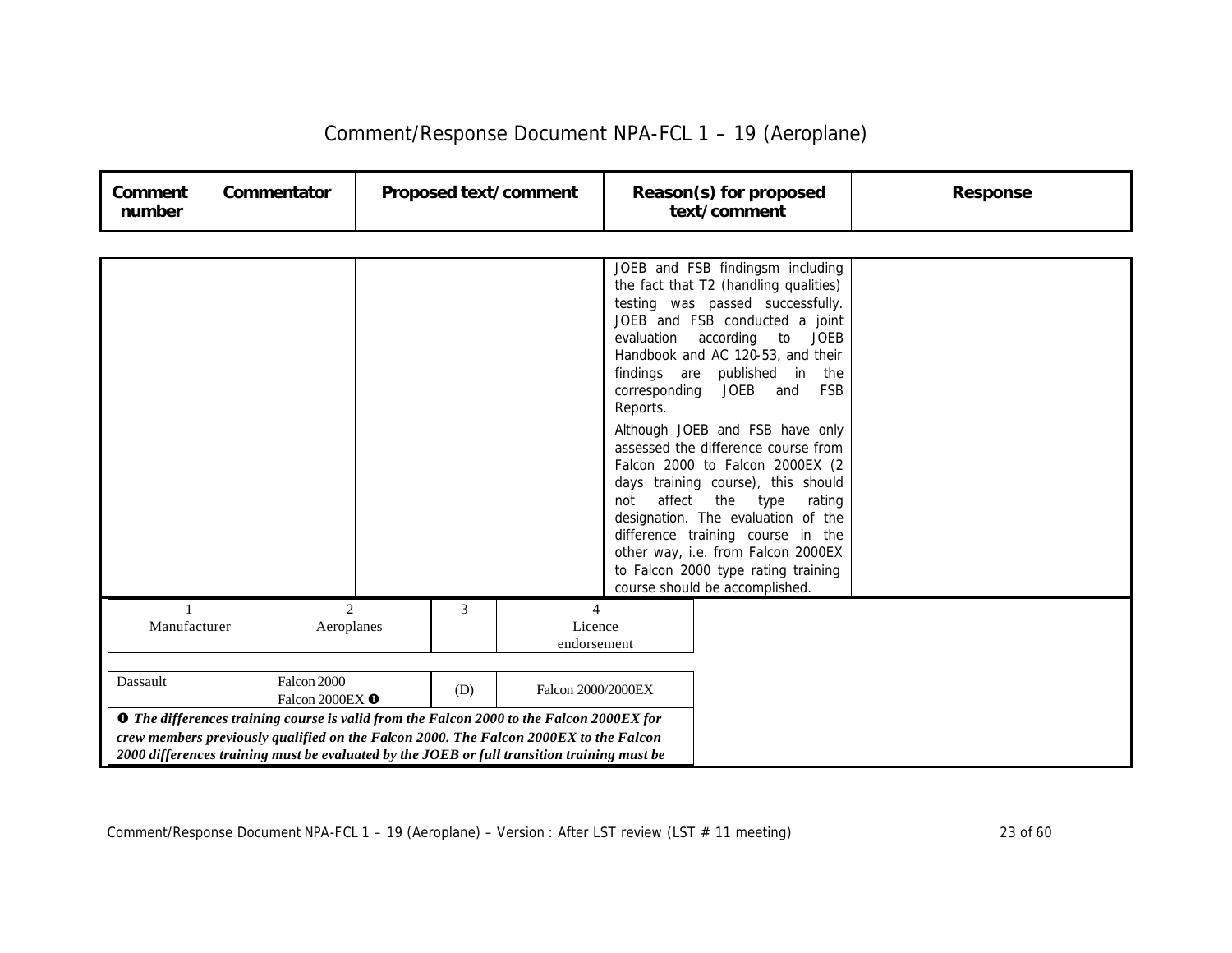| Comment/Response Document NPA-FCL 1 - 19 (Aeroplane) |  |  |
|------------------------------------------------------|--|--|
|------------------------------------------------------|--|--|

| Comment<br>number | Commentator | Proposed text/comment | Reason(s) for proposed<br>text/comment | <b>Response</b> |
|-------------------|-------------|-----------------------|----------------------------------------|-----------------|
|-------------------|-------------|-----------------------|----------------------------------------|-----------------|

| accomplished. |                  |          |                |                              |                                                    |                                                                                                                                                                                                                                                                                                                                                                                                                                                                                                                                                                     |            |                                          |
|---------------|------------------|----------|----------------|------------------------------|----------------------------------------------------|---------------------------------------------------------------------------------------------------------------------------------------------------------------------------------------------------------------------------------------------------------------------------------------------------------------------------------------------------------------------------------------------------------------------------------------------------------------------------------------------------------------------------------------------------------------------|------------|------------------------------------------|
| 102           | Mr. Louis Hucher |          | See box below. |                              | site.<br>EASy endorsement.<br>should be respected. | The Falcon 2000EX EASy airplane<br>has been Type Certified by EASA on<br>18-jun-04 and corresponding pilot<br>initial type rating training course has<br>been approved by the Falcon JOEB<br>and is now posted on the JAA web<br>We propose therefore to include this<br>airplane in the Type Rating list. The<br>license endorsement which was<br>already proposed through Dassault<br>Aviation letter ref DGT-DTF/NAV<br>291248 dated 24-feb-04 is "Falcon<br>2000EX EASy", so as to keep<br>consistency with the Falcon 900EX<br>Note: capital and small letters | the ALOEG. | Accepted, subject to final acceptance by |
|               |                  |          | Manufacturer   | $\mathfrak{D}$<br>Aeroplanes | 3                                                  | $\overline{4}$<br>Licence<br>endorsement                                                                                                                                                                                                                                                                                                                                                                                                                                                                                                                            |            |                                          |
|               |                  | Dassault |                | Falcon 2000EX EASy           |                                                    | Falcon 2000EX EASy                                                                                                                                                                                                                                                                                                                                                                                                                                                                                                                                                  |            |                                          |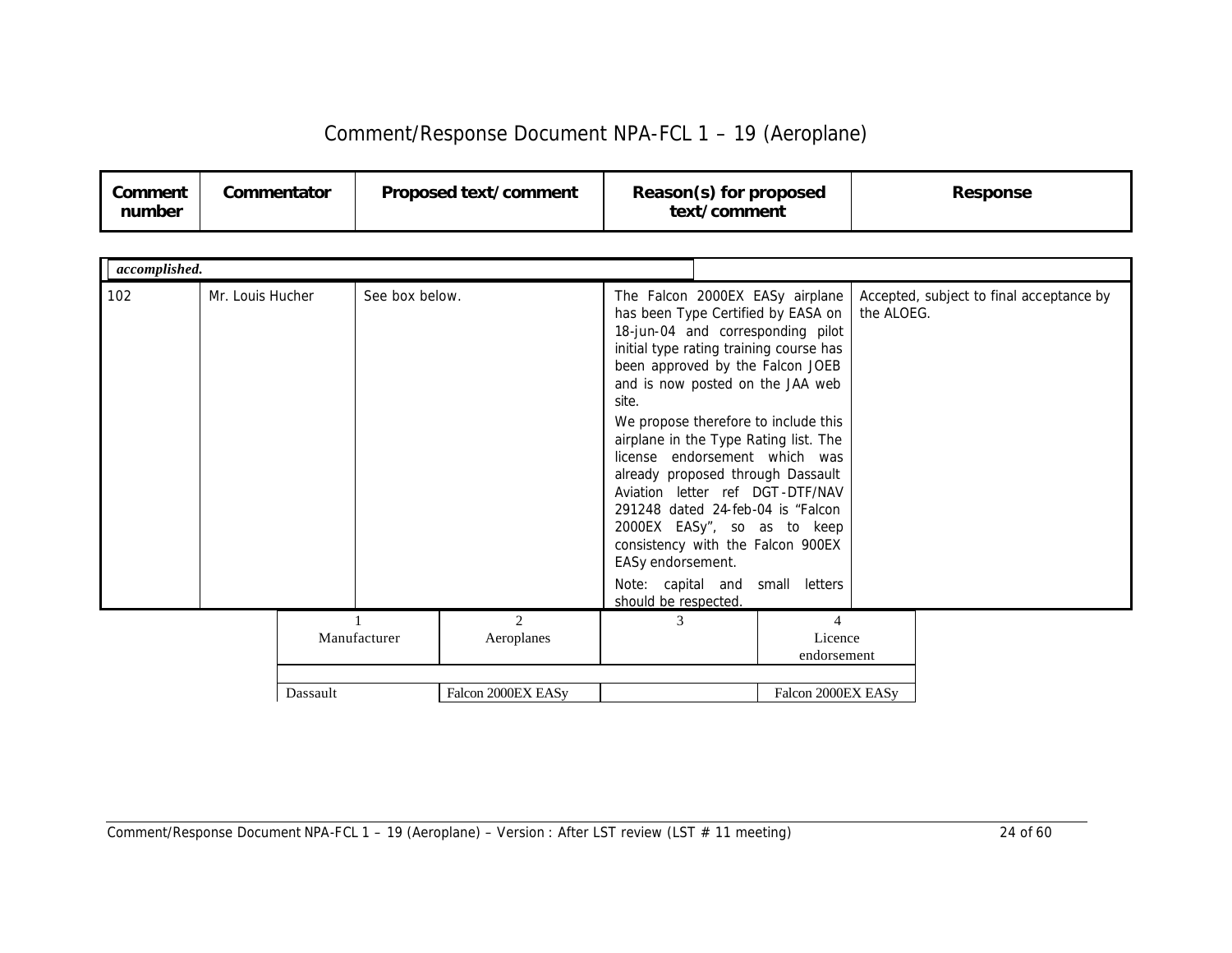| Comment<br>number | Commentator | Proposed text/comment | Reason(s) for proposed<br>text/comment | Response |
|-------------------|-------------|-----------------------|----------------------------------------|----------|
|-------------------|-------------|-----------------------|----------------------------------------|----------|

#### *Appendix 1 to JAR-FCL 1.240 & 1.295*

| 037                                                                                                                                                                                                                                                                                                                                                                                                                                                                                                                                                                                                                                                                                                            | Mr. D. L. Conduit                             |                                                                                                                                                                                                                                                                                                           | Consistency in the application of<br>JAR-FCL.                                                                                                                                                                                                                      | Noted, the JAAC has endorsed the JOEB<br>process.<br>Delete "Authority" and insert "JAA" in<br>paragraphs 1 and 2, to provide<br>clarification.                                                                                                                   |  |  |
|----------------------------------------------------------------------------------------------------------------------------------------------------------------------------------------------------------------------------------------------------------------------------------------------------------------------------------------------------------------------------------------------------------------------------------------------------------------------------------------------------------------------------------------------------------------------------------------------------------------------------------------------------------------------------------------------------------------|-----------------------------------------------|-----------------------------------------------------------------------------------------------------------------------------------------------------------------------------------------------------------------------------------------------------------------------------------------------------------|--------------------------------------------------------------------------------------------------------------------------------------------------------------------------------------------------------------------------------------------------------------------|-------------------------------------------------------------------------------------------------------------------------------------------------------------------------------------------------------------------------------------------------------------------|--|--|
| The principle of giving credit for previous experience on similar aircraft types based on a JOEB recommendation is accepted but by stating "and agreed by the<br>Authority' the text appears to leave the way open for different CAAs to give credits or not as the case may be. If this actually happens, the principle of<br>harmonization will be undermined and companies and pilots will, understandably, hunt around for courses approves by the Member State that most readily gives<br>credits.<br>To ensure consistency, a mechanism should exist whereby recommendations made by the JOEB are considered by Member States [through the LST?] and either<br>accepted for adoption by all or rejected. |                                               |                                                                                                                                                                                                                                                                                                           |                                                                                                                                                                                                                                                                    |                                                                                                                                                                                                                                                                   |  |  |
| 057                                                                                                                                                                                                                                                                                                                                                                                                                                                                                                                                                                                                                                                                                                            | Mr. Arne Axelsson,<br>Swedish CAA             | Text to be added in the last<br>sentence: The applicant may choose<br>either the left hand or the right hand<br>seat for the test/check if all items in<br>the test/check can be executed<br>from the selected seat. An<br>applicant for ATPL (A) shall<br>carry out the test from the left<br>hand seat. | It's not possible to carry out all items<br>from the right hand seat in many<br>aeroplanes. Therefore, the<br>test/check will not cover some items<br>in the appendix. The ATPL test<br>should be performed from the left<br>hand seat so all items can be tested. | Accepted, but with the following<br>amendment to last sentence of<br>paragraph 10 :<br>The applicant may choose either the left<br>hand or the right hand seat for the<br>test/check if all items in the<br>test/check can be executed from<br>the selected seat. |  |  |
| 103                                                                                                                                                                                                                                                                                                                                                                                                                                                                                                                                                                                                                                                                                                            | Mr. Louis Hucher,<br><b>Dassault Aviation</b> | None.                                                                                                                                                                                                                                                                                                     |                                                                                                                                                                                                                                                                    | Noted.                                                                                                                                                                                                                                                            |  |  |
| When recommended by a JOEB and agreed by the Authority, Appendix 1 to JAR-FCL 1.240 & 295 allows to give a pilot some credit for experience on similar types<br>during two type rating courses (syllabus), as well as for some items of the skill test.<br>Dassault Aviation supports this text, which should facilitate the Cross Crew Qualification concept.                                                                                                                                                                                                                                                                                                                                                 |                                               |                                                                                                                                                                                                                                                                                                           |                                                                                                                                                                                                                                                                    |                                                                                                                                                                                                                                                                   |  |  |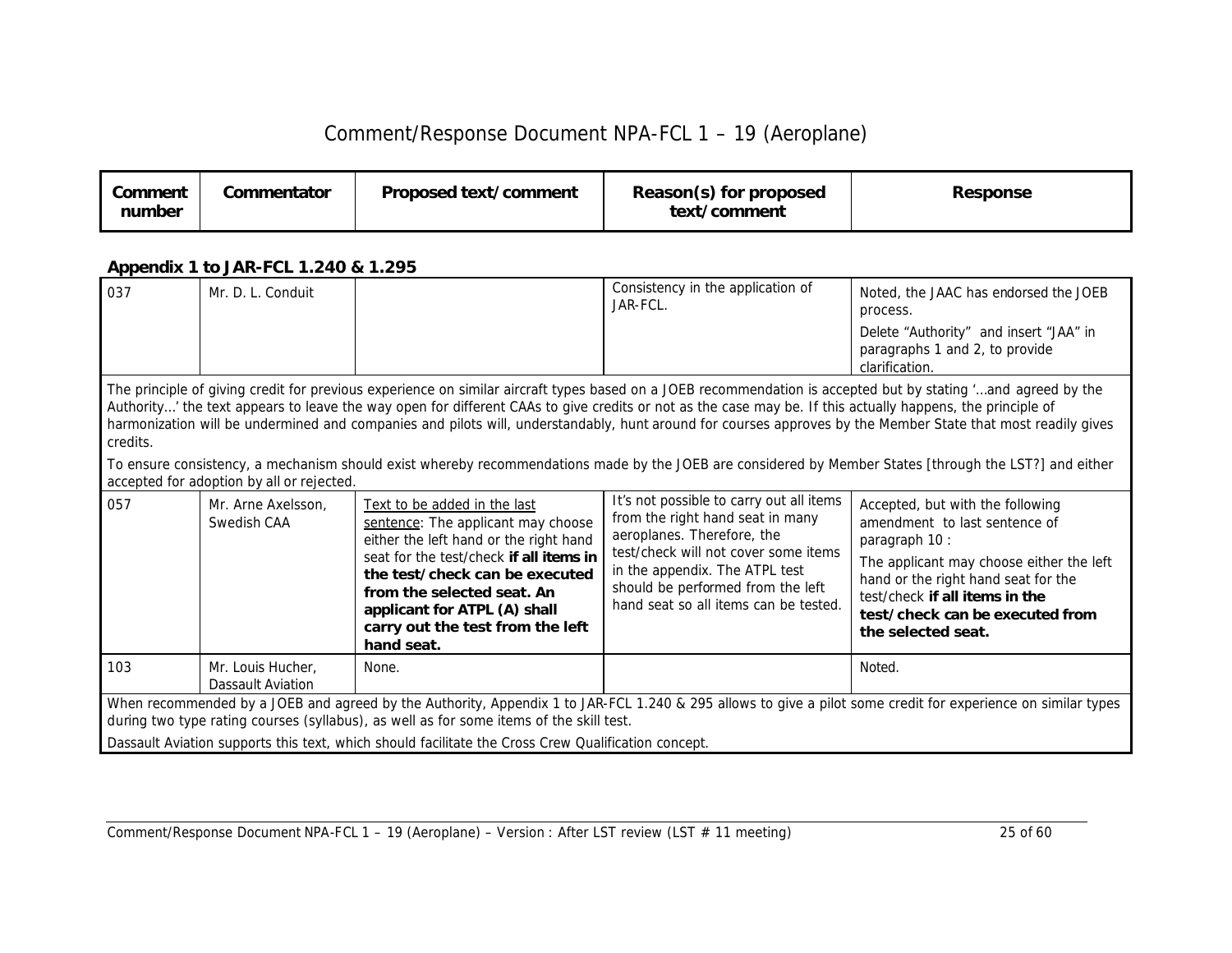| Comment<br>number | Commentator | Proposed text/comment | Reason(s) for proposed<br>text/comment | <b>Response</b> |
|-------------------|-------------|-----------------------|----------------------------------------|-----------------|
|-------------------|-------------|-----------------------|----------------------------------------|-----------------|

### *Appendix 1 to JAR-FCL 1.246*

| 038 | CAA                                                                                                                                                                                                                                                                                                                                                                                                                                                                                                                                                                                                                                                                                                                                      | Mr. D. L. Conduit, UK | See text below.                                                                                                                                                                                                                                                                                                              | For the avoidance of doubt.                                                                                                                                                                                                                                              | Accepted, text changed as follows:<br>"Credits shall be granted only when<br>the holder is revalidating IR<br>privileges for single engine and<br>single pilot multi engine aeroplanes<br>as appropriate." |  |  |
|-----|------------------------------------------------------------------------------------------------------------------------------------------------------------------------------------------------------------------------------------------------------------------------------------------------------------------------------------------------------------------------------------------------------------------------------------------------------------------------------------------------------------------------------------------------------------------------------------------------------------------------------------------------------------------------------------------------------------------------------------------|-----------------------|------------------------------------------------------------------------------------------------------------------------------------------------------------------------------------------------------------------------------------------------------------------------------------------------------------------------------|--------------------------------------------------------------------------------------------------------------------------------------------------------------------------------------------------------------------------------------------------------------------------|------------------------------------------------------------------------------------------------------------------------------------------------------------------------------------------------------------|--|--|
|     | To term 'unrestricted IR' in the note at the top of the matrix - "Credits shall be granted only to the holder of an unrestricted IR." - is not found elsewhere in JAR-<br>FCL. Nowhere is 'unrestricted IR' properly explained or defined. If it is intended to distinguish between IRs with and without a multi pilot restriction [see JAR-FCL<br>$1.180[a][1]$ , then say so.<br>Also the credits are only available to holders of valid IRs seeking to revalidate IR privileges so this should also be made clear.<br>Accordingly amended text is proposed as follows:<br>"Credits shall be granted only when the holder is revalidating IR privileges for single engine and single pilot multi engine aeroplanes as<br>appropriate." |                       |                                                                                                                                                                                                                                                                                                                              |                                                                                                                                                                                                                                                                          |                                                                                                                                                                                                            |  |  |
| 039 | CAA                                                                                                                                                                                                                                                                                                                                                                                                                                                                                                                                                                                                                                                                                                                                      | Mr. D. L. Conduit, UK | Referring to asterisked note at<br>bottom of table:<br>For existing text, substitute the<br>following:<br>'* Provided within the previous 12<br>months at least 6 IFR departures<br>and approaches from a controlled<br>aerodrome have been performed on<br>a SP class or type or aeroplane in a<br>single pilot operation.' | 3 departures and approaches is too<br>few to maintain proficiency in single<br>pilot operation.<br>Use of a controlled aerodrome<br>ensures that the departures and<br>arrival actually take place from/to an<br>aerodrome where ATC directs<br>departures and arrivals. | Rejected.                                                                                                                                                                                                  |  |  |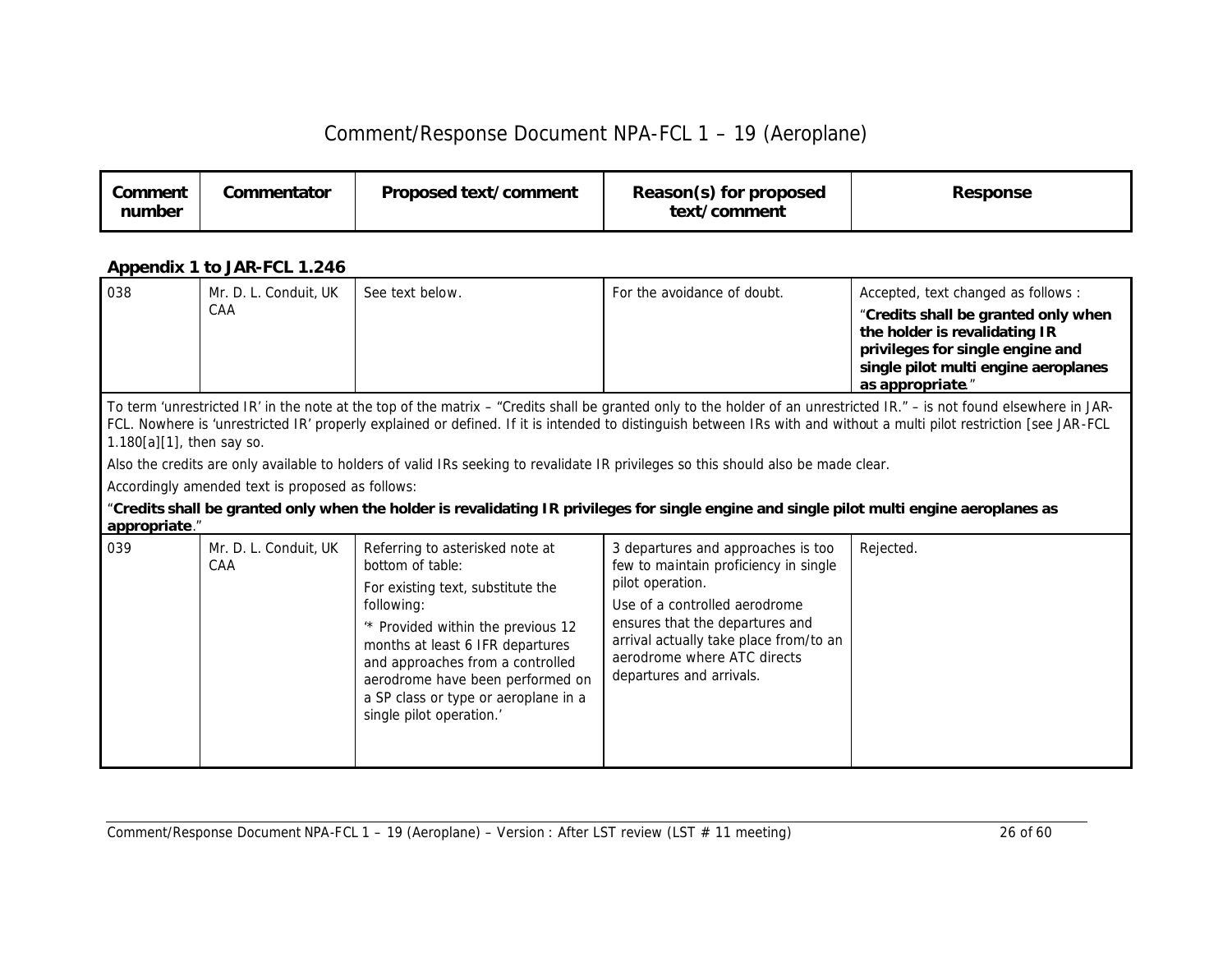| Comment<br>number | Commentator        | Proposed text/comment | Reason(s) for proposed<br>text/comment                                                                                                                                                                                                       | <b>Response</b>                                                                                                                                                                                                                                                                                                                                                                                                                                                                                                                                                                                                                                                                                                                                                                               |
|-------------------|--------------------|-----------------------|----------------------------------------------------------------------------------------------------------------------------------------------------------------------------------------------------------------------------------------------|-----------------------------------------------------------------------------------------------------------------------------------------------------------------------------------------------------------------------------------------------------------------------------------------------------------------------------------------------------------------------------------------------------------------------------------------------------------------------------------------------------------------------------------------------------------------------------------------------------------------------------------------------------------------------------------------------------------------------------------------------------------------------------------------------|
| 083               | Mr. Michel Bedrine | See text below.       | (a)(1)<br>- "revalidation and renewal" just<br>clarification<br>- there is a need to put regulation on<br>the end of validity of the IR<br>associated with the Type/class rating<br>This paragraph has been<br>(c)<br>forgotten in the NPA ! | Accepted, see also response to comment<br>034<br>Text should read:<br>(1) An applicant for the revalidation<br>of an IR (A) when combined with<br>a multi-engine class rating or a<br>type rating revalidation<br>or<br>renewal<br>shall<br>complete<br>a<br>proficiency check in accordance<br>with Appendix 1 and 2 to JAR-<br>FCL 1.240 & 1.295 or Appendix 1<br>and 3 to JAR-FCL 1.240. In this<br>case the instrument rating will<br>be valid for the same period as<br>the class or type rating, except<br>in the case of a single-engine<br>aeroplane<br>class<br>rating<br>revalidation where the validity<br>period of the instrument rating<br>will be 12 months.<br>(b) Renewal<br>(1)<br>If an Instrument Rating,<br>has expired, the applicant<br>shall<br>meet refresher<br>(i) |
|                   |                    |                       |                                                                                                                                                                                                                                              | training<br>and<br>additional                                                                                                                                                                                                                                                                                                                                                                                                                                                                                                                                                                                                                                                                                                                                                                 |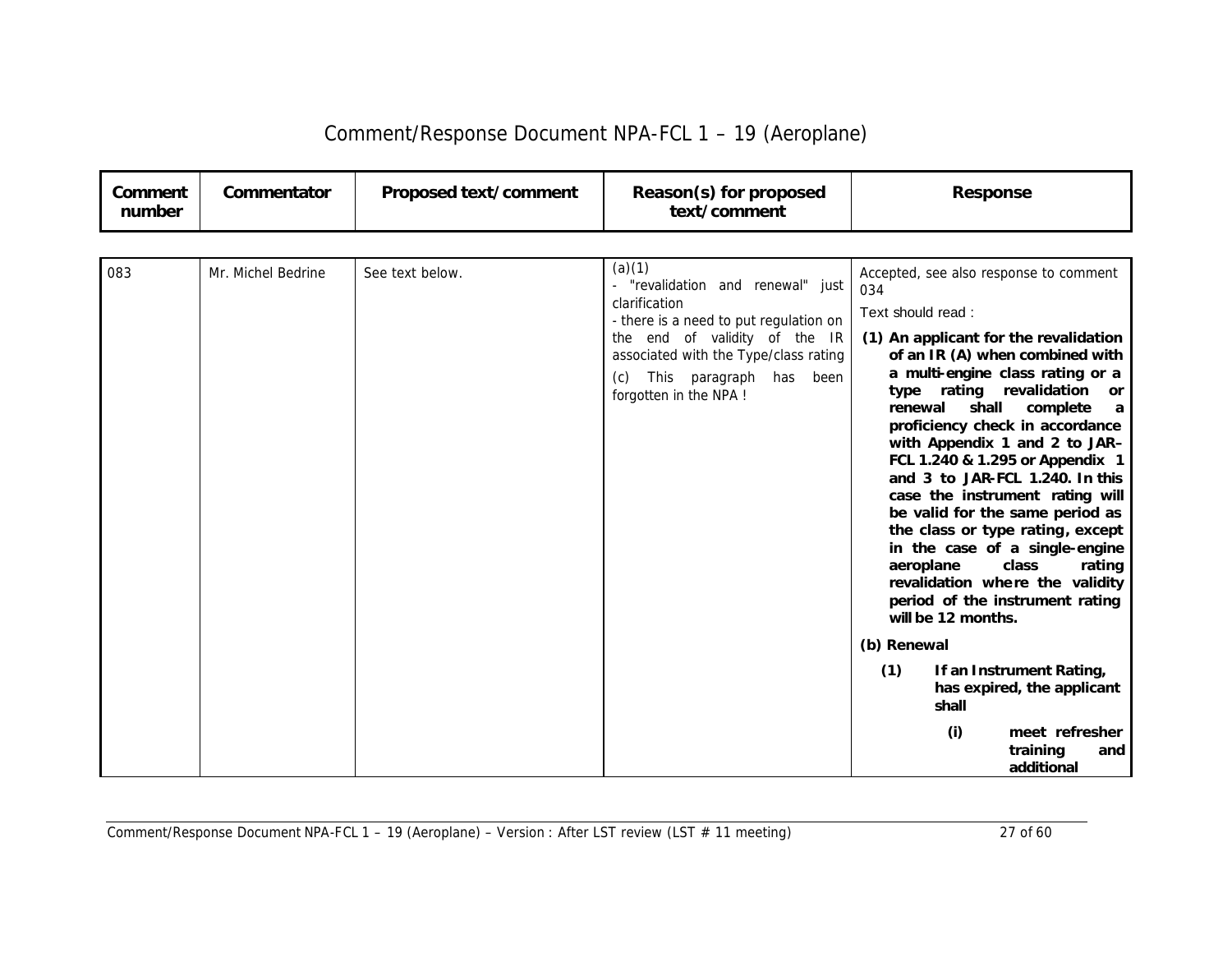| Comment<br>number | Commentator | Proposed text/comment | Reason(s) for proposed<br>text/comment | <b>Response</b> |
|-------------------|-------------|-----------------------|----------------------------------------|-----------------|
|-------------------|-------------|-----------------------|----------------------------------------|-----------------|

|  |  | requirements<br>as<br>by<br>Authority, and                                                               | determined<br>the |
|--|--|----------------------------------------------------------------------------------------------------------|-------------------|
|  |  | (ii)<br>complete<br>section 3b of<br>Appendix 3 to<br>JAR-FCL<br>including<br>flight<br>preparation as   | 1.240<br>the      |
|  |  | a skill test.<br>The rating will be valid from the date<br>of completion of the renewal<br>requirements. |                   |

*(a) Revalidation*

*An IR(A) shall be revalidated within the three months immediately preceding the expired date of the rating. Whenever possible, revalidation of an IR(A) should be combined with the proficiency check for revalidation of a type or class rating.* 

*(1) An applicant for the revalidation of an IR (A) when combined with a multi-engine class rating or a type rating revalidation or renewal shall complete a*  proficiency check in accordance with Appendix 1 and 2 to JAR–FCL 1.240 & 1.295 or Appendix 3 to JAR-FCL 1.240. In this case the IR rating will be *valid for the same period as the ME class or type rating.*

 *(b) Renewal*

- *(2) If an Instrument Rating, has expired, the applicant shall* 
	- *(i) meet any refresher training and any additional requirements as determined by the Authority, and*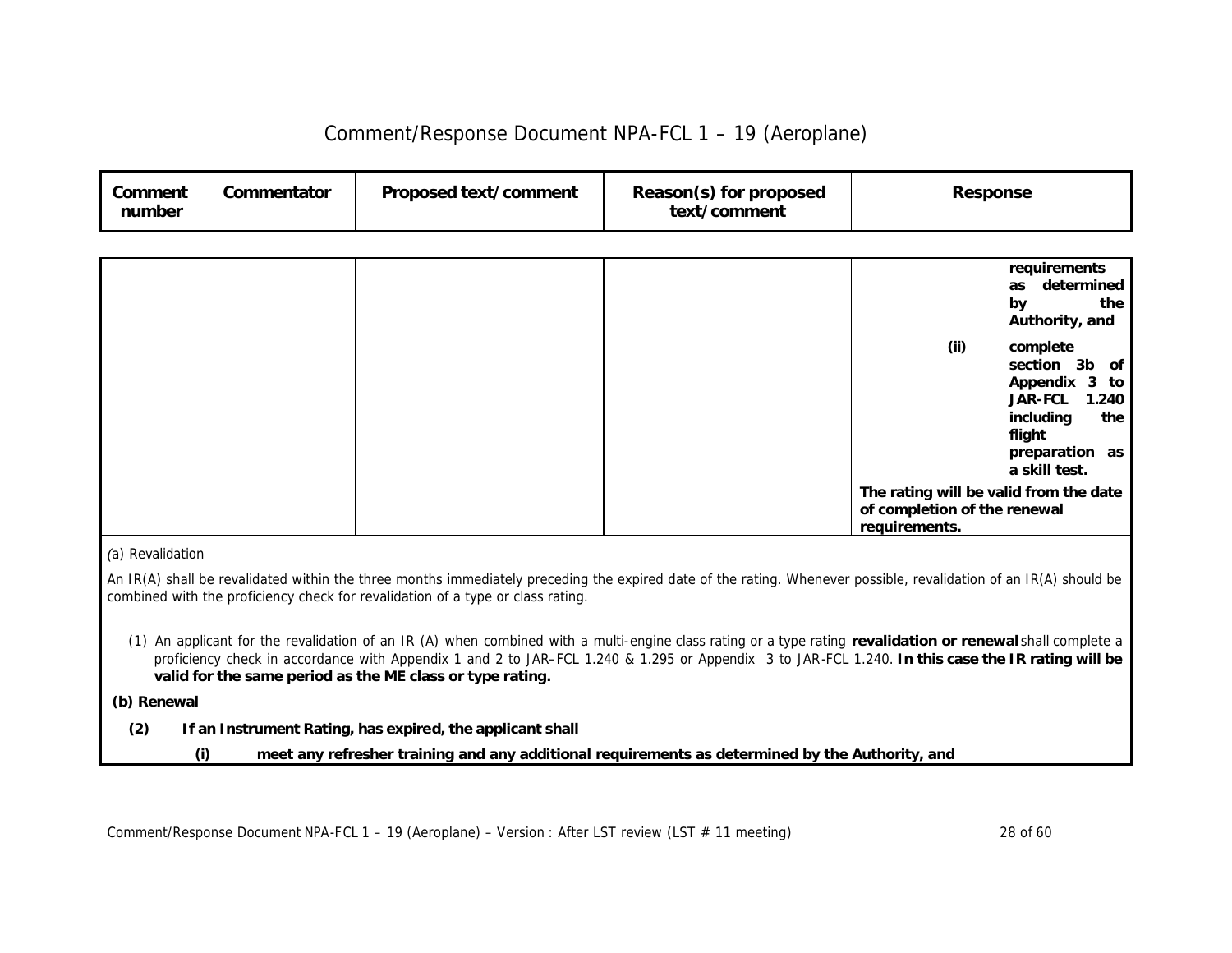| Comment/Response Document NPA-FCL 1 - 19 (Aeroplane) |  |  |
|------------------------------------------------------|--|--|
|------------------------------------------------------|--|--|

| Comment<br>number | Commentator | Proposed text/comment | Reason(s) for proposed<br>text/comment | Response |
|-------------------|-------------|-----------------------|----------------------------------------|----------|
|-------------------|-------------|-----------------------|----------------------------------------|----------|

| (ii)<br>complete section 3b of Appendix 3 to JAR-FCL 1.240 including the flight preparation as a skill test. |                                                                                       |                                                                                                                                                        |                                                                                                                                                                                                                                                                                                                                                                                                                                                                      |     |  |           |  |
|--------------------------------------------------------------------------------------------------------------|---------------------------------------------------------------------------------------|--------------------------------------------------------------------------------------------------------------------------------------------------------|----------------------------------------------------------------------------------------------------------------------------------------------------------------------------------------------------------------------------------------------------------------------------------------------------------------------------------------------------------------------------------------------------------------------------------------------------------------------|-----|--|-----------|--|
|                                                                                                              |                                                                                       | The rating will be valid from the date of completion of the renewal requirements.                                                                      |                                                                                                                                                                                                                                                                                                                                                                                                                                                                      |     |  |           |  |
| 084                                                                                                          | Mr. Michel Bedrine.<br><b>DGAC France</b>                                             | Credits shall be granted only to<br>the holder of an unrestricted IR.<br>See box below.                                                                | 2)(d) Basically the handling of a<br>turbine aeroplane is easier to<br>manage than a piston one. As far as<br>the asymmetric handling of the<br>turbine aeroplane has been checked<br>in VFR in SP environment and that<br>the pilot is current on SP MEP IR,<br>there is no need to check again the<br>handling in IFR<br>(2)(e)<br>the<br><b>SP</b><br>in<br>currency<br>environment is obtain by the 3 FR<br>departures and approaches ine the<br>last 12 months. |     |  | Accepted. |  |
|                                                                                                              | When a proficiency check<br>including IR is performed,<br>and the holder has a valid: | Credit is valid towards the IR part in a proficiency<br>check for:                                                                                     |                                                                                                                                                                                                                                                                                                                                                                                                                                                                      |     |  |           |  |
|                                                                                                              | (1)                                                                                   | (2)                                                                                                                                                    |                                                                                                                                                                                                                                                                                                                                                                                                                                                                      |     |  |           |  |
| MP type rating                                                                                               |                                                                                       | a. SE class $*$ and<br>SE type rating $*$ , and<br>b.<br>c. SP ME class and type rating, only credits for<br>Section 3b of Appendix 3 to JAR-FCL 1.240 |                                                                                                                                                                                                                                                                                                                                                                                                                                                                      | (a) |  |           |  |
|                                                                                                              | SP ME type rating, operated                                                           | a. SP ME class, and                                                                                                                                    |                                                                                                                                                                                                                                                                                                                                                                                                                                                                      | (b) |  |           |  |
| as single pilot                                                                                              |                                                                                       | b. SE class and type rating                                                                                                                            |                                                                                                                                                                                                                                                                                                                                                                                                                                                                      |     |  |           |  |
| to MP operation                                                                                              | SP ME type rating, restricted                                                         | a. SP ME class *, and<br>b. SE class and type rating *                                                                                                 |                                                                                                                                                                                                                                                                                                                                                                                                                                                                      | (c) |  |           |  |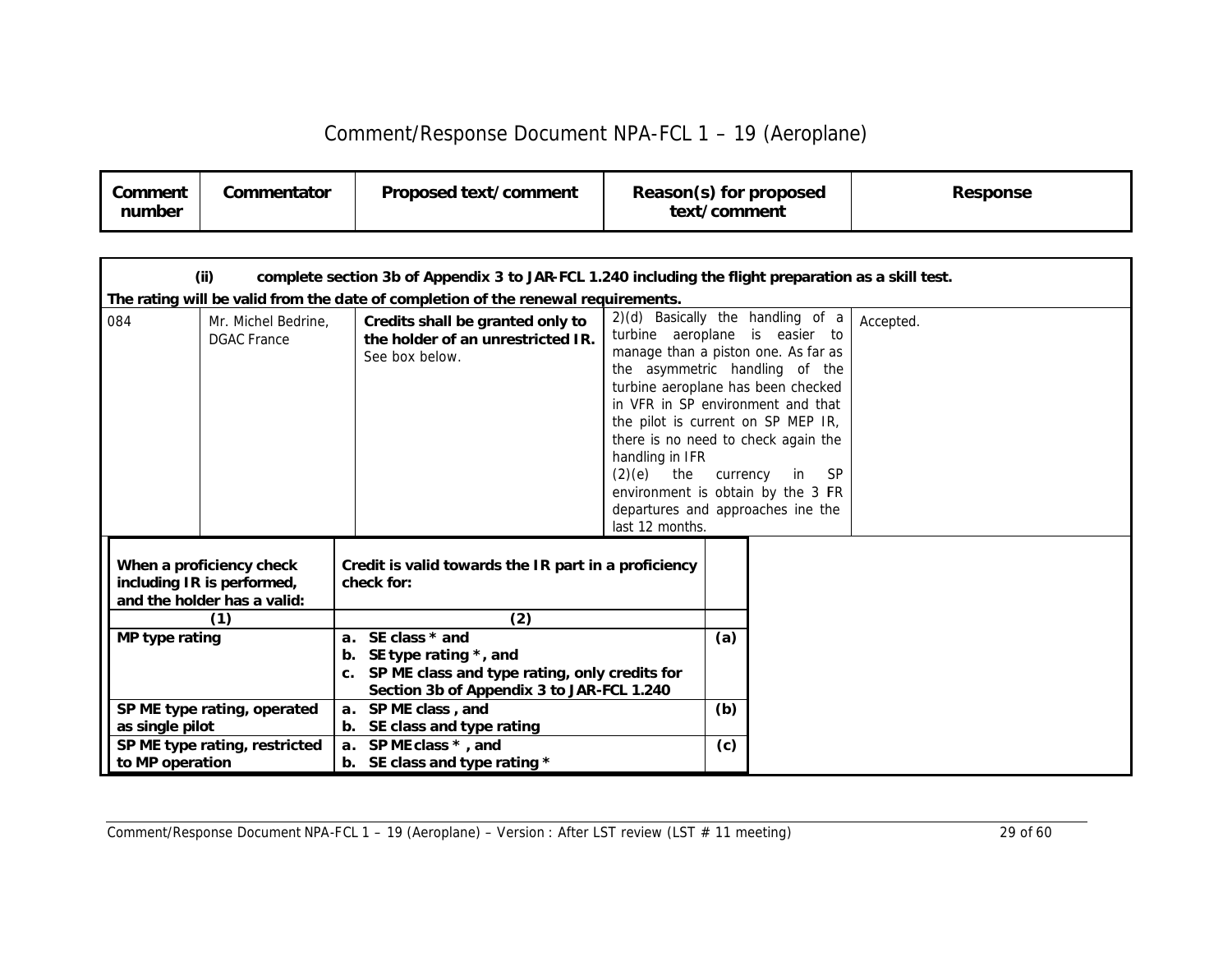| Comment<br>number | Commentator | Proposed text/comment | Reason(s) for proposed<br>text/comment | Response |
|-------------------|-------------|-----------------------|----------------------------------------|----------|
|-------------------|-------------|-----------------------|----------------------------------------|----------|

| SP ME class rating, operated | a. SE class and type rating, and                                       | (d) |
|------------------------------|------------------------------------------------------------------------|-----|
| as single pilot              | b. SP ME type rating, only credits for Section 3b                      |     |
|                              | of Appendix 3 to JAR-FCL 1.240                                         |     |
|                              | SP ME class rating, restricted   a. SE class and type rating $*$ , and | (e) |
| to MP operation              | b. SP ME type rating *, only credits for Section                       |     |
|                              | 3b of Appendix 3 to JAR-FCL 1.240                                      |     |
| SP SE class rating           | SE class and type rating                                               |     |
| SP SE type rating            | SE class and type rating                                               | (g) |

*\* Provided within the previous 12 months at least 3 IFR departures and approaches have been performed on a SP class or type of aeroplane in a single pilot operation.*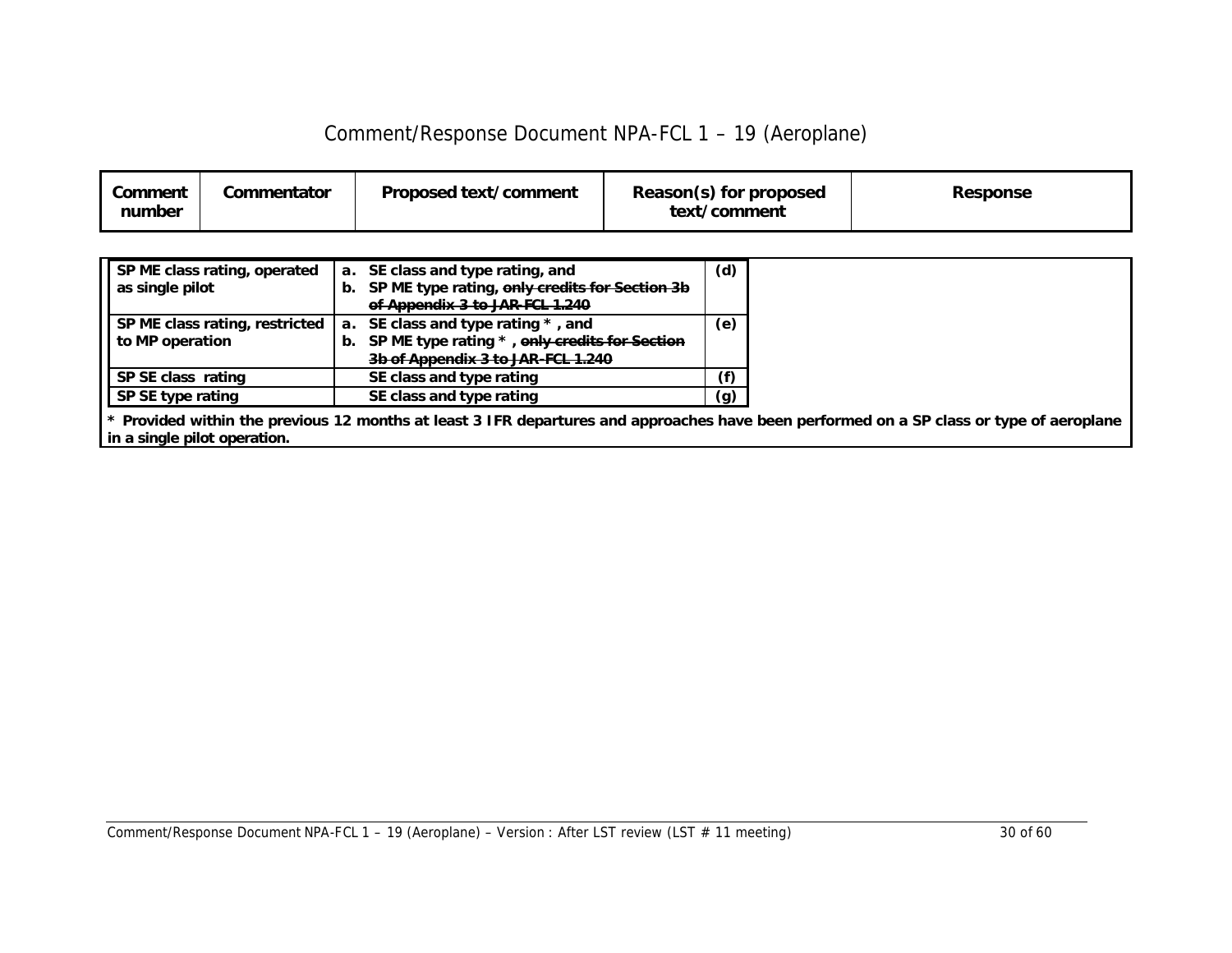| Comment/Response Document NPA-FCL 1 - 19 (Aeroplane) |  |  |
|------------------------------------------------------|--|--|
|------------------------------------------------------|--|--|

| Comment<br>number | Commentator                                                                                         | Proposed text/comment                                                                                                                                                                                                                                                                                                                                                                                                                                                                                                                                                                                                                                                     | Reason(s) for proposed<br>text/comment                                                                                                                                                                                                                                                                                                                                                                        | <b>Response</b>                |  |  |  |  |
|-------------------|-----------------------------------------------------------------------------------------------------|---------------------------------------------------------------------------------------------------------------------------------------------------------------------------------------------------------------------------------------------------------------------------------------------------------------------------------------------------------------------------------------------------------------------------------------------------------------------------------------------------------------------------------------------------------------------------------------------------------------------------------------------------------------------------|---------------------------------------------------------------------------------------------------------------------------------------------------------------------------------------------------------------------------------------------------------------------------------------------------------------------------------------------------------------------------------------------------------------|--------------------------------|--|--|--|--|
|                   | JAR-FCL 1 (Aeroplane)<br>Section 1<br><b>Subpart H - Instructor Ratings</b><br><b>JAR-FCL 1.310</b> |                                                                                                                                                                                                                                                                                                                                                                                                                                                                                                                                                                                                                                                                           |                                                                                                                                                                                                                                                                                                                                                                                                               |                                |  |  |  |  |
| 073               | Mr. Michel Bedrine.<br><b>DGAC</b> France                                                           | Pre-requisites. All instructors<br>(a)<br>shall:<br>(i) hold at least the licence, rating<br>qualification<br>which<br>and<br>for<br>instruction is being given, and<br>(ii) have at least 15 hours<br>experience as pilot on the type<br>or class of aeroplane on which<br>instruction is being given (unless<br>specified otherwise), and<br>(iii) shall be entitled to act as pilot-<br>in-command of the aircraft during<br>such training.<br>The 15 hours relevant<br>experience requirement shall be<br>considered to have been met if<br>a skill test in accordance with<br>Appendix 1 and 2 to JAR-FGL<br>1.330 & 1.345 has been passed<br>on that type or class. | It is not appropriate to propose that<br>15 hours of flight experience could<br>be substituted by a skill test which<br>has nothing to do with the capability<br>to fly an aeroplane.<br>The skill test in accordance with<br>Appendix 1 and 2 to JAR-FCL 1.330<br>& 1.345 is to check the capability to<br>an instructor to give instruction.<br>This comments is also available for<br>the helicopter side. | Accepted.                      |  |  |  |  |
| 040               | Mr. D. L. Conduit, UK                                                                               | After '[i] hold at least the licence,                                                                                                                                                                                                                                                                                                                                                                                                                                                                                                                                                                                                                                     | The wording as proposed in the NPA                                                                                                                                                                                                                                                                                                                                                                            | Accepted, but not as proposed. |  |  |  |  |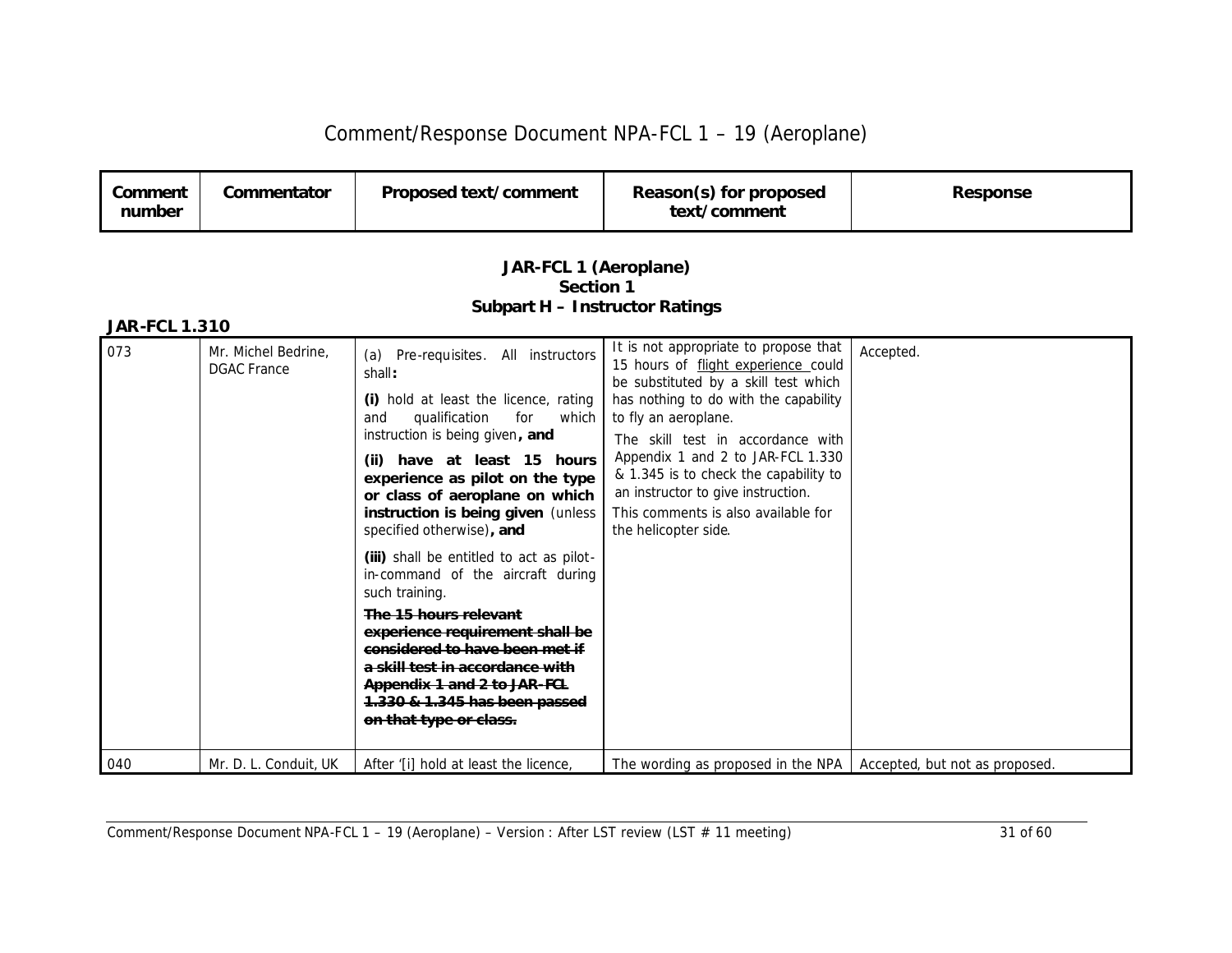| Comment<br>number | Commentator                       | Proposed text/comment                                                                                                                                                                                                          | Reason(s) for proposed<br>text/comment                                                                                                                                                                                                                                                                                                                                                                                                                                | <b>Response</b>                                     |
|-------------------|-----------------------------------|--------------------------------------------------------------------------------------------------------------------------------------------------------------------------------------------------------------------------------|-----------------------------------------------------------------------------------------------------------------------------------------------------------------------------------------------------------------------------------------------------------------------------------------------------------------------------------------------------------------------------------------------------------------------------------------------------------------------|-----------------------------------------------------|
|                   |                                   |                                                                                                                                                                                                                                |                                                                                                                                                                                                                                                                                                                                                                                                                                                                       |                                                     |
|                   | CAA                               | rating and qualification for which<br>instruction is being given' insert<br>'[unless specified otherwise]'.                                                                                                                    | will require all SFIs and STIs to have<br>a current Licence and Type Rating<br>on the type on which they conduct<br>training. This will negate the<br>requirements of JAR-FCL<br>1.410[a][1], [a][2] and [b][1] and<br>the proposed JAR-FCL requirements<br>of JAR-FCL 1.420[a]. The above<br>changes will ensure proper<br>separation between requirements<br>for licence holders with instructor<br>ratings and others with synthetic<br>instructor authorizations. |                                                     |
| 060               | Mr. Leen van der<br>Spek, EAAPS   | (a) All instructors, except STI(A),<br>shall:                                                                                                                                                                                  | For all instructors 15 hours<br>experience is required except for the<br>new STI(A) in JAR-FCL 1.420. If<br>1.310 is not amended then there is a<br>discrepancy in the regulation.                                                                                                                                                                                                                                                                                    | Rejected, it is covered response to<br>comment 040. |
| 098               | Mr. Kai Myllymäki,<br><b>FFSA</b> | Delete from 1.330(a):<br>and class and type ratings for<br>single-engine aeroplanes, provided<br>that for type ratings the FI(A) has<br>completed not less than 15 hours on<br>the relevant type in the preceding 12<br>months | $1.310(a)(ii)$ covers the requirement<br>for restricted $FI(A)$ 1.325(b)(1),<br>unrestricted FI(A) shall not have<br>recent experience requirement. Both<br>of them shall have initial experience<br>on type or class.                                                                                                                                                                                                                                                | Accepted, to be consistent with JAR-FCL<br>1.310.   |
| 041               | Mr. D. L. Conduit, UK             | Change paragraph [c] to correspond                                                                                                                                                                                             | What applies to helicopters here                                                                                                                                                                                                                                                                                                                                                                                                                                      | Accepted.                                           |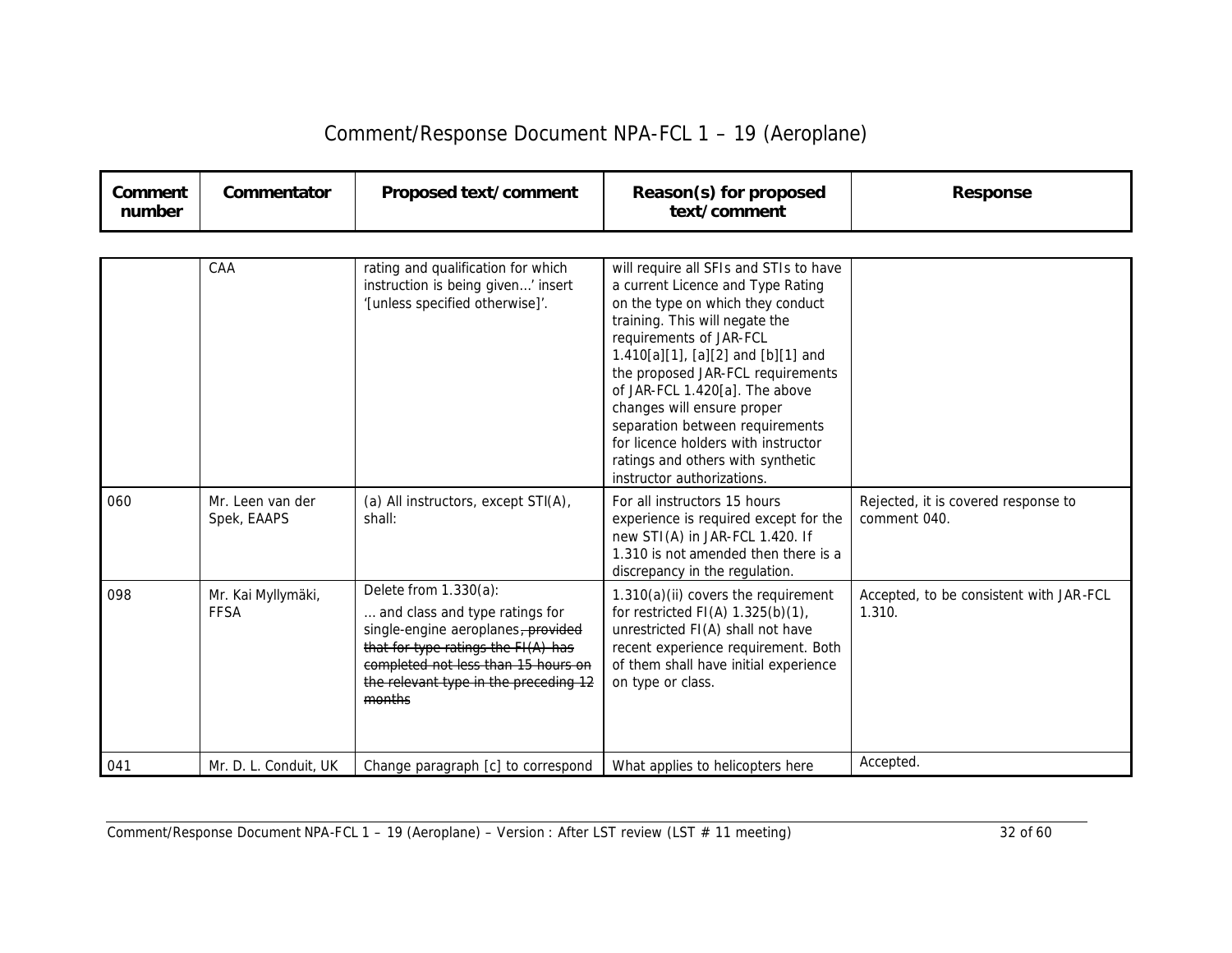| Comment<br>number | Commentator | Proposed text/comment                             | Reason(s) for proposed<br>text/comment                                                                                                                                                                                                    | <b>Response</b> |
|-------------------|-------------|---------------------------------------------------|-------------------------------------------------------------------------------------------------------------------------------------------------------------------------------------------------------------------------------------------|-----------------|
|                   | CAA         | to the equivalent text proposed for<br>JAR-FCL 2. | should apply also to aeroplanes.<br>[There is no actual change proposed<br>to JAR-FCL 1, only to JAR-FCL 2 but                                                                                                                            |                 |
|                   |             |                                                   | the crediting of flight time as an<br>examiner during skill tests /<br>proficiency checks towards the<br>revalidation requirements for<br>instructor ratings should either apply<br>to both helicopters and aeroplanes<br>or to neither]. |                 |
|                   |             |                                                   |                                                                                                                                                                                                                                           |                 |

| 074 | Mr. Michel Bedrine,<br><b>DGAC</b> France | Amendment to paragraph (a)<br>Before being permitted to begin an<br>approved course of training for a<br>FI(A) rating an applicant shall have:<br>(a) at least a $CPL(A)$ or completed<br>at least 200 hours of flight time of<br>which at least 100 hours shall be<br>as pilot-in-command if holding an<br>$ATPL(A)$ or CPL $(A)$ or 150 hours as<br>pilot-in-command if holding a<br>$PPL(A)$ : | Even if the applicant has performed<br>a CPL integrated course, it is<br>important for a future instructor who<br>will be responsible for the training<br>(including not only technical skills<br>but airmanship, decision making)<br>and the safety of students to have a<br>minimum background as pilot in<br>command to improve his self<br>confidence and to give him the<br>minimum required maturity.<br>In a large majority of activities, it is<br>asked to a trainer applicant to have<br>a good experience of the activity | Rejected. |
|-----|-------------------------------------------|---------------------------------------------------------------------------------------------------------------------------------------------------------------------------------------------------------------------------------------------------------------------------------------------------------------------------------------------------------------------------------------------------|--------------------------------------------------------------------------------------------------------------------------------------------------------------------------------------------------------------------------------------------------------------------------------------------------------------------------------------------------------------------------------------------------------------------------------------------------------------------------------------------------------------------------------------|-----------|
|     |                                           |                                                                                                                                                                                                                                                                                                                                                                                                   | beginning to instruct.<br>before                                                                                                                                                                                                                                                                                                                                                                                                                                                                                                     |           |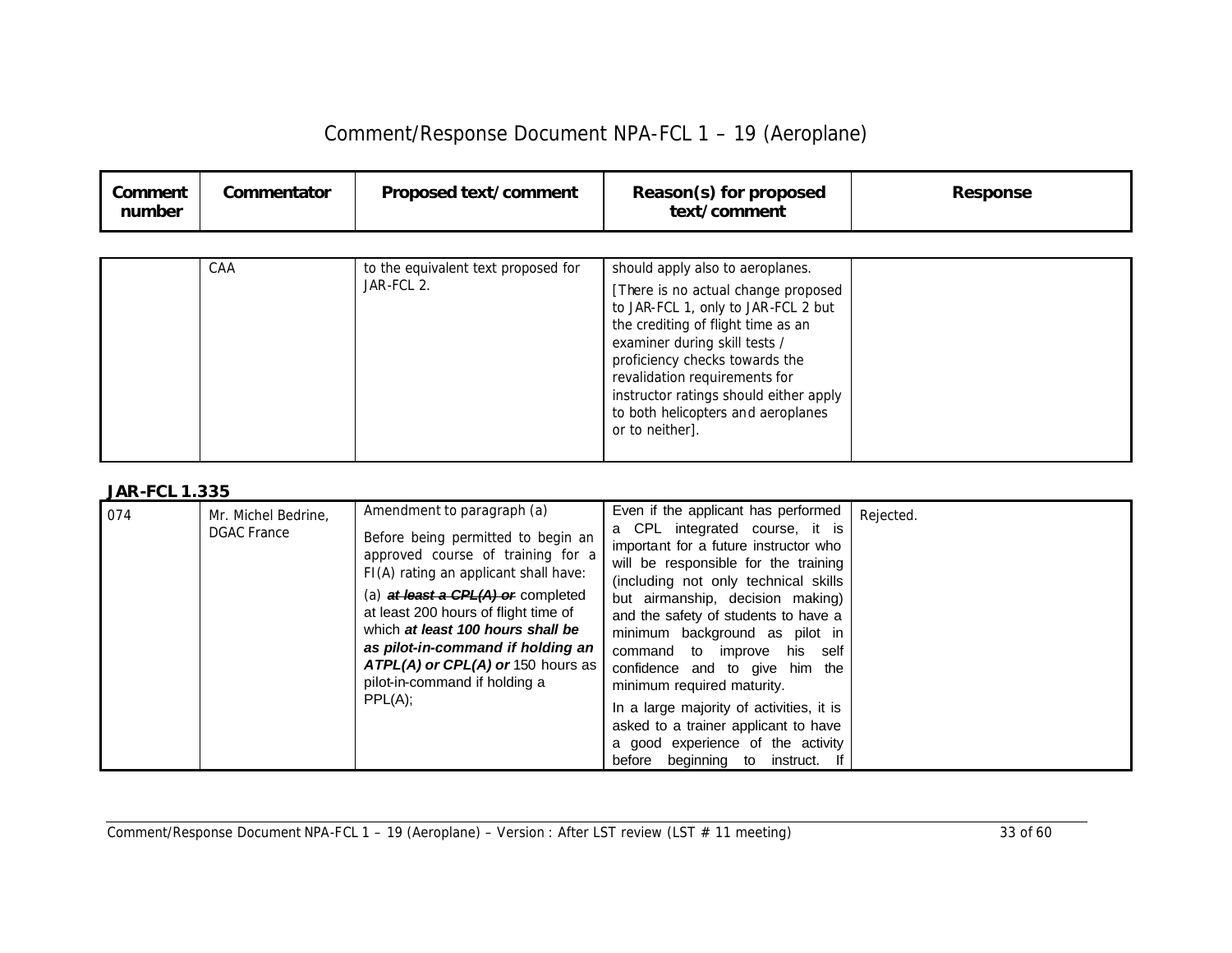| Comment<br>number | Commentator | Proposed text/comment | Reason(s) for proposed<br>text/comment | <b>Response</b> |
|-------------------|-------------|-----------------------|----------------------------------------|-----------------|
|                   |             |                       |                                        |                 |

|  | economic reasons in aviation lead to<br>reduce such experience, a minimum |  |
|--|---------------------------------------------------------------------------|--|
|  | must be maintained.                                                       |  |

| 075 | Mr. Michel Bedrine,<br><b>DGAC</b> France | An applicant for a FI(A) rating          | 1) This change is proposed by the<br>CJAA, this is in the continuation of | Rejected, with objection from France. |
|-----|-------------------------------------------|------------------------------------------|---------------------------------------------------------------------------|---------------------------------------|
|     |                                           | (a) who has complied with the            | the IPL conversion process and is                                         |                                       |
|     |                                           | conditions specified in JAR-FCL          | clearly the conversion of an                                              |                                       |
|     |                                           | 1.310, 1.315 and 1.335 through           | instruction rating.                                                       |                                       |
|     |                                           | 1.345.                                   | 2) the requirements in Appendix 1 to                                      |                                       |
|     |                                           | <b>or</b>                                | JAR-FCL 1.300 are lower than for a                                        |                                       |
|     |                                           |                                          | pilot in a JAA state, that is to say                                      |                                       |
|     |                                           | (b) who has been issued a                | that there are 2 ways to get an                                           |                                       |
|     |                                           | <del>authorisation in</del><br>specific- | instructor rating.                                                        |                                       |
|     |                                           | accordance with Appendix 1 to            | 3) The purpose of the JAR-FCL is not                                      |                                       |
|     |                                           | JAR-FCL 1.300, complies with             | to make regulation for conversion of                                      |                                       |
|     |                                           | the requirements of JAR-FCL              | other system.                                                             |                                       |
|     |                                           | 1.355 and hold a JAR-FCL licence         | 4) There are restrictions under                                           |                                       |
|     |                                           | shall have fulfilled the requirements    | Appendix 1 to JAR-FCL 1.300 (1) (b)                                       |                                       |
|     |                                           | for the issue of a $FI(A)$ rating,       | which have not been evaluated                                             |                                       |
|     |                                           | subject to the initial restrictions set  | through the IPL process after a                                           |                                       |
|     |                                           | out in JAR-FCL 1.325.                    | conversion of a licence; This is                                          |                                       |
|     |                                           |                                          | clearly back door to grant an                                             |                                       |
|     |                                           |                                          | instructor rating.                                                        |                                       |
|     |                                           |                                          | 5) The General Director from the                                          |                                       |
|     |                                           |                                          | DGTREN of the EU commission has                                           |                                       |
|     |                                           |                                          | sent a letter to every 25 members                                         |                                       |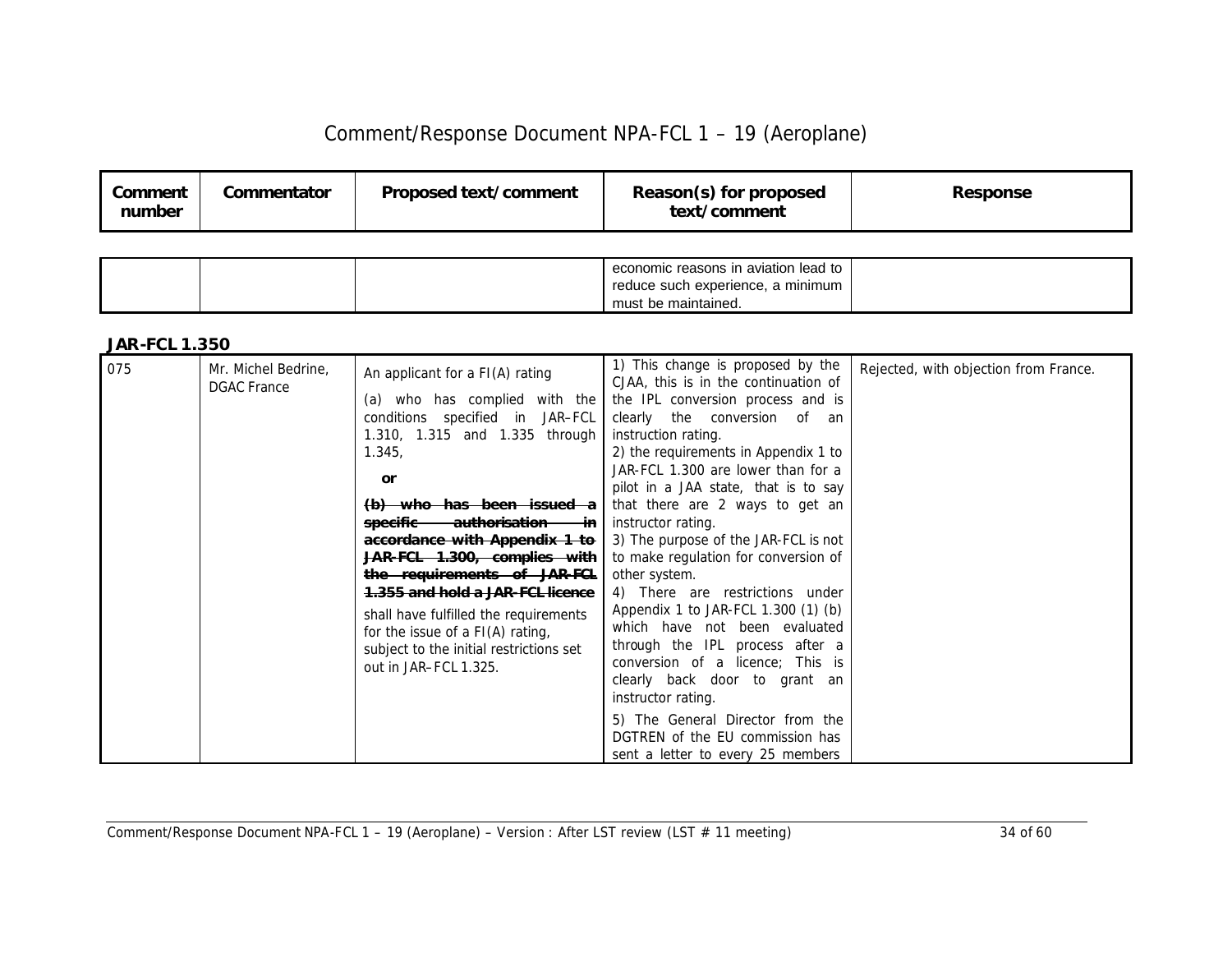| Comment/Response Document NPA-FCL 1 - 19 (Aeroplane) |  |  |
|------------------------------------------------------|--|--|
|------------------------------------------------------|--|--|

| Comment<br>number | Commentator | Proposed text/comment | Reason(s) for proposed<br>text/comment | Response |
|-------------------|-------------|-----------------------|----------------------------------------|----------|
|-------------------|-------------|-----------------------|----------------------------------------|----------|

|     |                              |                                                                                                                                                                                                                                                                                                                                                                                                                            | which for one thing stipulates that in<br>the training outside area, is a matter<br>of the EU competency, as well as,<br>the bilateral for conversion.                                                                                                                                                                                                                                                                                                                                                                                                                                                                                                                                                                                                                                                                                                                                               |                                                                                       |
|-----|------------------------------|----------------------------------------------------------------------------------------------------------------------------------------------------------------------------------------------------------------------------------------------------------------------------------------------------------------------------------------------------------------------------------------------------------------------------|------------------------------------------------------------------------------------------------------------------------------------------------------------------------------------------------------------------------------------------------------------------------------------------------------------------------------------------------------------------------------------------------------------------------------------------------------------------------------------------------------------------------------------------------------------------------------------------------------------------------------------------------------------------------------------------------------------------------------------------------------------------------------------------------------------------------------------------------------------------------------------------------------|---------------------------------------------------------------------------------------|
| 042 | Mr. D. L. Conduit, UK<br>CAA | The holder of a non JAR-FCL<br>instructor rating who also holds a<br>JAR-FCL licence and meets the<br>requirements of Appendix 1 to JAR-<br>FCL 1.300 should be entitled to a<br>JAR-FCL FI[A] rating or TRI[A]<br>rating/SFI [A] authorization as<br>appropriate whether or not they are<br>specifically authorized to function<br>within a TRTO or FTO offering<br>courses of training outside the JAA<br>Member States. | In the justification, it states that the<br>holder of a non JAR-FCL instructor<br>rating who also hold a JAR-FCL<br>licence and have not gained a<br>specific authorization in accordance<br>with Appendix 1 to JAR-FCL 1.300<br>will be required to meet the full<br>training and testing requirement for<br>the initial issue of the relevant<br>instructor rating or authorization.<br>There is no safety reason to justify<br>this.<br>Once the holder of a non JAR-FCL<br>instructor rating has qualified for an<br>authorization under Appendix 1 to<br>JAR-FCL 1.300, he/she will have<br>demonstrated compliance with JAR-<br>FCL requirements and will then<br>function as a JAR-FCL instructor in<br>accordance with JAR-FCL. Therefore<br>the requirements in Appendix 1 to<br>JAR-FACL 1.300 amount to de facto<br>conversion requirements for<br>instructor qualifications. It does not | Noted, but Working Paper required to<br>introduce the change proposed to JAR-<br>FCL. |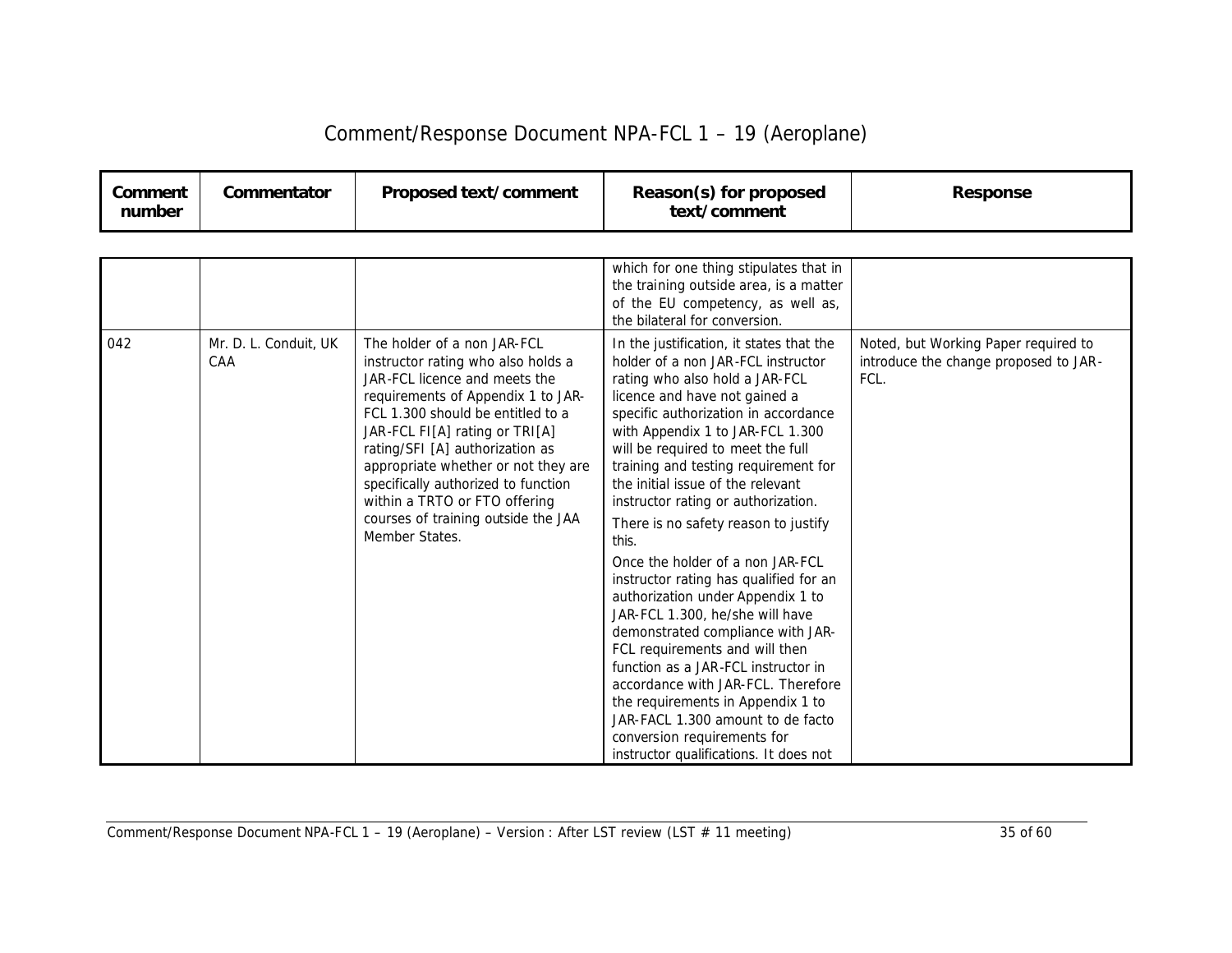| Comment/Response Document NPA-FCL 1 - 19 (Aeroplane) |  |  |
|------------------------------------------------------|--|--|
|------------------------------------------------------|--|--|

| Comment<br>number    | Commentator                               | Proposed text/comment | Reason(s) for proposed<br>text/comment                                                                                                                                                                                                                                                                                                                                                                                                                                                                                                                                                                                                                                  | <b>Response</b>                           |
|----------------------|-------------------------------------------|-----------------------|-------------------------------------------------------------------------------------------------------------------------------------------------------------------------------------------------------------------------------------------------------------------------------------------------------------------------------------------------------------------------------------------------------------------------------------------------------------------------------------------------------------------------------------------------------------------------------------------------------------------------------------------------------------------------|-------------------------------------------|
|                      |                                           |                       |                                                                                                                                                                                                                                                                                                                                                                                                                                                                                                                                                                                                                                                                         |                                           |
|                      |                                           |                       | matter whether the holder of a non<br>JAR-FCL instructor rating first<br>functions as a HAR-FCL instructor in<br>a TRTO or FTO overseas because<br>once the JAR-FCL instructor<br>rating/authorization is issued, the<br>instructor can only use it in<br>accordance with JAR-FCL.                                                                                                                                                                                                                                                                                                                                                                                      |                                           |
| <b>JAR-FCL 1.365</b> |                                           |                       |                                                                                                                                                                                                                                                                                                                                                                                                                                                                                                                                                                                                                                                                         |                                           |
| 076                  | Mr. Michel Bedrine,<br><b>DGAC</b> France | See text below.       | 1) This change is proposed by the<br>CJAA, this is in the continuation of<br>the IPL conversion process and is<br>clearly the conversion of an<br>instruction rating.<br>2) the requirements in Appendix 1 to<br>JAR-FCL 1.300 are lower than for a<br>pilot in a JAA state, that is to say<br>that there is 2 ways to get an<br>instructor rating.<br>3) The purpose of the JAR-FCL is not<br>to make regulation for conversion of<br>other system.<br>4) There are restrictions under<br>Appendix 1 to JAR-FCL 1.300 (2) (b)<br>which have not been evaluated<br>through the IPL process after a<br>conversion of a licence; This is<br>clearly back door to grant an | Rejected, with the objection from France. |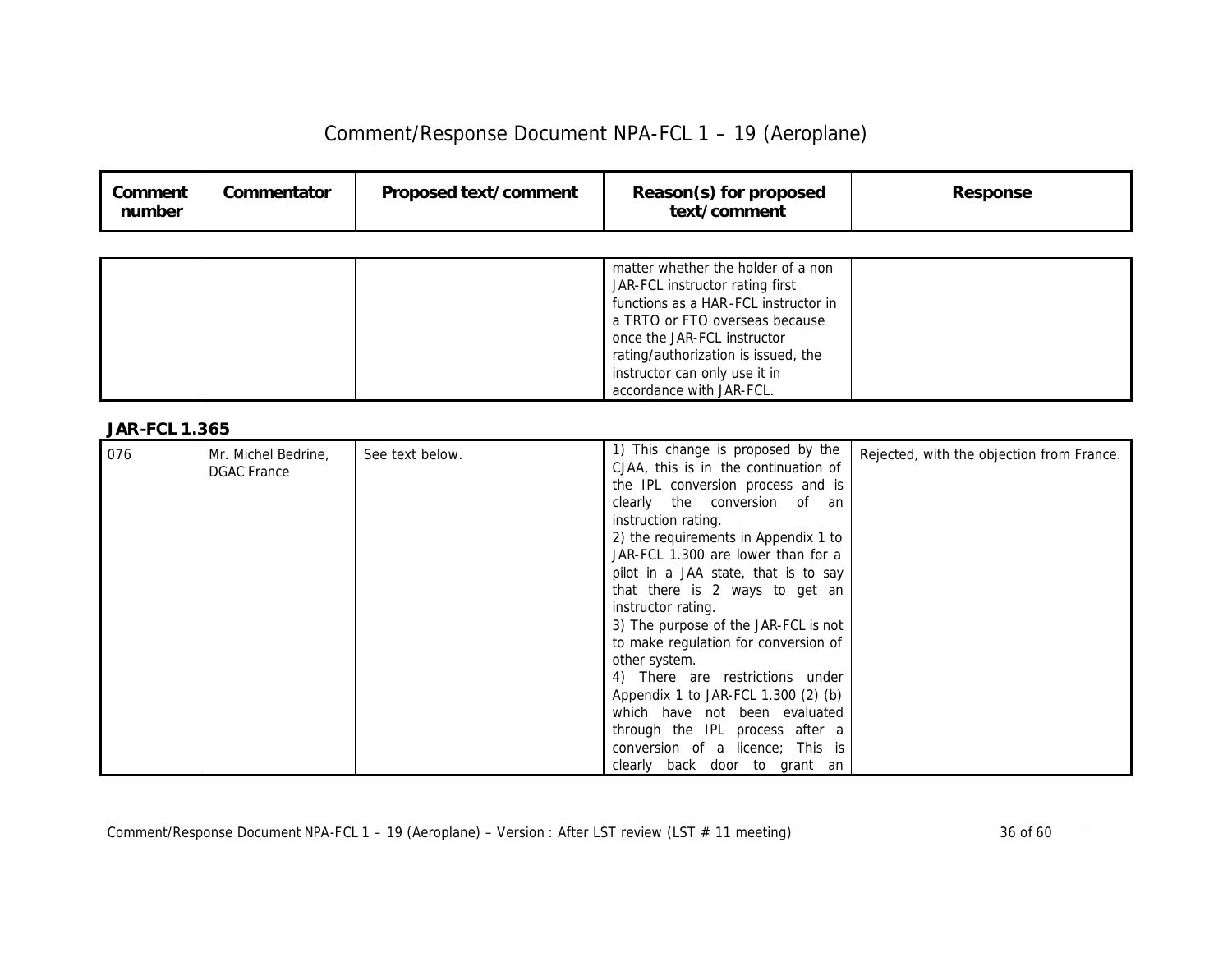| _____<br>Commentator<br>Proposed text/comment<br>Comment<br>number | Reason(s) for proposed<br>text/comment | <b>Response</b> |
|--------------------------------------------------------------------|----------------------------------------|-----------------|
|--------------------------------------------------------------------|----------------------------------------|-----------------|

|  | instructor rating.                     |  |
|--|----------------------------------------|--|
|  | 5) The General Director from the       |  |
|  | DGTREN of the EU commission has        |  |
|  | sent a letter to every 25 members      |  |
|  | which for one thing stipulates that in |  |
|  | the training outside area, is a matter |  |
|  | of the EU competency, as well as,      |  |
|  | the bilateral for conversion.          |  |

*(a)* An applicant for the initial issue of a TRI(MPA) rating shall have:

 $\overline{a}$  (1) successfully completed an approved TRI course at an approved FTO or TRTO (see Appendix 1 to JAR-FCL 1.365 and AMC FCL 1.365);

(2) completed at least 1500 hours flight time as a pilot of multi-pilot aeroplanes;

(3) completed within the 12 months preceding the application at least 30 route sectors, to include take-offs and landings as pilot-in-command or copilot on the applicable aeroplane type, or a similar type as agreed by the Authority, of which not more than 15 sectors may be completed in a flight simulator; and

(4) conducted on a complete type rating course at least 3 hours of flight instruction related to the duties of a TRI on the applicable type of aeroplane and/or flight simulator under the supervision and to the satisfaction of a TRI notified by the Authority for this purpose.

| The requirements above are fulfilled if the applicant hold a JAR-FCL licence, have been issued a specific authorisation in accordance with |  |  |
|--------------------------------------------------------------------------------------------------------------------------------------------|--|--|
| Appendix 1 to JAR-FCL 1.300 and complies with JAR-FCL 1.370.                                                                               |  |  |

| 043 | Mr. D. L. Conduit, UK | The holder of an non JAR-FCL        | In the justification, it states that the | Noted, but Working Paper required to |
|-----|-----------------------|-------------------------------------|------------------------------------------|--------------------------------------|
|     | CAA                   | instructor rating who also holds a  | holder of a non JAR-FCL instructor       | amend JAR-FCL.                       |
|     |                       | JAR-FCL licence and meets the       | rating who also hold a JAR-FCL           |                                      |
|     |                       | requirements of Appendix 1 to JAR-  | licence and have not gained a            |                                      |
|     |                       | FCL 1.300 should be entitled to a   | specific authorization in accordance     |                                      |
|     |                       | JAR-FCL FI[A] rating or TRI[A]      | with Appendix 1 to JAR-FCL 1.300         |                                      |
|     |                       | rating/SFI[A] authorization as      | will be required to meet the full        |                                      |
|     |                       | appropriate whether or not they are | training and testing requirement for     |                                      |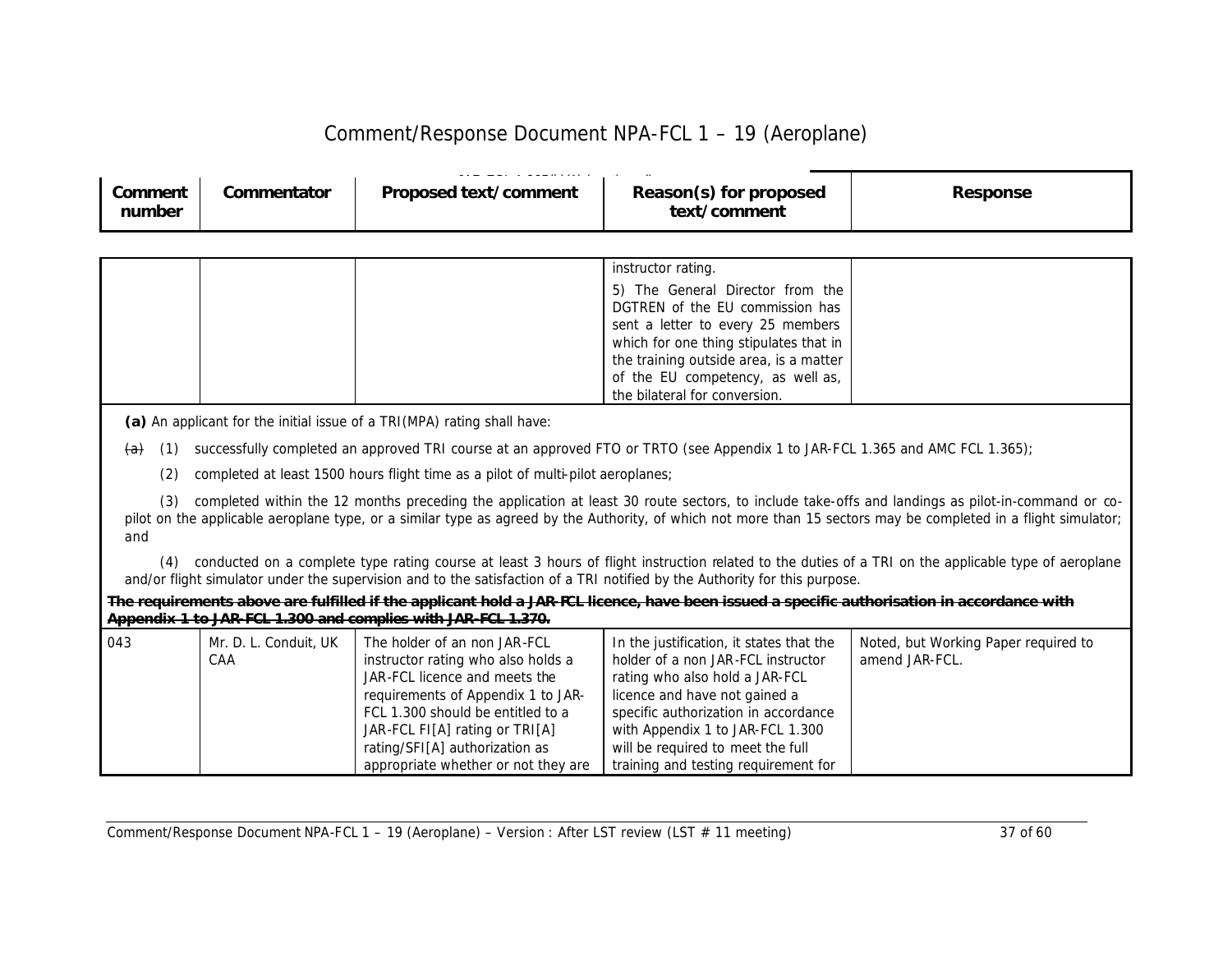| Comment<br>number | Commentator | Proposed text/comment                                                                                       | Reason(s) for proposed<br>text/comment                                                                                                                                                                                                                                                                                                                                                                                                                                                                                                                                     | <b>Response</b> |
|-------------------|-------------|-------------------------------------------------------------------------------------------------------------|----------------------------------------------------------------------------------------------------------------------------------------------------------------------------------------------------------------------------------------------------------------------------------------------------------------------------------------------------------------------------------------------------------------------------------------------------------------------------------------------------------------------------------------------------------------------------|-----------------|
|                   |             |                                                                                                             |                                                                                                                                                                                                                                                                                                                                                                                                                                                                                                                                                                            |                 |
|                   |             | specifically authorized to function<br>within a TRTO or FTO offering<br>courses of training outside the JAA | the initial issue of the relevant<br>instructor rating or authorization.<br>There is no safety reason to justify                                                                                                                                                                                                                                                                                                                                                                                                                                                           |                 |
|                   |             |                                                                                                             | this.                                                                                                                                                                                                                                                                                                                                                                                                                                                                                                                                                                      |                 |
|                   |             | Member States.                                                                                              | Once the holder of a non JAR-FCL<br>instructor rating has qualified for an<br>authorization under Appendix 1 to<br>JAR-FCL 1.300, he/she will have<br>demonstrated compliance with JAR-<br>FCL requirements and will then<br>function as a JAR-FCL instructor in<br>accordance with JAR-FCL. Therefore<br>the requirements in Appendix 1 to<br>JAR-FACL 1.300 amount to de facto<br>conversion requirements for<br>instructor qualifications. It does not<br>matter whether the holder of a non<br>JAR-FCL instructor rating first<br>functions as a HAR-FCL instructor in |                 |
|                   |             |                                                                                                             | a TRTO or FTO overseas because<br>once the JAR-FCL instructor<br>rating/authorization is issued, the                                                                                                                                                                                                                                                                                                                                                                                                                                                                       |                 |
|                   |             |                                                                                                             | instructor can only use it in<br>accordance with JAR-FCL.                                                                                                                                                                                                                                                                                                                                                                                                                                                                                                                  |                 |

#### *JAR-FCL 1.380*

| 044 | UK.<br>. .<br>`ond.<br>n Ar<br>.duit<br>IVII<br>. | roplace<br>uuraphs m<br>u paragro<br>both<br>. н.<br>ندندا<br>,,,,,,, | .<br>∍ nr∩n∩ser'<br>additional<br>' n∠<br>. <i>.</i> . <i>.</i> .<br>יי י | text.<br>– Accepteu<br>revised<br>with |
|-----|---------------------------------------------------|-----------------------------------------------------------------------|---------------------------------------------------------------------------|----------------------------------------|
|     |                                                   |                                                                       |                                                                           |                                        |

Comment/Response Document NPA-FCL 1 – 19 (Aeroplane) – Version : After LST review (LST # 11 meeting) 38 of 60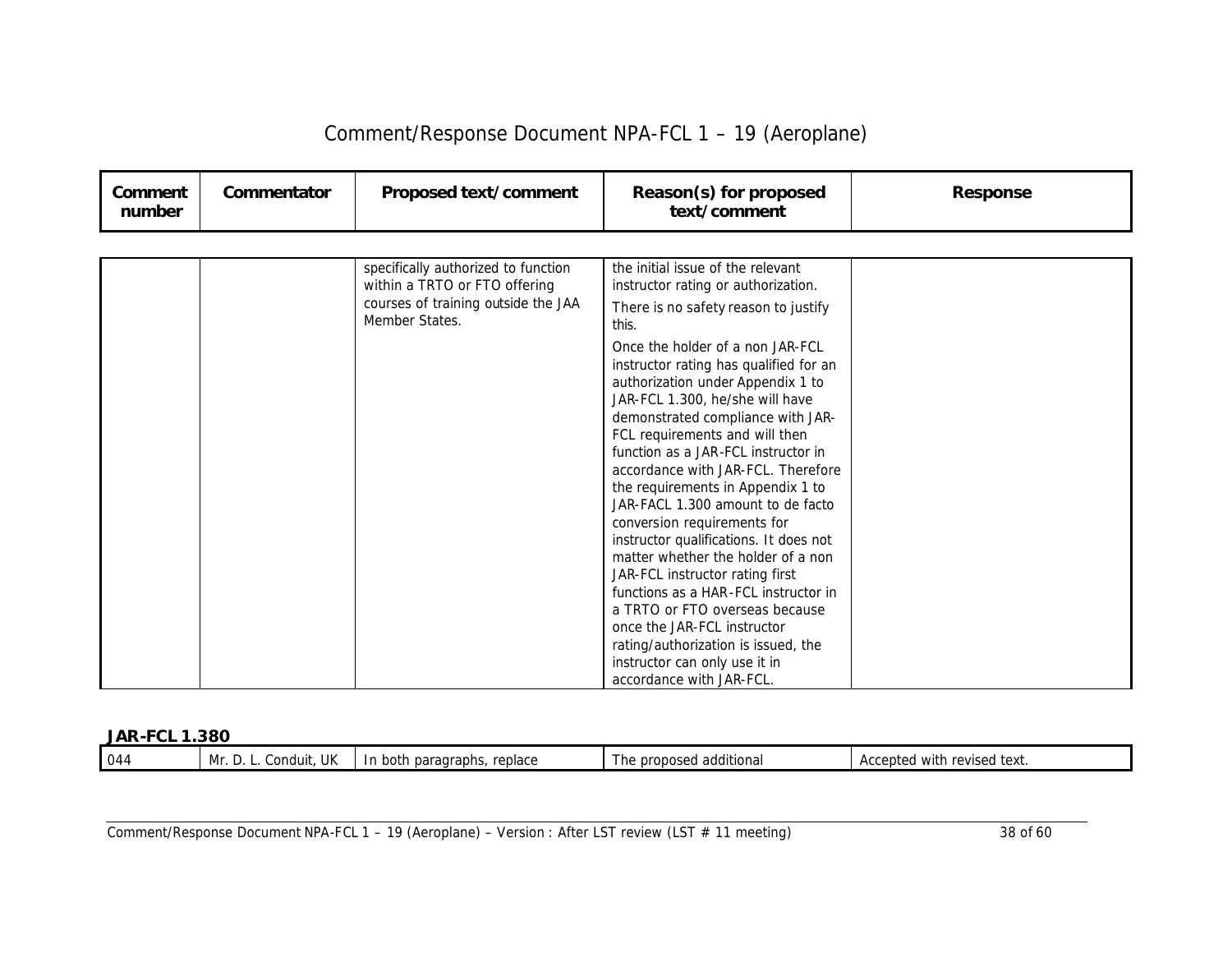| Comment<br>number | Commentator                               | Proposed text/comment                                                                                                                                                                                                                                                                                                                                                                                                                                                                                                         | Reason(s) for proposed<br>text/comment                                                                                                                                                                                                                                                                                                                                          | <b>Response</b>                                                                                                                                                                                                                                                                                                            |
|-------------------|-------------------------------------------|-------------------------------------------------------------------------------------------------------------------------------------------------------------------------------------------------------------------------------------------------------------------------------------------------------------------------------------------------------------------------------------------------------------------------------------------------------------------------------------------------------------------------------|---------------------------------------------------------------------------------------------------------------------------------------------------------------------------------------------------------------------------------------------------------------------------------------------------------------------------------------------------------------------------------|----------------------------------------------------------------------------------------------------------------------------------------------------------------------------------------------------------------------------------------------------------------------------------------------------------------------------|
|                   |                                           |                                                                                                                                                                                                                                                                                                                                                                                                                                                                                                                               |                                                                                                                                                                                                                                                                                                                                                                                 |                                                                                                                                                                                                                                                                                                                            |
|                   | CAA                                       | proposed amendments with:<br>"[a][2] completed at least 30 hours<br>as PIC on the applicable type or<br>class of aeroplane and have a valid<br>type/class rating applicable to the<br>aeroplane to be used on the ME<br>CRI[SPA] course prior to<br>commencing the course."<br>"[b][2] completed at least 30 hours<br>as PIC on the applicable type or<br>class of aeroplane and have a valid<br>type/class rating applicable to the<br>aeroplane to be used on the SE<br>CRI{SPA} course prior to<br>commencing the course." | requirements are unnecessary. A<br>pilot who, before starting the course,<br>is entitled to exercise the privileges<br>of the applicable SP class or type<br>rating and who has at least 30 hours<br>experience on that class or type has<br>demonstrated competence to<br>commence the course.                                                                                 | Text should read:<br>"[a][2] completed at least 30 hours as<br>PIC on the applicable type or class of<br>aeroplane prior to commencing the<br>course."<br>"[b][2] completed at least 30 hours as<br>PIC on the applicable type or class of<br>aeroplane prior to commencing the<br>course."                                |
| 077               | Mr. Michel Bedrine,<br><b>DGAC France</b> | See text below.                                                                                                                                                                                                                                                                                                                                                                                                                                                                                                               | We do not understand how the<br>hours are required? It is said that<br>the requirements are 30 hours as<br>PIC including 15 hours as pilot of<br>which 10 hours shall be PIC!<br>What's about the remaining hours?<br>If they are as PIC that means that de<br>details of those one are not<br>appropriate.<br>If they are not as PIC what's about<br>the 30 hours requirement. | Accepted with revised text.<br>Text should read:<br>"[a][2] completed at least 30 hours as<br>PIC on the applicable type or class of<br>aeroplane prior to commencing the<br>course."<br>"[b][2] completed at least 30 hours as<br>PIC on the applicable type or class of<br>aeroplane prior to commencing the<br>course." |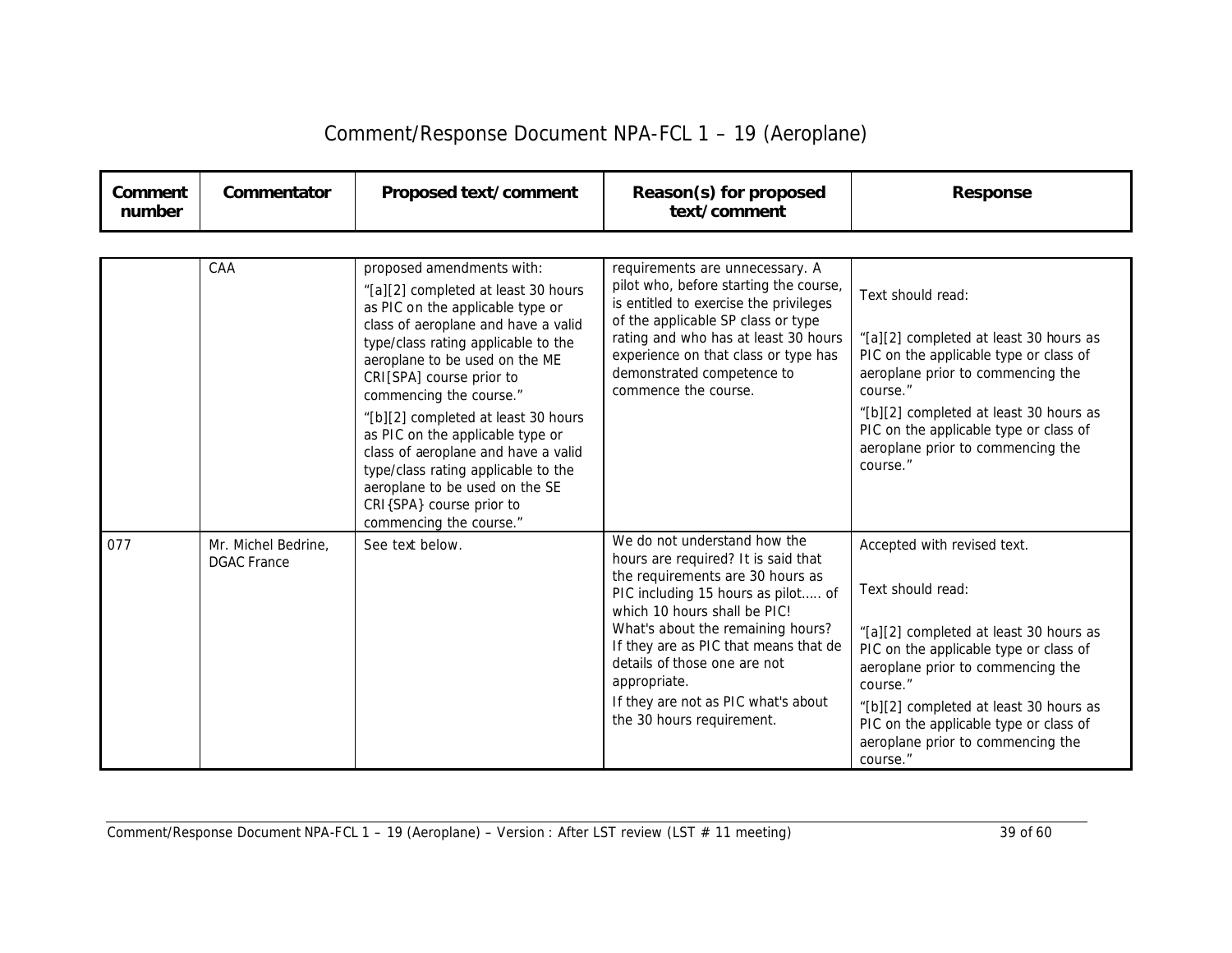| Comment<br>number | Commentator                     | Proposed text/comment                                                                                                                                         | Reason(s) for proposed<br>text/comment                                                                                                                               | <b>Response</b>                                                                                                                                                                                                                                                                                                                                                                                                                                                   |
|-------------------|---------------------------------|---------------------------------------------------------------------------------------------------------------------------------------------------------------|----------------------------------------------------------------------------------------------------------------------------------------------------------------------|-------------------------------------------------------------------------------------------------------------------------------------------------------------------------------------------------------------------------------------------------------------------------------------------------------------------------------------------------------------------------------------------------------------------------------------------------------------------|
|                   |                                 |                                                                                                                                                               |                                                                                                                                                                      |                                                                                                                                                                                                                                                                                                                                                                                                                                                                   |
|                   |                                 |                                                                                                                                                               |                                                                                                                                                                      |                                                                                                                                                                                                                                                                                                                                                                                                                                                                   |
|                   |                                 |                                                                                                                                                               |                                                                                                                                                                      | a) (2) completed at least 30 hours as PIC on the applicable type or class of aeroplane of which at least 10 hours shall be in the last 12 months, including 15<br>hours experience as pilot on the type/class of aeroplane in the last 12 months, of which 10 shall be PIC. The flight training hours on the ME<br>CRI(SPA) course, and the skill test in accordance with Appendix 1 and 2 to JAR-FCL 1.330 & 1.345 may be credited towards these 15 hours.       |
| . /               |                                 |                                                                                                                                                               |                                                                                                                                                                      |                                                                                                                                                                                                                                                                                                                                                                                                                                                                   |
|                   |                                 |                                                                                                                                                               |                                                                                                                                                                      | (b) (2) completed at least 30 hours as PIC on the applicable type or class of aeroplane of which at least 10 hours shall be in the last 12 months; , including 15<br>hours experience as pilot on the type/class of aeroplane in the last 12 months, of which 10 hours shall be PIC. The flight training hours on the<br>CRI(SEP) course, and the skill test in accordance with Appendix 1 and 2 to JAR-FCL 1.330 & 1.345 may be credited towards these 15 hours. |
| 059               | Mr. Leen van der<br>Spek, EAAPS | (a)(2) Completed at least 30 hours<br>as PIC on the applicable type or<br>class of aeroplane of which at least<br>10 hours shall be in the last 12<br>months. | The proposed amendment is not<br>necessary. 10 hours experience in<br>the last year is enough. Nowhere on<br>the schools of EAAPS appeared any<br>problem with that. | Accepted with revised text.<br>Text should read:                                                                                                                                                                                                                                                                                                                                                                                                                  |
|                   |                                 | (b)(2) Completed at least 30 hours<br>as PIC on the applicable type or<br>class of aeroplane of which at least<br>10 hours shall be in the last 12            |                                                                                                                                                                      | "[a][2] completed at least 30 hours as<br>PIC on the applicable type or class of<br>aeroplane prior to commencing the<br>course."                                                                                                                                                                                                                                                                                                                                 |
|                   |                                 | months.                                                                                                                                                       |                                                                                                                                                                      | "[b][2] completed at least 30 hours as<br>PIC on the applicable type or class of<br>aeroplane prior to commencing the<br>course."                                                                                                                                                                                                                                                                                                                                 |

#### *JAR-FCL 1.385*

| 045 | Mr. D. L. Conduit, UK | Replace proposed amendment with:                                                    | As written a CRI who instructs on | (a) Accepted, with the following |
|-----|-----------------------|-------------------------------------------------------------------------------------|-----------------------------------|----------------------------------|
|     | CAA                   | I "[1][ii] If the applicant has CRI[SPA]   both SE and ME aeroplanes is not in all. |                                   | amendment to the proposed text:  |

Comment/Response Document NPA-FCL 1 – 19 (Aeroplane) – Version : After LST review (LST # 11 meeting) 40 of 60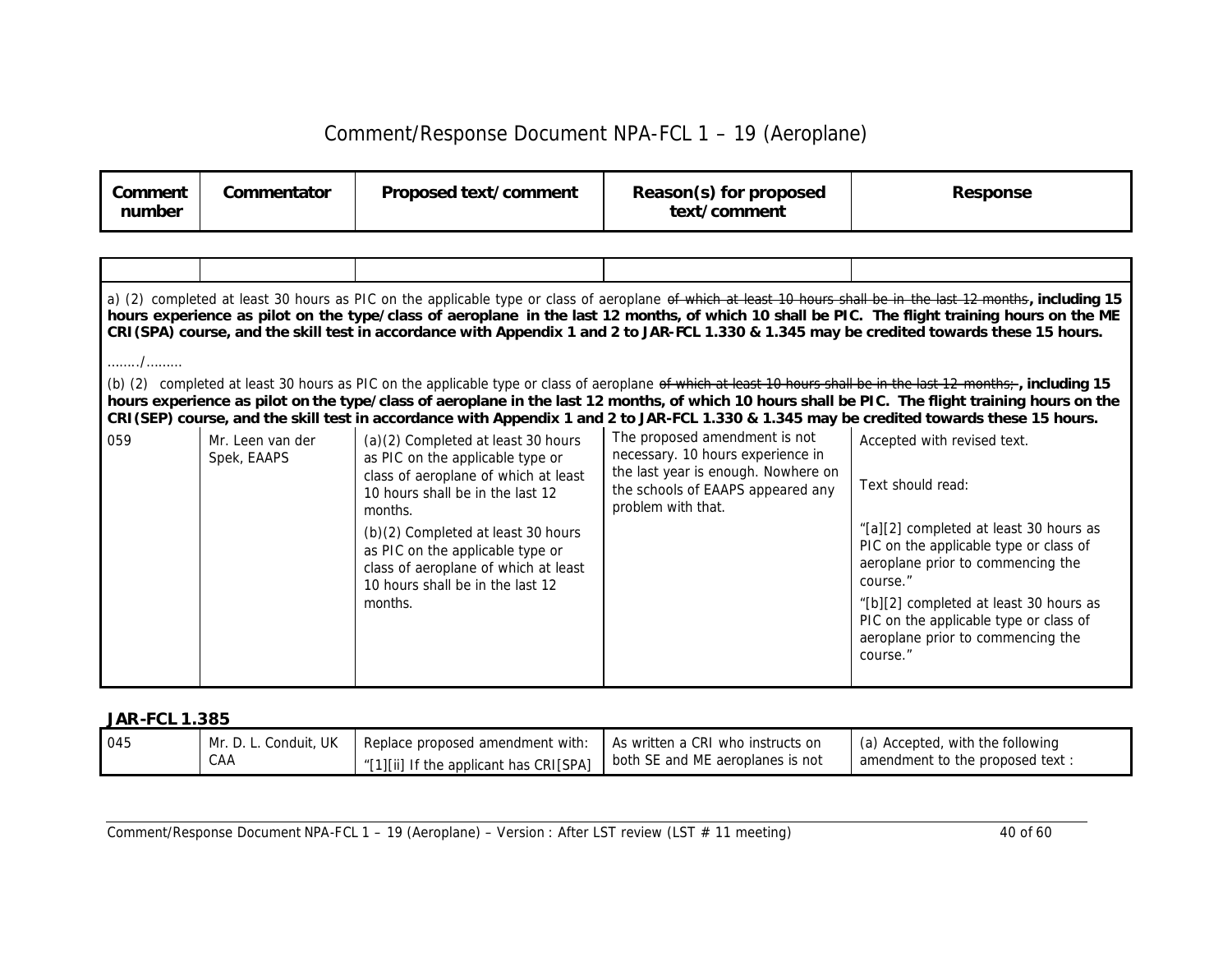| Comment<br>number | Commentator | Proposed text/comment                                                                                                                                                                                                                                                                                                  | Reason(s) for proposed<br>text/comment                                                                                                                                                                                                                                                                                                                                                                                   | <b>Response</b>                                                                                                                                                                                                                                                                      |
|-------------------|-------------|------------------------------------------------------------------------------------------------------------------------------------------------------------------------------------------------------------------------------------------------------------------------------------------------------------------------|--------------------------------------------------------------------------------------------------------------------------------------------------------------------------------------------------------------------------------------------------------------------------------------------------------------------------------------------------------------------------------------------------------------------------|--------------------------------------------------------------------------------------------------------------------------------------------------------------------------------------------------------------------------------------------------------------------------------------|
|                   |             | privileges on both SE and ME<br>aeroplanes, conduct at least [#]<br>hours on SE aeroplanes and [#]<br>hours on ME aeroplanes within the<br>10 hours of flight instruction required<br>in the role of CRI[SPA] in<br>accordance with JAFCL<br>$1.385[a][1][i]$ ."<br>and add:<br>"[b] If the rating has lapsed or if SE | actually required to have any recent<br>instructing experience on ME<br>aeroplanes. The requirement for 10<br>hours flight only on multi engine<br>aeroplanes is not needed because<br>the instructor must hold valid ME<br>aeroplane class or type ratings<br>anyway. The proposed text links<br>validity of rating privileges to actual<br>use of the rating. The actual number<br>of hours to be completed in both SE | "[1][ii] If the applicant has CRI[SPA]<br>privileges on both SE and ME aeroplanes,<br>conduct at least 5 hours on SE aeroplanes<br>and 5 hours on ME aeroplanes within the<br>10 hours of flight instruction required in<br>the role, or.<br>(b) Rejected, existing covers the case. |
|                   |             | or ME aeroplane instructing<br>privileges within the rating have<br>lapsed, the applicant shall have<br>within the 12 months preceding the<br>application: "                                                                                                                                                           | and ME aeroplanes is to be decided<br>by the LST [see $#$ in above text].<br>The adjustment to the renewal<br>requirements will ensure that a pilot<br>who has SE and ME CRI[SPA]<br>privileges who stops instructing on<br>either ME aeroplanes but continues<br>instructing on SE aeroplanes or vice<br>versa must be re-tested before using<br>the lapsed privilege.                                                  |                                                                                                                                                                                                                                                                                      |

| 078 | Mr. Michel Bedrine,<br><b>DGAC France</b> | An applicant for a SFI(A)<br>authorisation shall:                       | CJAA, this is in the continuation of<br>the IPL conversion process and is | .) This change is proposed by the   Rejected, with the objection of France. |
|-----|-------------------------------------------|-------------------------------------------------------------------------|---------------------------------------------------------------------------|-----------------------------------------------------------------------------|
|     |                                           | $(7)$ (i) have completed within a<br>period of 12 months, preceding the | clearly the<br>conversion<br>of<br>an<br>instruction rating.              |                                                                             |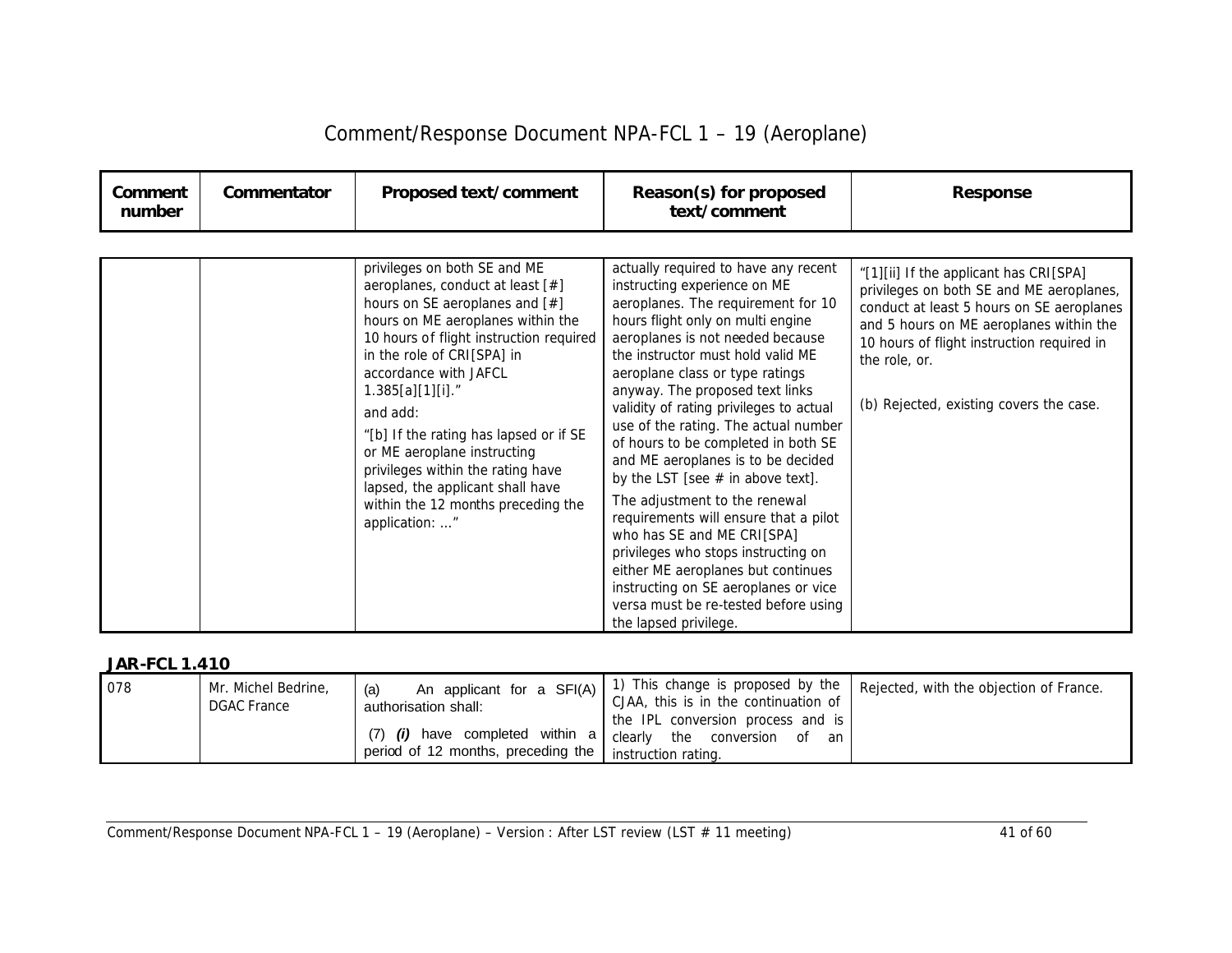| Comment/Response Document NPA-FCL 1 - 19 (Aeroplane) |  |  |  |
|------------------------------------------------------|--|--|--|
|------------------------------------------------------|--|--|--|

| Comment<br>number | Commentator                  | Proposed text/comment                                                                                                                                                                                                                                                                                                                                                                                                                                                                                                                                                                                                                                                                                                                                                                                 | Reason(s) for proposed<br>text/comment                                                                                                                                                                                                                                                                                                                                                                                                                                                                                                                                                                       | <b>Response</b>                   |
|-------------------|------------------------------|-------------------------------------------------------------------------------------------------------------------------------------------------------------------------------------------------------------------------------------------------------------------------------------------------------------------------------------------------------------------------------------------------------------------------------------------------------------------------------------------------------------------------------------------------------------------------------------------------------------------------------------------------------------------------------------------------------------------------------------------------------------------------------------------------------|--------------------------------------------------------------------------------------------------------------------------------------------------------------------------------------------------------------------------------------------------------------------------------------------------------------------------------------------------------------------------------------------------------------------------------------------------------------------------------------------------------------------------------------------------------------------------------------------------------------|-----------------------------------|
|                   |                              | application, at least three route<br>sectors as an observer on the flight<br>deck of the applicable type or similar<br>type as agreed by the Authority, or<br>(ii) have completed within a period<br>of 12 months, preceding the<br>application, at least 2 LOFT based<br>simulator sessions conducted by<br>qualified flight crew as an<br>observer on the flight deck of the<br>applicable type or similar type as<br>agreed by the Authority. These<br>simulator sessions shall include:<br>(A) flight between 2 different<br>airports of at least 2 hours<br>duration each, and<br>(B) associated pre-flight planning<br>and de-briefing.<br>The requirements above are<br>fulfilled if the applicant have<br>been issued a specific<br>authorisation in accordance<br>with Appendix 1 to JAR-FCL | 2) The purpose of the JAR-FCL is not<br>to make regulation for conversion of<br>other system.<br>3) There are restrictions under<br>Appendix 1 to JAR-FCL 1.300 (2) (b)<br>which have not been evaluated<br>through the IPL process after a<br>conversion of a licence; This is<br>clearly back door to grant an<br>instructor rating.<br>4) The General Director from the<br>DGTREN of the EU commission has<br>send a letter to every 25 members<br>which for one thing stipulates that in<br>the training outside area, is a matter<br>of the EU competency, as well as,<br>the bilateral for conversion. |                                   |
| 046               | Mr. D. L. Conduit, UK<br>CAA | 1.300 and comply with the<br>requirements of JAR-FCL 1.415.<br>The holder of an non-JAR-FCL<br>instructor rating who also holds a                                                                                                                                                                                                                                                                                                                                                                                                                                                                                                                                                                                                                                                                     | See text below.                                                                                                                                                                                                                                                                                                                                                                                                                                                                                                                                                                                              | Noted, Working Paper is required. |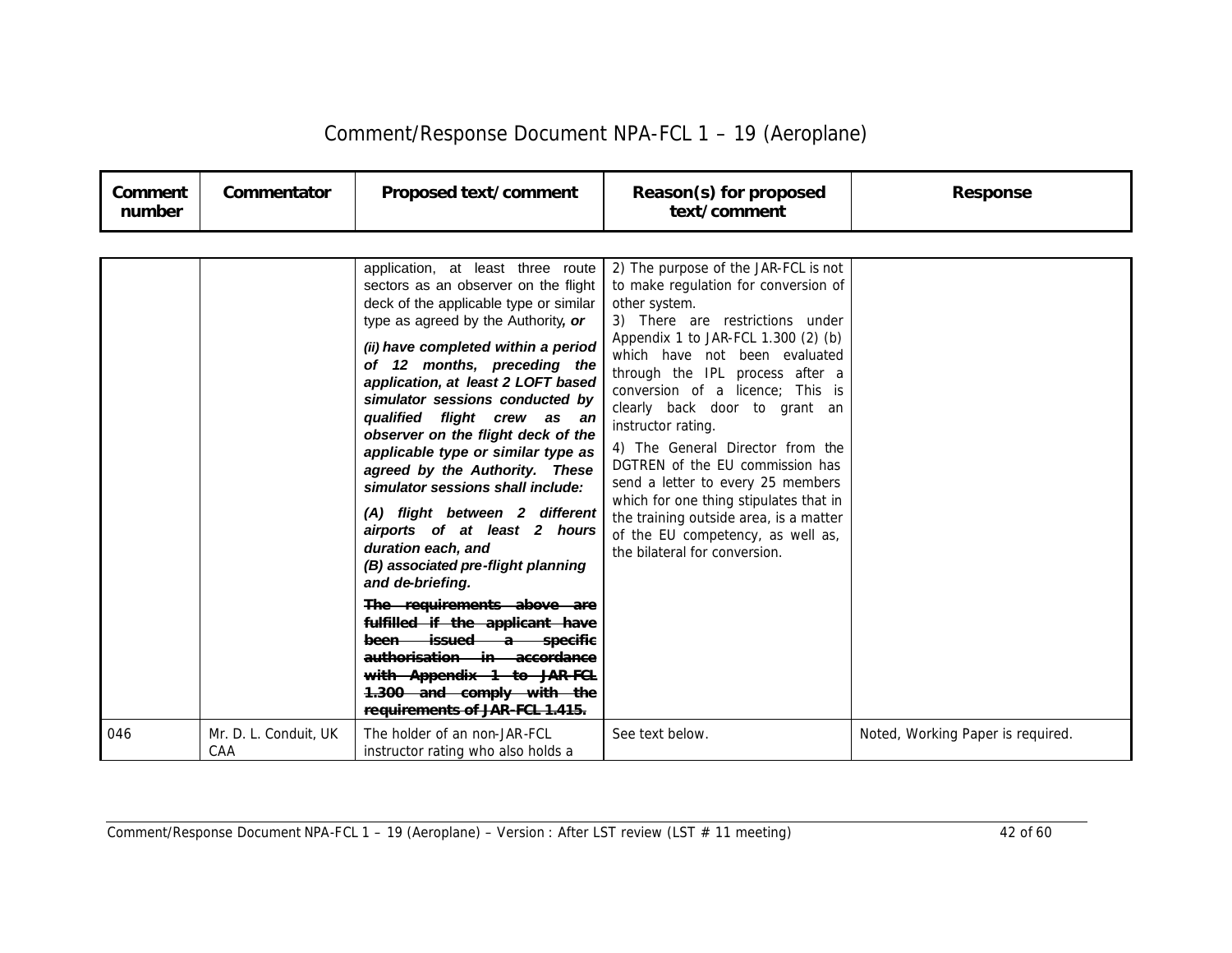| Comment<br>number                          | Commentator                                                                                                                                                                                                                                                                                                                                                       | Proposed text/comment                                                                                                                                                                                                                                                                                                                                | Reason(s) for proposed<br>text/comment | <b>Response</b>                                                                                                                                                                                                                                                                                                                                                                                                                                                                                       |  |  |  |  |
|--------------------------------------------|-------------------------------------------------------------------------------------------------------------------------------------------------------------------------------------------------------------------------------------------------------------------------------------------------------------------------------------------------------------------|------------------------------------------------------------------------------------------------------------------------------------------------------------------------------------------------------------------------------------------------------------------------------------------------------------------------------------------------------|----------------------------------------|-------------------------------------------------------------------------------------------------------------------------------------------------------------------------------------------------------------------------------------------------------------------------------------------------------------------------------------------------------------------------------------------------------------------------------------------------------------------------------------------------------|--|--|--|--|
|                                            |                                                                                                                                                                                                                                                                                                                                                                   |                                                                                                                                                                                                                                                                                                                                                      |                                        |                                                                                                                                                                                                                                                                                                                                                                                                                                                                                                       |  |  |  |  |
|                                            |                                                                                                                                                                                                                                                                                                                                                                   | JAR-FCL licence and meets the<br>requirements of Appendix 1 to JAR-<br>FCL 1.300 should be entitled to a<br>JAR-FCL FI[A] rating or TRI[A]<br>rating/SFI[A] authorization as<br>appropriate whether or not they are<br>specifically authorized to function<br>within a TRTO or FTO offering<br>courses of training outside the JAA<br>Member States. |                                        |                                                                                                                                                                                                                                                                                                                                                                                                                                                                                                       |  |  |  |  |
|                                            | In the justification, it states that the holder of a non JAR-FCL instructor rating who also hold a JAR-FCL licence and have not gained a specific authorization in<br>accordance with Appendix 1 to JAR-FCL 1.300 will be required to meet the full training and testing requirement for the initial issue of the relevant instructor rating<br>or authorization. |                                                                                                                                                                                                                                                                                                                                                      |                                        |                                                                                                                                                                                                                                                                                                                                                                                                                                                                                                       |  |  |  |  |
| There is no safety reason to justify this. |                                                                                                                                                                                                                                                                                                                                                                   |                                                                                                                                                                                                                                                                                                                                                      |                                        |                                                                                                                                                                                                                                                                                                                                                                                                                                                                                                       |  |  |  |  |
|                                            | it in accordance with JAR-FCL.                                                                                                                                                                                                                                                                                                                                    | Once the holder of a non JAR-FCL instructor rating has qualified for an authorization under Appendix 1 to JAR-FCL 1.300, he/she will have demonstrated                                                                                                                                                                                               |                                        | compliance with JAR-FCL requirements and will then function as a JAR-FCL instructor in accordance with JAR-FCL. Therefore the requirements in Appendix 1 to<br>JAR-FACL 1.300 amount to de facto conversion requirements for instructor qualifications. It does not matter whether the holder of a non JAR-FCL instructor rating<br>first functions as a HAR-FCL instructor in a TRTO or FTO overseas because once the JAR-FCL instructor rating/authorization is issued, the instructor can only use |  |  |  |  |

#### *JAR-FCL 1.419*

| 008 | Mr. Jansen Dehning, | Amend JAR-FCL 1.419 by adding to | Classification on pre-instructional | Noted, this is our common understanding |
|-----|---------------------|----------------------------------|-------------------------------------|-----------------------------------------|
|     | LBA                 | headline:                        | qualification appropriate to the    | of the requirement.                     |
|     |                     | "(See JAR- FCL 1.420 (a))"       | courses.                            |                                         |

### *JAR-FCL 1.420 > Renumbered to JAR-FCL 1.419 paragraph (b).*

|  | 007 | Dehnina.<br>Mr<br>Janser | $\sim$<br>$\sim$ of the .<br>The privileges<br>holder of a<br>. ט<br>. | $\cdots$<br>Specification/classification for | response to comment<br>Notea.<br>covered in |
|--|-----|--------------------------|------------------------------------------------------------------------|----------------------------------------------|---------------------------------------------|
|--|-----|--------------------------|------------------------------------------------------------------------|----------------------------------------------|---------------------------------------------|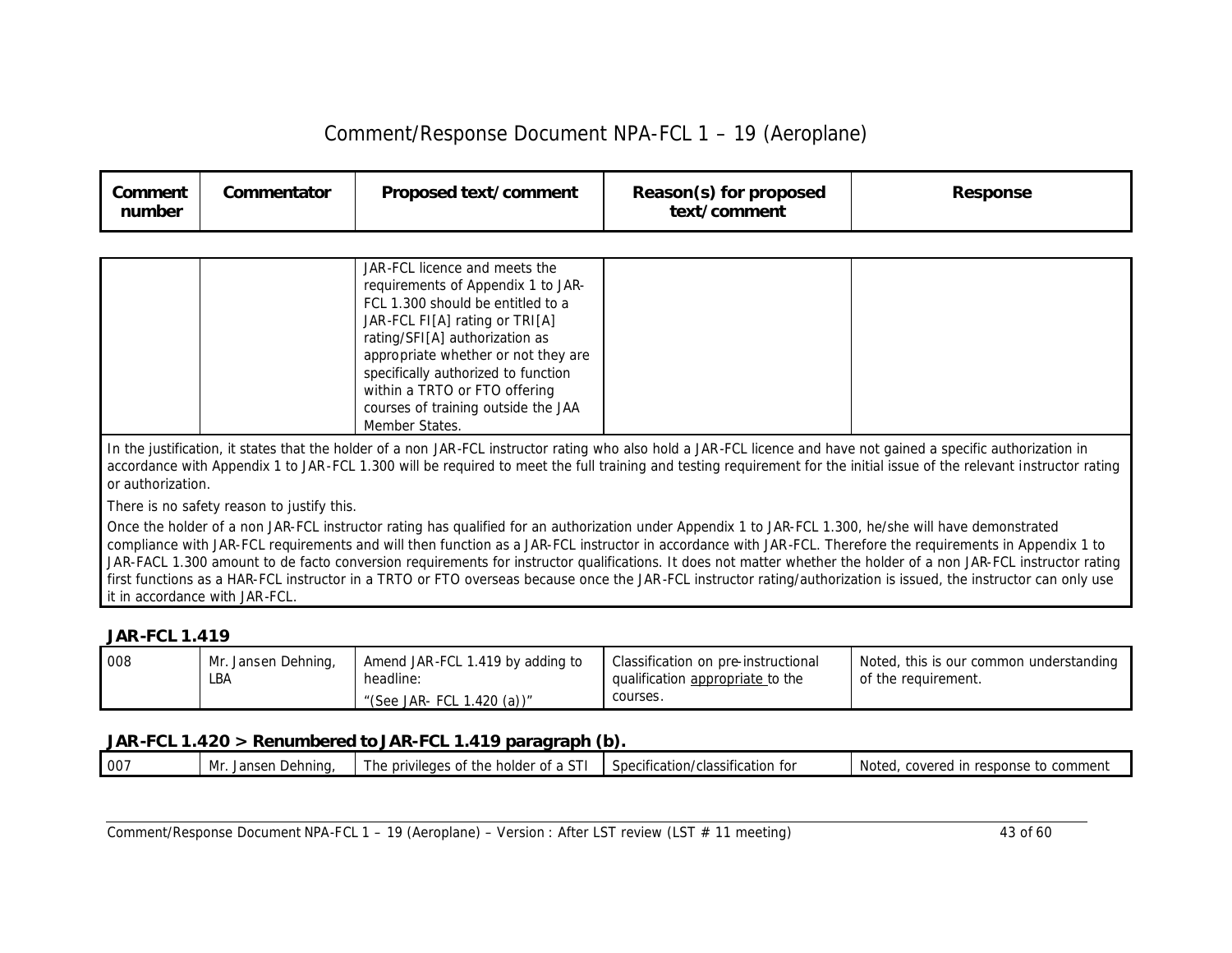| Comment/Response Document NPA-FCL 1 - 19 (Aeroplane) |  |
|------------------------------------------------------|--|
|                                                      |  |

| Comment<br>number | Commentator                               | Proposed text/comment                                                                                                                                                                                                                                                                                                                                                 | Reason(s) for proposed<br>text/comment                                                                                                                                                                                                                | <b>Response</b>                 |
|-------------------|-------------------------------------------|-----------------------------------------------------------------------------------------------------------------------------------------------------------------------------------------------------------------------------------------------------------------------------------------------------------------------------------------------------------------------|-------------------------------------------------------------------------------------------------------------------------------------------------------------------------------------------------------------------------------------------------------|---------------------------------|
|                   | LBA                                       | (A) authorisation are to carry out<br>synthetic flight instruction for initial<br>grant of:<br>(a) a licence, provided a FI (A)<br>rating has been held<br>(b) an instrument rating, provided a<br>IRI-rating has been held<br>a class or type rating for single<br>(C)                                                                                               | proposed amendment:<br>(a) Instructional qualification for<br>initial licence issue PPL/CPL<br>requires FI qualification.<br>(b) Logic consequence<br>(c) Logic consequence<br>Clarification on pre-instructional<br>qualification appropriate to the | 008.                            |
| 079               | Mr. Michel Bedrine,<br><b>DGAC</b> France | pilot aeroplanes, provided a CRI-<br>rating has been held<br>STI(A)<br>applicant for a<br>An<br>authorisation shall:<br>hold or have held within the<br>previous 3 years a pilot licence<br>instructional<br>containing<br>an<br>qualification appropriate to the<br>courses on which instruction is<br>intended or a non-JAA licence<br>acceptable to the Authority; | courses.<br>In the administrative side, what<br>is the intention behind?<br>Does that mean that the<br>Authority has to manage the<br>authorisation endorsement for<br>each purpose?                                                                  | Noted, and the answer is "yes". |

### *Appendix 1 to JAR-FCL 1.300*

| Mr. Michel Bedrine,<br>1072 | (a)<br>Instructors                                                               | seeking to   Back to previous wording.                                                                                                                               | Accepted, with the following amended                                                            |
|-----------------------------|----------------------------------------------------------------------------------|----------------------------------------------------------------------------------------------------------------------------------------------------------------------|-------------------------------------------------------------------------------------------------|
| <b>DGAC France</b>          | for a<br>instruct<br>instrument '<br>includina<br>class<br>and<br>ratings shall: | JAR–FCL licence $\vert$ Since these instructors are not<br>required to follow the required<br>trainings as specified in JAR FCL<br>1.340 and 1.330, an experience as | text :<br>(ii) have completed at least 500 hours of<br>flight time as a pilot of aeroplanes, of |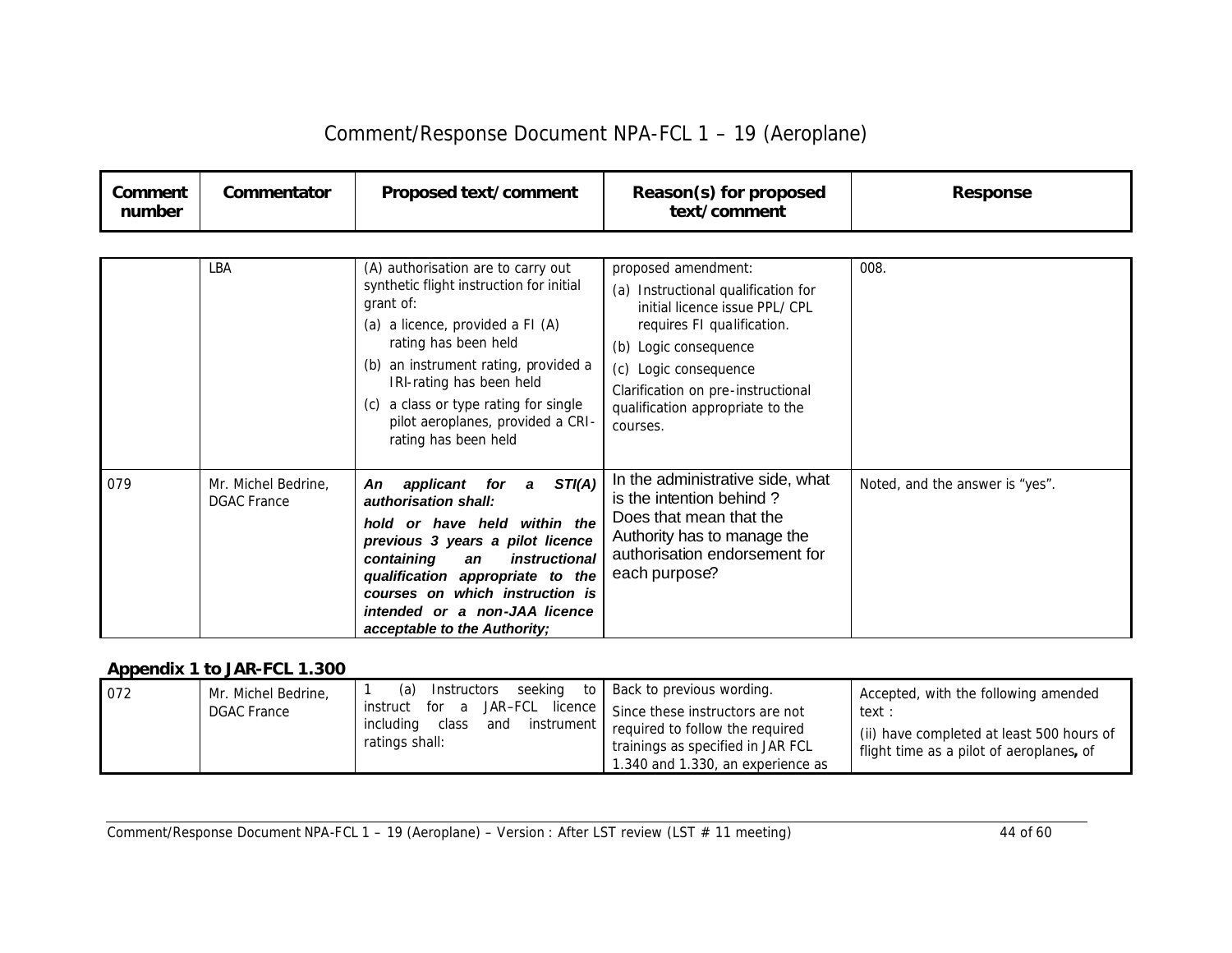| Comment/Response Document NPA-FCL 1 - 19 (Aeroplane) |  |  |
|------------------------------------------------------|--|--|
|------------------------------------------------------|--|--|

| Comment<br>number | Commentator                               | Proposed text/comment                                                                                                                                                                                                                                                                                                                                                                                                                                                                                          | Reason(s) for proposed<br>text/comment                                                                                                                                                                                                                                                                                                                                                                                                               | <b>Response</b>                                                                                                                                                                                                                 |
|-------------------|-------------------------------------------|----------------------------------------------------------------------------------------------------------------------------------------------------------------------------------------------------------------------------------------------------------------------------------------------------------------------------------------------------------------------------------------------------------------------------------------------------------------------------------------------------------------|------------------------------------------------------------------------------------------------------------------------------------------------------------------------------------------------------------------------------------------------------------------------------------------------------------------------------------------------------------------------------------------------------------------------------------------------------|---------------------------------------------------------------------------------------------------------------------------------------------------------------------------------------------------------------------------------|
|                   |                                           |                                                                                                                                                                                                                                                                                                                                                                                                                                                                                                                |                                                                                                                                                                                                                                                                                                                                                                                                                                                      |                                                                                                                                                                                                                                 |
|                   |                                           | (i) hold at least a CPL and ratings<br>issued in accordance with ICAO<br>Annex I required by the respective<br>non JAA State for the instruction to<br>be given on aircraft registered in<br>that State;<br>(ii) have completed at least 500<br>hours of flight time as a pilot of<br>aeroplanes, of which at least 200<br>hours shall be as a flight instructor<br>relevant to the intended<br>training to be given and meet the<br>experience requirements of JAR-FCL<br>1.330(a), (b), (c), (d) and/or (e); | instructor "relevant to the intended<br>training to be given" has to be asked<br>to compensate the absence or<br>reduction of courses.                                                                                                                                                                                                                                                                                                               | which at least 200 hours <b>shall be</b> as a<br>flight instructor, including experience in<br>the role of instruction to be given,<br>and meet the experience requirements of<br>JAR-FCL 1.330(a), (b), (c), (d) and/or<br>(e) |
| 080               | Mr. Michel Bedrine,<br><b>DGAC</b> France | (a)<br>Instructors seeking<br>to<br>instruct for a JAR-FCL licence<br>including class<br>instrument<br>and<br>ratings shall:<br>(i) hold at least a CPL and ratings<br>issued in accordance with ICAO<br>Annex I required by the respective<br>non JAA State for the instruction to<br>be given on aircraft registered in<br>that State:<br>(ii) have completed at least 500<br>hours of flight time as a pilot of<br>aeroplanes, of which at least 200<br>hours shall be as a flight instructor               | The intention (according the WP JAA<br>LST $#$ 20 and discussion during the<br>LST $# 6$ ) was to clarify whether the<br>200 hrs mentioned in paragraph<br>$(1)(a)$ mean 200 hrs as flight in each<br>class or type rating.<br>It is obvious that this requirements<br>does not apply to the Class/type, but<br>in my opinion it is related to the kind<br>of instruction to be given; i.e : Basic<br>training, Type rating training, IR<br>training | Duplicate of comment 072                                                                                                                                                                                                        |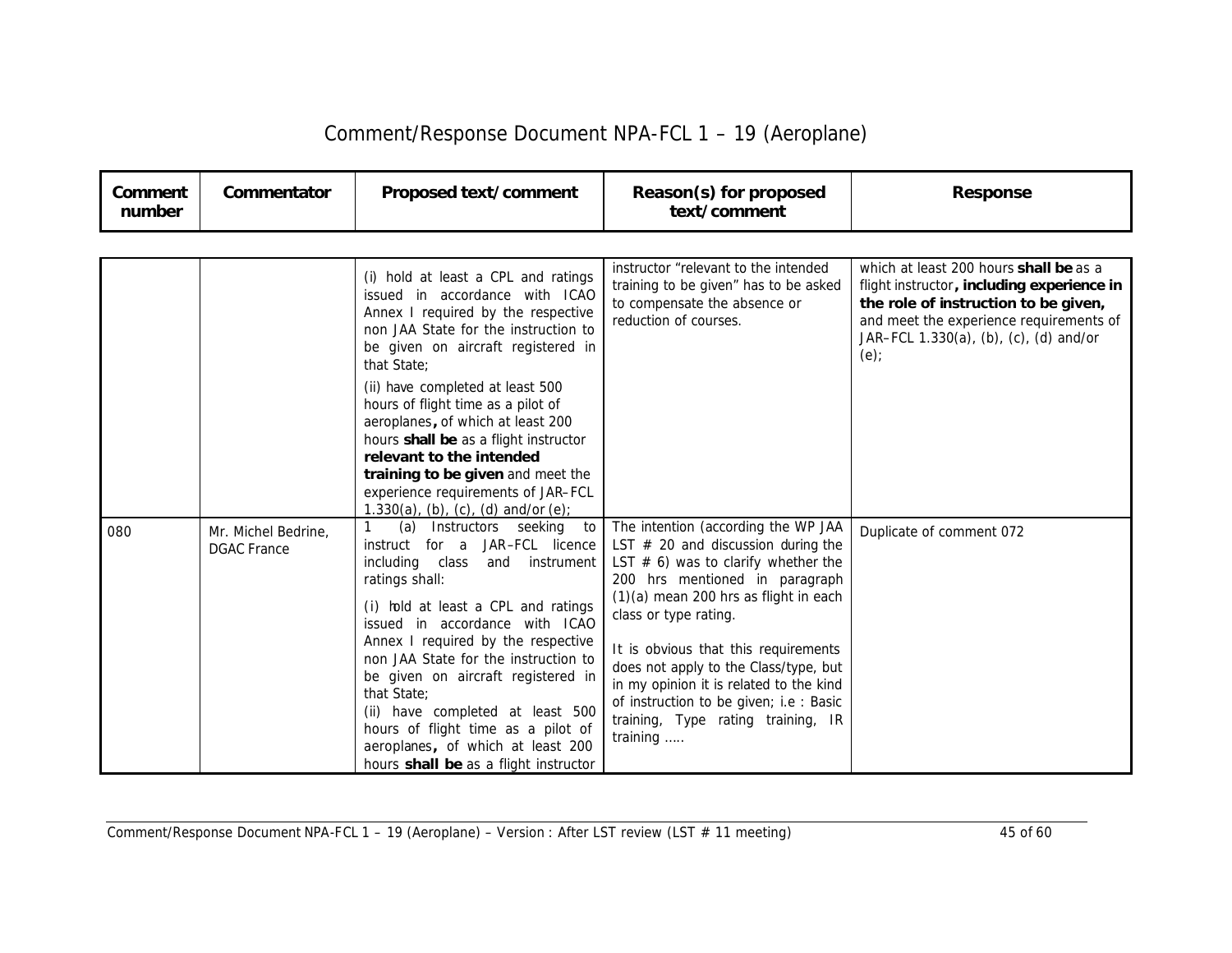| Comment<br>number | Commentator | <b>Proposed text/comment</b> | Reason(s) for proposed<br>text/comment | <b>Response</b> |
|-------------------|-------------|------------------------------|----------------------------------------|-----------------|
|-------------------|-------------|------------------------------|----------------------------------------|-----------------|

|                                                                                                                                                                                                                                                                                                                                                                                                                                                                                                                                                                                                                                                                                     |                            | intended<br>relevant<br>the<br>to<br>training to be given and meet the<br>experience requirements of JAR-FCL<br>1.330(a), (b), (c), (d) and/or (e); | We propose to go back to the<br>previous wording. |                                   |
|-------------------------------------------------------------------------------------------------------------------------------------------------------------------------------------------------------------------------------------------------------------------------------------------------------------------------------------------------------------------------------------------------------------------------------------------------------------------------------------------------------------------------------------------------------------------------------------------------------------------------------------------------------------------------------------|----------------------------|-----------------------------------------------------------------------------------------------------------------------------------------------------|---------------------------------------------------|-----------------------------------|
| 097                                                                                                                                                                                                                                                                                                                                                                                                                                                                                                                                                                                                                                                                                 | Mr. Kai Myllymäki,<br>FFSA | specific<br>principle<br>of<br>The<br>authorisation should be an equal<br>base for FAA-JAA IPL or 1.016                                             | See text below.                                   | Rejected, Working Paper required. |
| An example: England has approved an FTO in USA. An FAA licence + FAA-flight instructor rating holder may give flight instruction in JAR-FTO for JAR-licence,<br>when he/she is working in USA. The instructor had the course for specific authorisation. With the same licence and FI rating + specific authorisation he/she is not<br>allowed to give instruction (with validated licence) in England. The given instruction in England might be under closer supervision. Summary: If the training for<br>JAR-licence is conducted far from the Authority, it will be accepted. If it would be conducted close to issuing Authority, it would not be approved. It is not logical. |                            |                                                                                                                                                     |                                                   |                                   |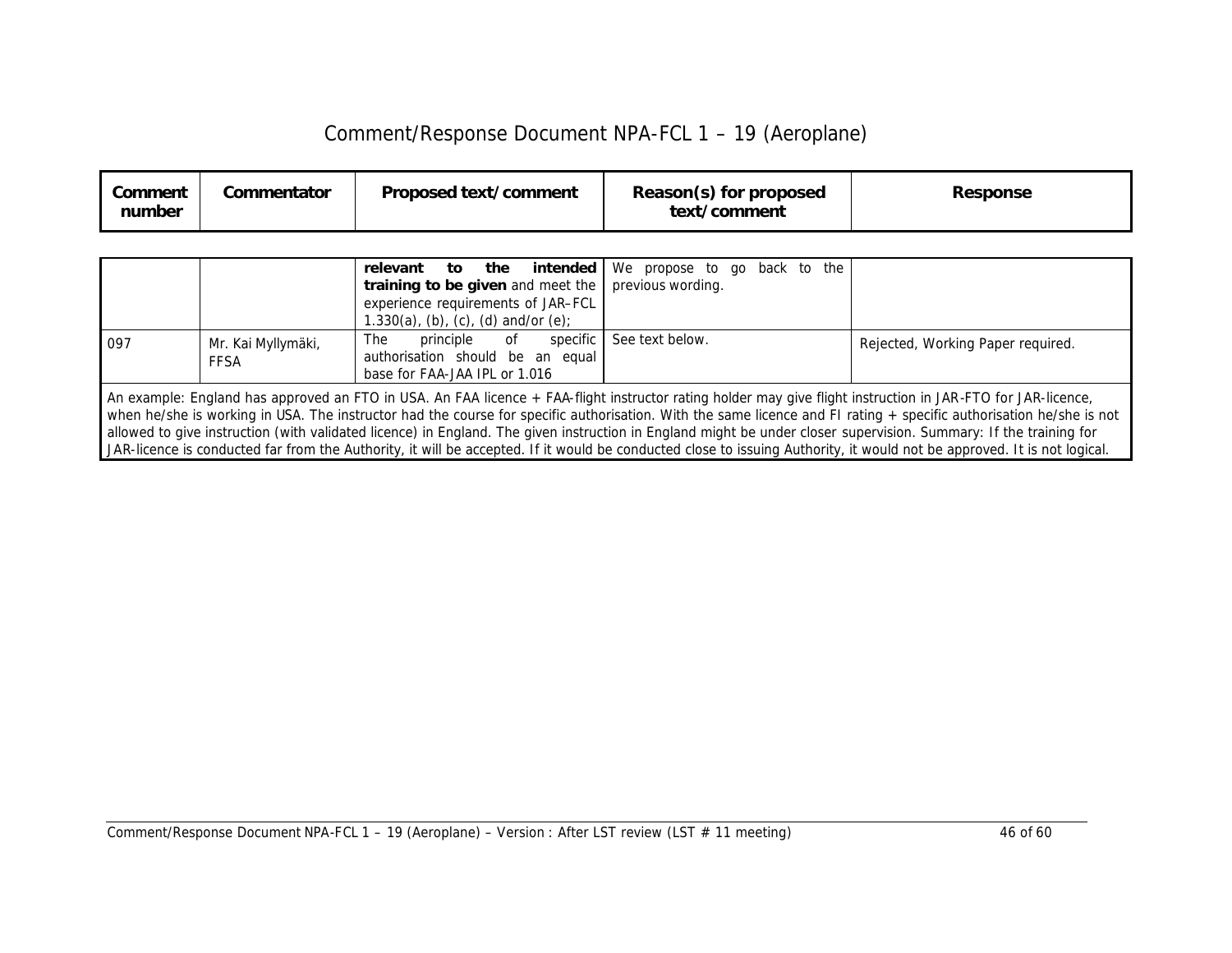| Comment<br>number | Commentator | Proposed text/comment | Reason(s) for proposed<br>text/comment | Response |
|-------------------|-------------|-----------------------|----------------------------------------|----------|
|-------------------|-------------|-----------------------|----------------------------------------|----------|

#### *JAR-FCL 1 (Aeroplane) Section 1 Subpart I - Examiners*

#### *JAR-FCL 1.425*

| 006                                    | Mr. Jansen / Dehning,<br>LBA                  | See text below.                                                                                                        | Interconnection between 1.245(g)<br>and examiner standards in Subpart I | Noted, agreed that JAR-FCL 2 will contain<br>text of Appendix 1 to JAR-FCL 1.425. |  |
|----------------------------------------|-----------------------------------------------|------------------------------------------------------------------------------------------------------------------------|-------------------------------------------------------------------------|-----------------------------------------------------------------------------------|--|
|                                        | Inconsistent requirements FCL-1 and JAR-OPS 1 |                                                                                                                        |                                                                         |                                                                                   |  |
|                                        |                                               | Equivalent to Appendix 1 to JAR-FCL 2.425 an Appendix 1 to JAR-FCL 1.425 should be introduced with the following Text: |                                                                         |                                                                                   |  |
|                                        | "Appendix 1 to JAR-FCL 1.425                  |                                                                                                                        |                                                                         |                                                                                   |  |
|                                        | Standardization arrangements for examiner     |                                                                                                                        |                                                                         |                                                                                   |  |
|                                        | See JAR-FCL 1.425, 1.4230 and 1.245(g)        |                                                                                                                        |                                                                         |                                                                                   |  |
| <b>GENERAL</b>                         |                                               |                                                                                                                        |                                                                         |                                                                                   |  |
| 1. same text as App.1 to JAR-FCL 2.425 |                                               |                                                                                                                        |                                                                         |                                                                                   |  |
|                                        | 2. same text as App.1 to JAR- FCL 2.425"      |                                                                                                                        |                                                                         |                                                                                   |  |

| 047 | Mr. D. L. Conduit, UK<br>CAA | Replace proposed text at the end of<br>the paragraph with:<br>"and for the purposes of [a] above<br>holds a valid type rating on the<br>applicable aeroplane type. [see<br>JAR-FCL 1.405]. | 1. It is not clear what "current flying<br>practice" means whereas a valid<br>type rating has clear requirements.<br>2. The test is not conducted "on the<br>aeroplane" but in a simulator. | Accepted. |
|-----|------------------------------|--------------------------------------------------------------------------------------------------------------------------------------------------------------------------------------------|---------------------------------------------------------------------------------------------------------------------------------------------------------------------------------------------|-----------|
|-----|------------------------------|--------------------------------------------------------------------------------------------------------------------------------------------------------------------------------------------|---------------------------------------------------------------------------------------------------------------------------------------------------------------------------------------------|-----------|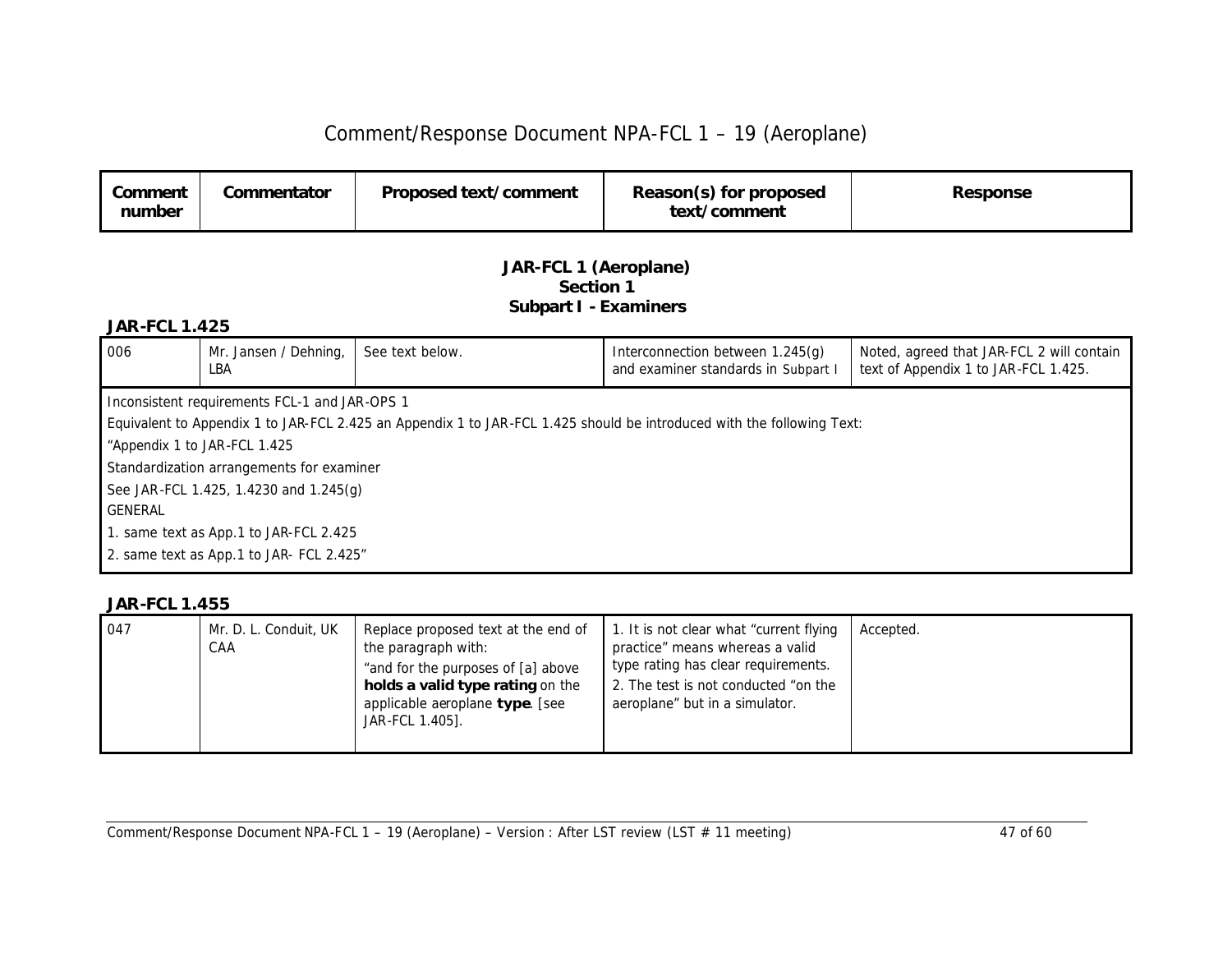| Comment<br>number | Commentator                                             | Proposed text/comment                                                                                                                                                                                                                                                                                                                                   | Reason(s) for proposed<br>text/comment                                                                                                                                                                                | <b>Response</b>                                                |
|-------------------|---------------------------------------------------------|---------------------------------------------------------------------------------------------------------------------------------------------------------------------------------------------------------------------------------------------------------------------------------------------------------------------------------------------------------|-----------------------------------------------------------------------------------------------------------------------------------------------------------------------------------------------------------------------|----------------------------------------------------------------|
|                   |                                                         |                                                                                                                                                                                                                                                                                                                                                         |                                                                                                                                                                                                                       |                                                                |
| 081               | Mr. Michel Bedrine.<br><b>DGAC</b> France               | The privileges of an SFE(A) are to<br>conduct type and instrument<br>rating proficiency checks on<br>multi-pilot aeroplanes in a flight<br>simulator:                                                                                                                                                                                                   | We are not in agreement mainly for<br><b>CRM reason</b> to allow copilot to<br>deliver initial issue of type rating for<br>MPA. This regulation could be<br>acceptable only to deliver a Type<br>Rating to a copilot. | Rejected, the Authority may choose<br>whether or not to issue. |
|                   |                                                         | (a) skill tests for the issue of<br>type ratings for multi-pilot<br>aeroplanes;                                                                                                                                                                                                                                                                         | In case of failure during any check,<br>that could bring difficulties if for any<br>reason the copilot examiner fly later                                                                                             |                                                                |
|                   | (b) proficiency checks for<br>pilot type and instrument | revalidation or renewal of multi-<br>ratings.                                                                                                                                                                                                                                                                                                           | with the captain he has failed.                                                                                                                                                                                       |                                                                |
|                   |                                                         | provided that the examiner holds an<br>ATPL(A), has completed not less<br>than 1500 hours of flight time as a<br>pilot of multi-pilot aeroplanes and is<br>entitled to exercise the privileges of<br>a SFI(A), and for the purpose of<br>(a) above is in current flying<br>practice on the aeroplane being<br>used for the test. (see JAR-FCL<br>1.405) |                                                                                                                                                                                                                       |                                                                |
| 099               | Mr. Kai Myllymäki,<br><b>FFSA</b>                       | is in current flying practice has at<br>least 10 route sectors as pilot in<br>preceding 12 months on the<br>aeroplane                                                                                                                                                                                                                                   | Current flying experience is very<br>indefinite determination and no<br>harmonised interpretation would be<br>used in JAA member states.                                                                              | Rejected, covered by response to<br>comment 047.               |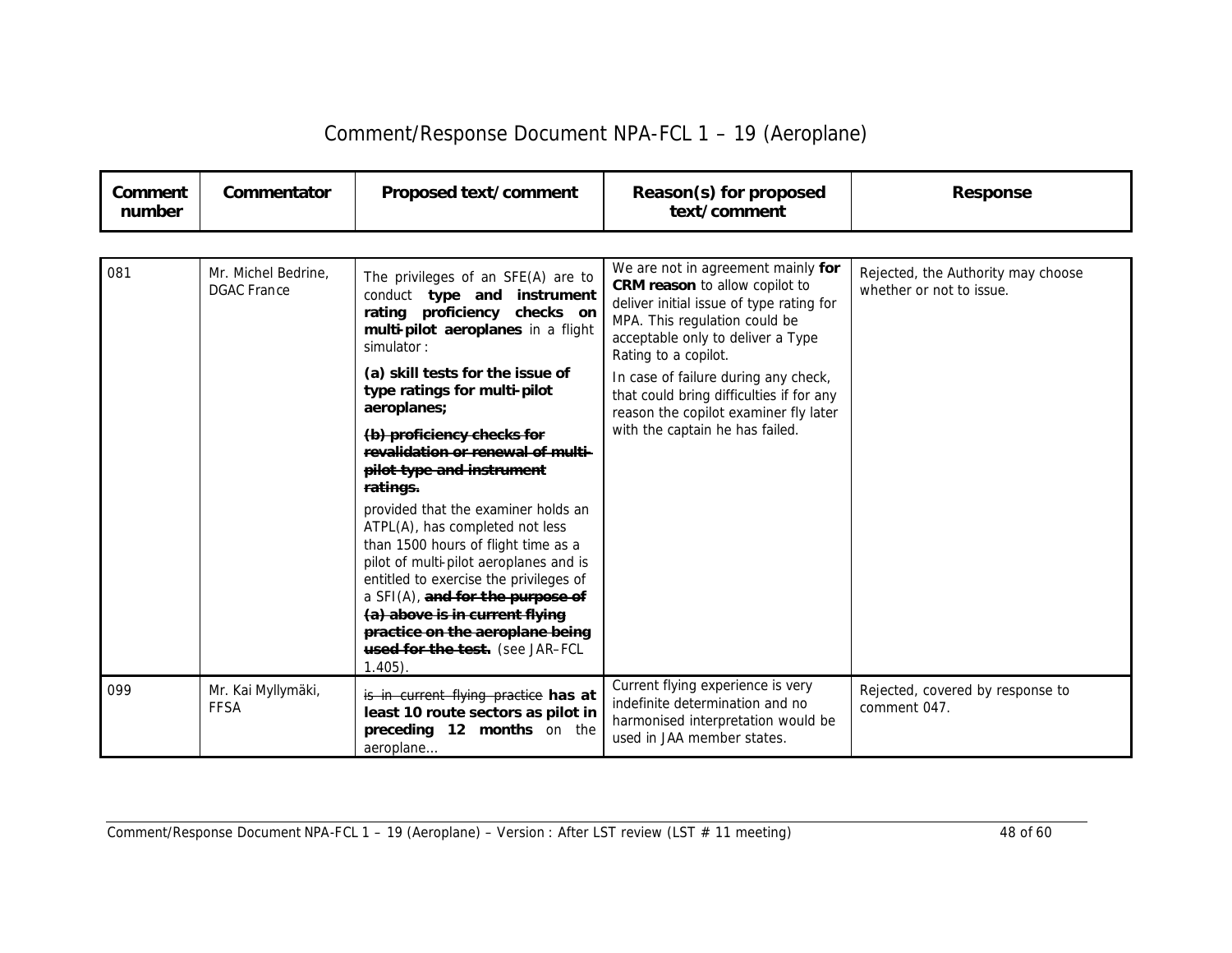| Comment<br>number | Commentator | Proposed text/comment | Reason(s) for proposed<br>text/comment | <b>Response</b> |
|-------------------|-------------|-----------------------|----------------------------------------|-----------------|
|-------------------|-------------|-----------------------|----------------------------------------|-----------------|

### *Appendix 1 to JAR-FCL 1.425*

| 048 | Mr. D. L. Conduit, UK | Referring to paragraph 2.                                                                                                                                                                                                                   | Consistency. | Noted, consistency achieved by other |
|-----|-----------------------|---------------------------------------------------------------------------------------------------------------------------------------------------------------------------------------------------------------------------------------------|--------------|--------------------------------------|
|     | CAA                   | The amendment proposed for the<br>equivalent paragraph in JAR-FCL 2<br>should be included in JAR-FCL 1.<br>This would amend the JAR-FCL 1<br>paragraph to read:                                                                             |              | means.                               |
|     |                       | Examiners shall consistently<br>$^{\prime\prime}2$<br>apply JAR-FCL standards during<br>skill tests / proficiency checks<br>for licensing purposed based on<br>JAR-FCL and / or JAR-Ops, as<br>applicable. However, as [etc.,<br>$etc.]$ ." |              |                                      |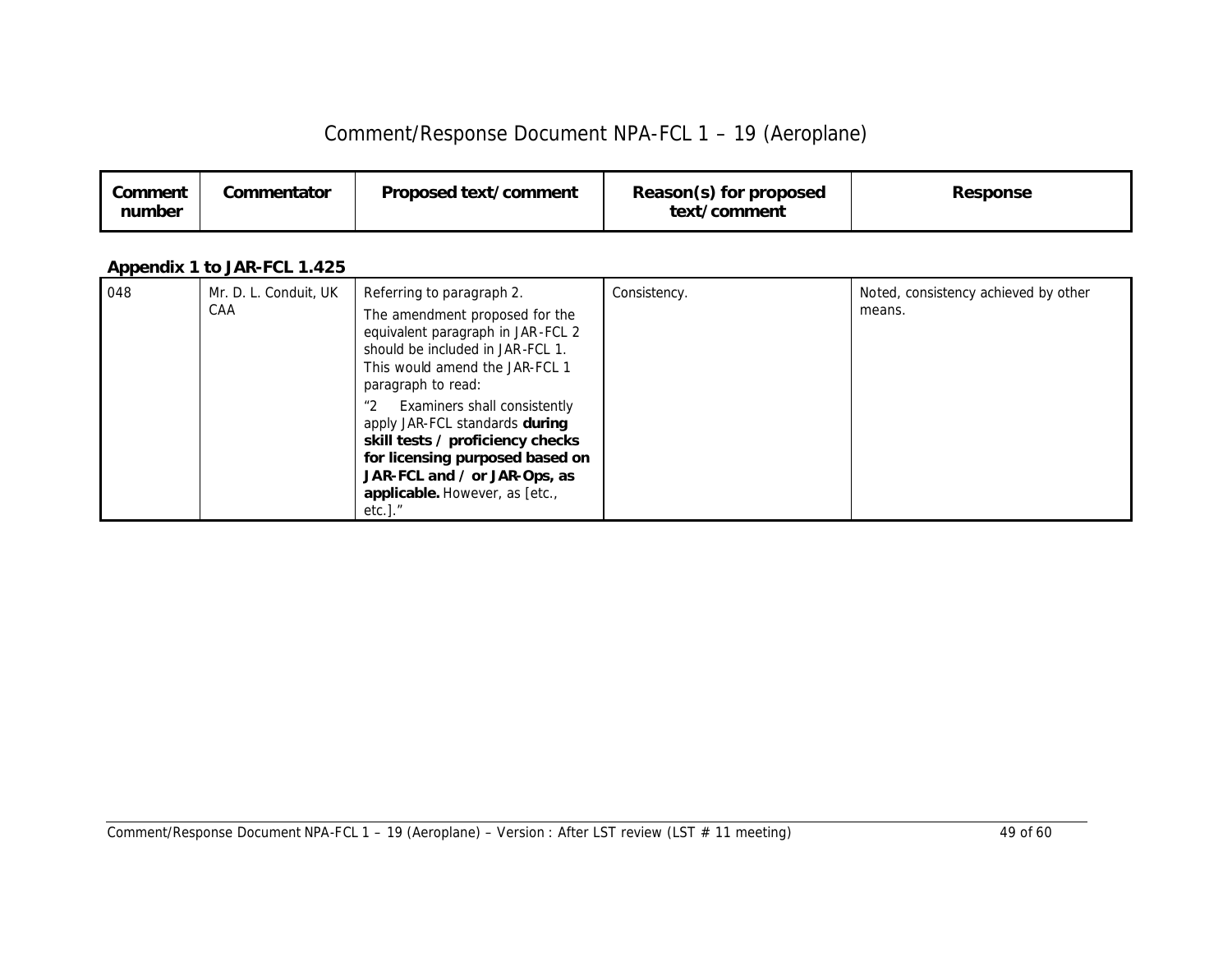| Comment<br>number | Commentator | Proposed text/comment | Reason(s) for proposed<br>text/comment | <b>Response</b> |
|-------------------|-------------|-----------------------|----------------------------------------|-----------------|
|                   |             |                       |                                        |                 |

#### *JAR-FCL 1 (Aeroplane) Section 1 Subpart J – Theoretical Knowledge Requirements*

#### *Appendix 1 to JAR-FCL 1.470*

| 004 | Mr.Boller, LBA | Syllabus for subject 030                                                                                                                            | Editorials. | See response to comment 085. |
|-----|----------------|-----------------------------------------------------------------------------------------------------------------------------------------------------|-------------|------------------------------|
|     |                | Add the word <i>checks</i> at the end<br>a)<br>of text for Syllabus item 031 04<br>0200:                                                            |             |                              |
|     |                | Present text: Aircraft mass<br>and balance                                                                                                          |             |                              |
|     |                | Proposed text: Aircraft mass<br>balance checks                                                                                                      |             |                              |
|     |                | b) Syllabus item 031 04 02 02:<br>Correct typing error abd into<br>and                                                                              |             |                              |
|     |                | Syllabus item 032 04 01 04:<br>C)<br>delete complete text after  left<br>blank                                                                      |             |                              |
|     |                | Syllabus item 032 04 07 02<br>d)<br>Present text: - power<br>settings and speeds for<br>Proposed text: -<br>power/thrust settings and speeds<br>for |             |                              |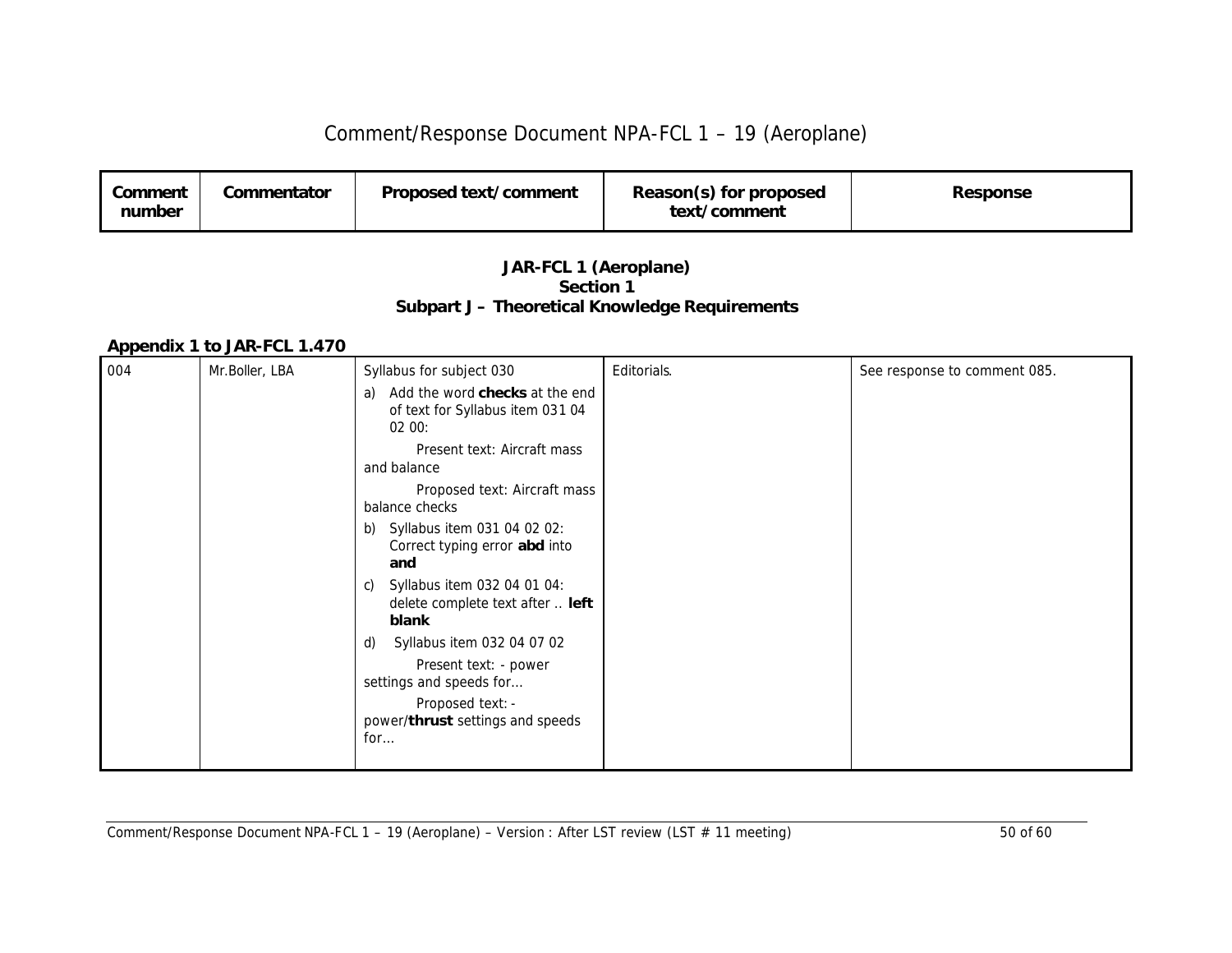| Comment<br>number | Commentator                    | Proposed text/comment                                                                                                                                                                                                                                | Reason(s) for proposed<br>text/comment                                                                                                     | <b>Response</b>              |
|-------------------|--------------------------------|------------------------------------------------------------------------------------------------------------------------------------------------------------------------------------------------------------------------------------------------------|--------------------------------------------------------------------------------------------------------------------------------------------|------------------------------|
|                   |                                |                                                                                                                                                                                                                                                      |                                                                                                                                            |                              |
| 005               | Mr. Boller, LBA                | In order to ensure a consistent and<br>logical structure of the entire<br>syllabus it is recommended to delete<br>all x-es (indicators of applicability<br>for ATPL/CPL/IR) from higher level<br>topics if there exist a lower level<br>(sub) topic. | The present structure could cause<br>confusions.                                                                                           | See response to comment 085. |
|                   |                                | For explanation see appended page.                                                                                                                                                                                                                   |                                                                                                                                            |                              |
| 012               | Dr. Thomas von<br>Borstel, LBA | Theoretical knowledge syllabus<br>concerning subject 050 meteorology<br>needs to be revised (see<br>attachment).                                                                                                                                     | Attached proposal refers to the<br>recent conclusions drawn by the<br>SET.                                                                 | See response to comment 085. |
| 014               | Dr. G. de Jong                 | Comment<br>received<br>not<br>in<br>appropriate format.<br>No alternative text offered.<br>Whole comment will be forwarded to<br>LSST(E) for consideration for future<br>work.                                                                       | General comments on syllabus.                                                                                                              | See response to comment 085. |
| 049               | Mr. D. L. Conduit, UK<br>CAA   | Delete from the matrices under<br>Instrument Rating all references to<br>Operational Procedures [070] as an<br>applicable subject.                                                                                                                   | 070<br>is<br>applicable<br>the<br>not<br>to<br>Rating. The LTE<br>Instrument<br>is<br>to<br>implement<br>this<br>requested<br>immediately. | See response to comment 085. |
| 050               | Mr. B. Waddington,<br>UK CAA   | a) Change title to 'Human<br>Performance'<br>b) 040 02 01 00<br>Insert 'Basics of Flight Physiology'                                                                                                                                                 | <b>Harmonisation with ICAO Annex</b><br>1 plus correction of omissions<br>and transcription errors.                                        | See response to comment 085. |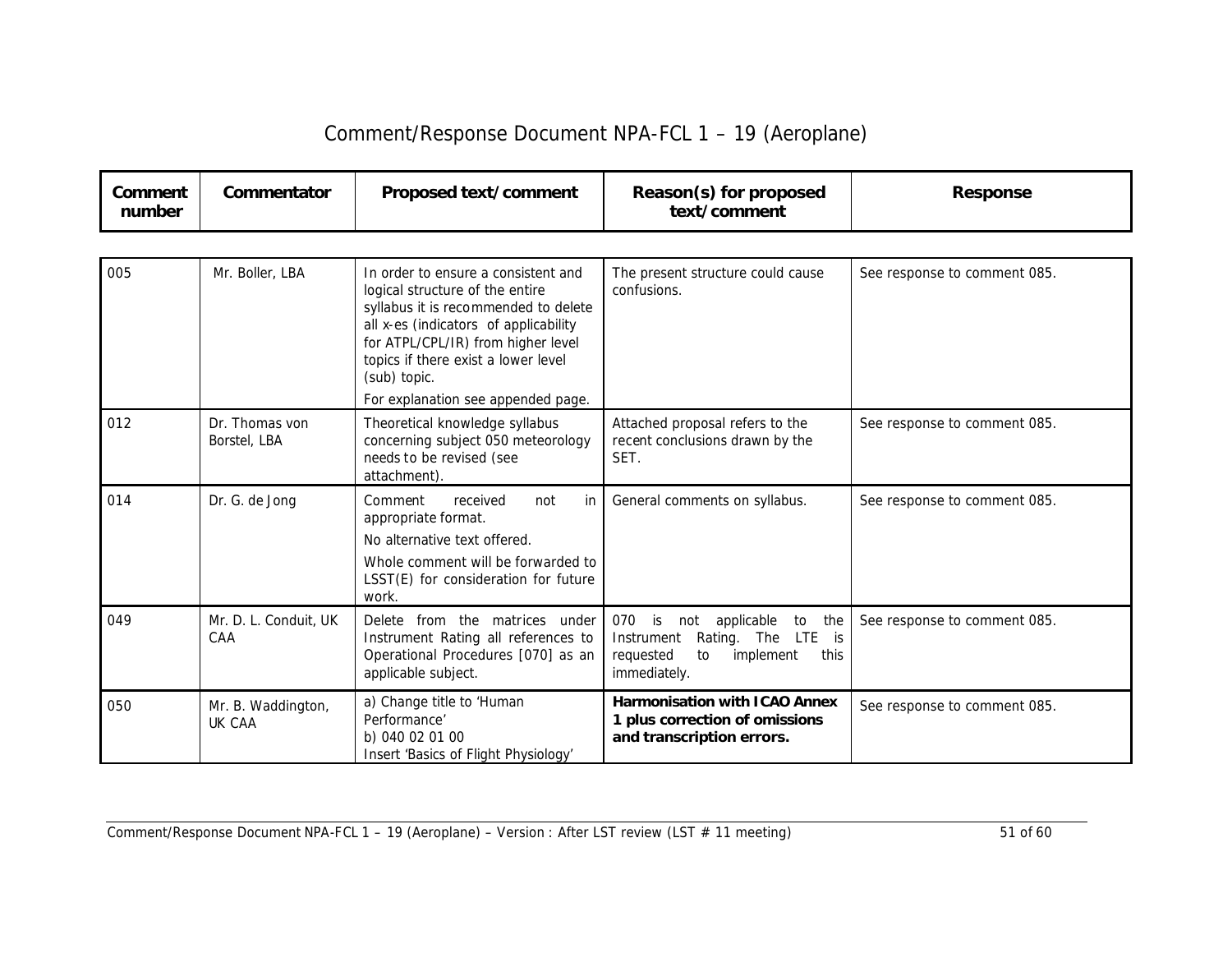| Comment/Response Document NPA-FCL 1 - 19 (Aeroplane) |  |  |
|------------------------------------------------------|--|--|
|------------------------------------------------------|--|--|

| Comment<br>number                                                              | Commentator                  | Proposed text/comment                                                                                                                                                                                                                                                                                                                                                                                                                                                                              | Reason(s) for proposed<br>text/comment                                                              | <b>Response</b>                                                                                                                                             |
|--------------------------------------------------------------------------------|------------------------------|----------------------------------------------------------------------------------------------------------------------------------------------------------------------------------------------------------------------------------------------------------------------------------------------------------------------------------------------------------------------------------------------------------------------------------------------------------------------------------------------------|-----------------------------------------------------------------------------------------------------|-------------------------------------------------------------------------------------------------------------------------------------------------------------|
|                                                                                |                              |                                                                                                                                                                                                                                                                                                                                                                                                                                                                                                    |                                                                                                     |                                                                                                                                                             |
|                                                                                |                              | instead of 'Intentionally left blank'.<br>c)040 02 03 03<br>After 'gastro-intestinal upset', insert<br>'entrapped gases, barotrauma'.<br>d) 040 02 03 05<br>delete the word 'operating' before<br>'coping procedures'.<br>e) 040 03 05 02<br>insert 'and motivation' immediately<br>after 'in personality'.<br>f)040 02 03 02<br>correct spelling of 'rhythm' in two<br>places.                                                                                                                    | Note: Syllabus amendments input<br>from Chair of 040 SET.                                           |                                                                                                                                                             |
| 051                                                                            | Mr. B. Waddington,<br>UK CAA | See text below.                                                                                                                                                                                                                                                                                                                                                                                                                                                                                    | Harmonisation and standardization<br>Theoretical Knowledge for IR is<br>common to both (A) and (H). | See response to comment 085.                                                                                                                                |
| 021/022:<br>010 01 01 02:<br>021 02 01:<br>021 01:<br>021 03:<br>021 03 01 08: |                              | harmonise use of fourth number group, sub-paragraphs, between subjects eg compare 010/061/062 with 050.<br>Bullet points in IR (A) column should be repeated in IR(H) column<br>Why is DC Electrics included in the IR syllabus when AC is not?<br>By definition this topic is Aeroplane Systems and should not apply to IR (H) and therefore should not apply to IR (A) either as IR TK is common<br>Recommend make Turbine Engines, 021 03 02, a separate topic as 21 04 and renumber remainder. |                                                                                                     | Revised syllabus agreed by SET but too late for NPA; it should be considered ASAP; perhaps include in expected NPA 23. Review syllabus numbering systems to |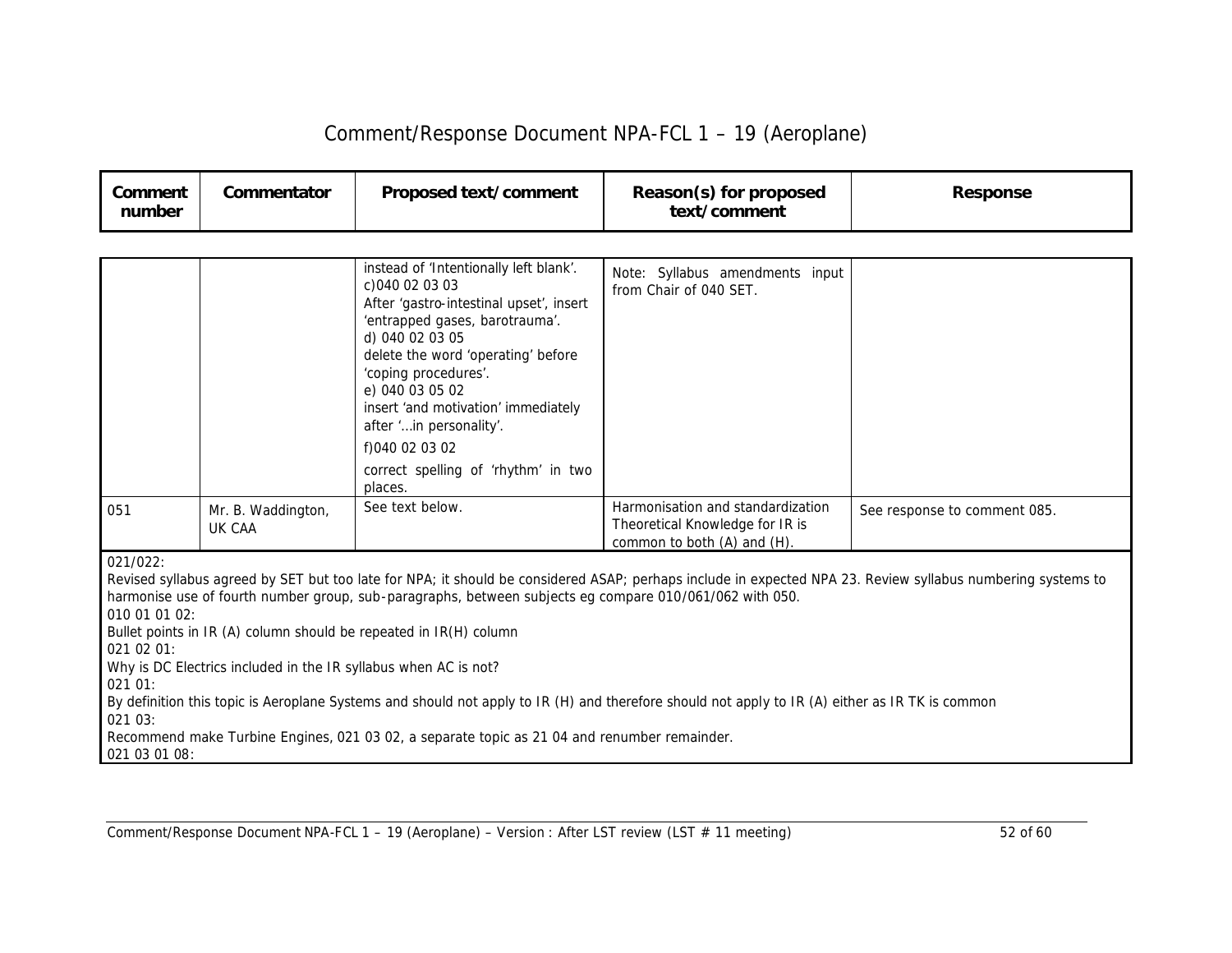| Comment<br>number | Commentator | Proposed text/comment | Reason(s) for proposed<br>text/comment | <b>Response</b> |
|-------------------|-------------|-----------------------|----------------------------------------|-----------------|
|-------------------|-------------|-----------------------|----------------------------------------|-----------------|

| delete 'stray' horizontal line after 'colour coding'.<br>021 04 05 00:<br>delete 'stray' horizontal line after 'principles of operation'.<br>022 01 02 05:<br>Turn co-ordinator not relevant to (H); insert bullet points for (H) plus IR.<br>040 03 03 04:<br>delete 'stray' horizontal line after 'communication model(s). |                                               |                                                                                                                              |                                                                                                                                                                                                                                                                          |                                                                                                                                                                     |  |  |
|------------------------------------------------------------------------------------------------------------------------------------------------------------------------------------------------------------------------------------------------------------------------------------------------------------------------------|-----------------------------------------------|------------------------------------------------------------------------------------------------------------------------------|--------------------------------------------------------------------------------------------------------------------------------------------------------------------------------------------------------------------------------------------------------------------------|---------------------------------------------------------------------------------------------------------------------------------------------------------------------|--|--|
| 062                                                                                                                                                                                                                                                                                                                          | Mr. G. Bammert, SET<br>010                    | See<br>original<br>comment<br>and<br>attachments.                                                                            | Text presented in NPA 19 has been<br>reviewed by the SET.                                                                                                                                                                                                                | See response to comment 085.                                                                                                                                        |  |  |
| 055                                                                                                                                                                                                                                                                                                                          | Mr. H. Tigchelaar, NL<br>subnet on Aeroplanes | See original comment.                                                                                                        | See original comment.                                                                                                                                                                                                                                                    | See response to comment 085.                                                                                                                                        |  |  |
| 085                                                                                                                                                                                                                                                                                                                          | Mr. Michel Bedrine,<br><b>DGAC France</b>     | We propose to postpone that part of<br>NPA.                                                                                  | The LSST(H) in collaboration with<br>the LSST(E) is working on a new<br>frame for the FCL2. Consequently,<br>the Helicopter theoretical syllabus<br>will be change during the next year.<br>The pragmatic solution should be to<br>have a specific NPA for that purpose. | Accepted, This part of the NPA will be<br>postponed. Item will transfer to a specific<br>NPA on this matter. Comments will be<br>considered when drafting this NPA. |  |  |
| 086                                                                                                                                                                                                                                                                                                                          | Mr. Michel Bedrine.<br><b>DGAC France</b>     | 010 01 03 00 World Organisations.<br>- objective, composition and<br>structure<br>010 01 03 01 WTO/GATS<br>010 01 03 02 IATA | given to the<br>A<br>limit must be<br>the<br>knowledge of<br>several<br>world<br>organisations.                                                                                                                                                                          | See response to comment 085.                                                                                                                                        |  |  |
| 087                                                                                                                                                                                                                                                                                                                          | Mr. Michel Bedrine.<br><b>DGAC</b> France     | 010 01 04 00 European<br>Organisations, objectives and<br>relevant documents                                                 | The proposal made by NPA 19 is not<br>consistent. On one hand we ask for<br>a general knowledge about                                                                                                                                                                    | See response to comment 085.                                                                                                                                        |  |  |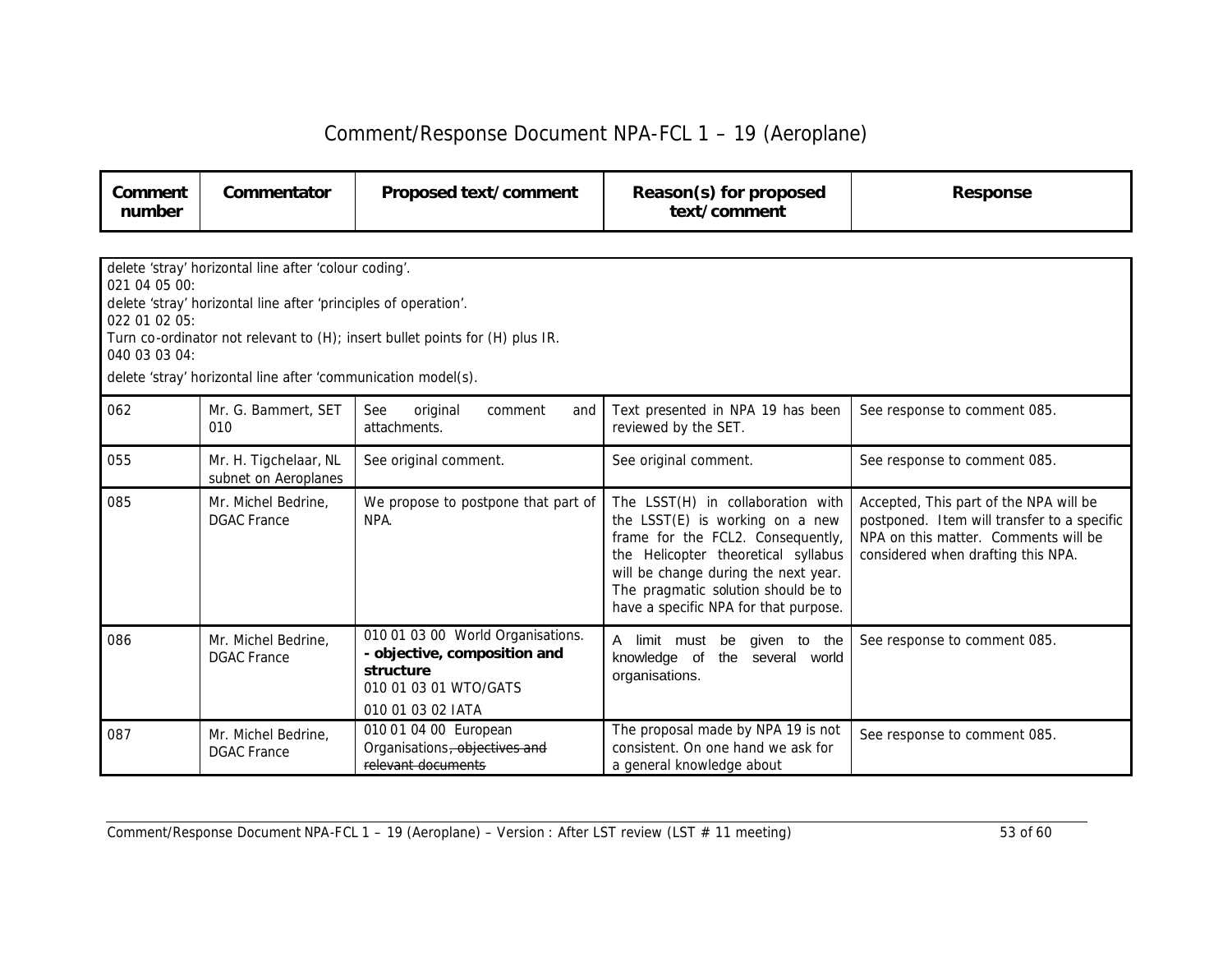| Comment/Response Document NPA-FCL 1 - 19 (Aeroplane) |  |  |
|------------------------------------------------------|--|--|
|------------------------------------------------------|--|--|

| Comment<br>number | Commentator                               | Proposed text/comment                                                                                                                                                                                                                                                                                  | Reason(s) for proposed<br>text/comment                                                                                                                                                                                                                                                                                                                                                                                                                                                               | <b>Response</b>              |
|-------------------|-------------------------------------------|--------------------------------------------------------------------------------------------------------------------------------------------------------------------------------------------------------------------------------------------------------------------------------------------------------|------------------------------------------------------------------------------------------------------------------------------------------------------------------------------------------------------------------------------------------------------------------------------------------------------------------------------------------------------------------------------------------------------------------------------------------------------------------------------------------------------|------------------------------|
|                   |                                           |                                                                                                                                                                                                                                                                                                        |                                                                                                                                                                                                                                                                                                                                                                                                                                                                                                      |                              |
|                   |                                           | - objective, composition and<br>structure.<br>010 01 04 01 European Commission<br>(EC)/ EASA<br>010 01 04 02 European Civil Aviation<br>Conference (ECAC)<br>- ECAC recommendation on<br>dry and wet leasing (ECAC 21/1)<br>010 01 04 03 02 Joint Aviation<br>Authorities (JAA)<br>- the JAR documents | European organisations and on the<br>other hand we restrain the study to<br>just one document which is just a<br>recommendation.<br>Moreover, if it is just a list of the JAR<br>documents which is requested, what<br>is the use of it for a pilot ? The main<br>documents needed for a pilot will be<br>studied in the relevant papers (JAR<br>23, JAR 25, JAR OPS, JAR FCL)<br>Therefore we suggest the same<br>generic but nonetheless restrictive<br>line for 010 01 03 00 and 010 01 04<br>00. |                              |
|                   |                                           | 010 01 04 04 03 Eurocontrol<br>010 03 02 00 Common and                                                                                                                                                                                                                                                 |                                                                                                                                                                                                                                                                                                                                                                                                                                                                                                      |                              |
| 088               | Mr. Michel Bedrine,<br><b>DGAC</b> France | registration marks.                                                                                                                                                                                                                                                                                    | Such a line in the syllabus is useless<br>and can lead to very stupid and<br>useless<br>MCQ <sub>S</sub> .<br>completely<br>Registration marks are<br>listed in<br>every good documentation.                                                                                                                                                                                                                                                                                                         | See response to comment 085. |
| 089               | Mr. Michel Bedrine,<br><b>DGAC</b> France | 010 04 00 00 Annex 1 - Personnel<br>Licensing<br>010 04 01 00 Definitions                                                                                                                                                                                                                              | Instead of reducing the ICAO annex<br>to the FCL part, there is no more<br>need now that the FCL system is<br>achieved, for an ICAO knowledge of                                                                                                                                                                                                                                                                                                                                                     | See response to comment 085. |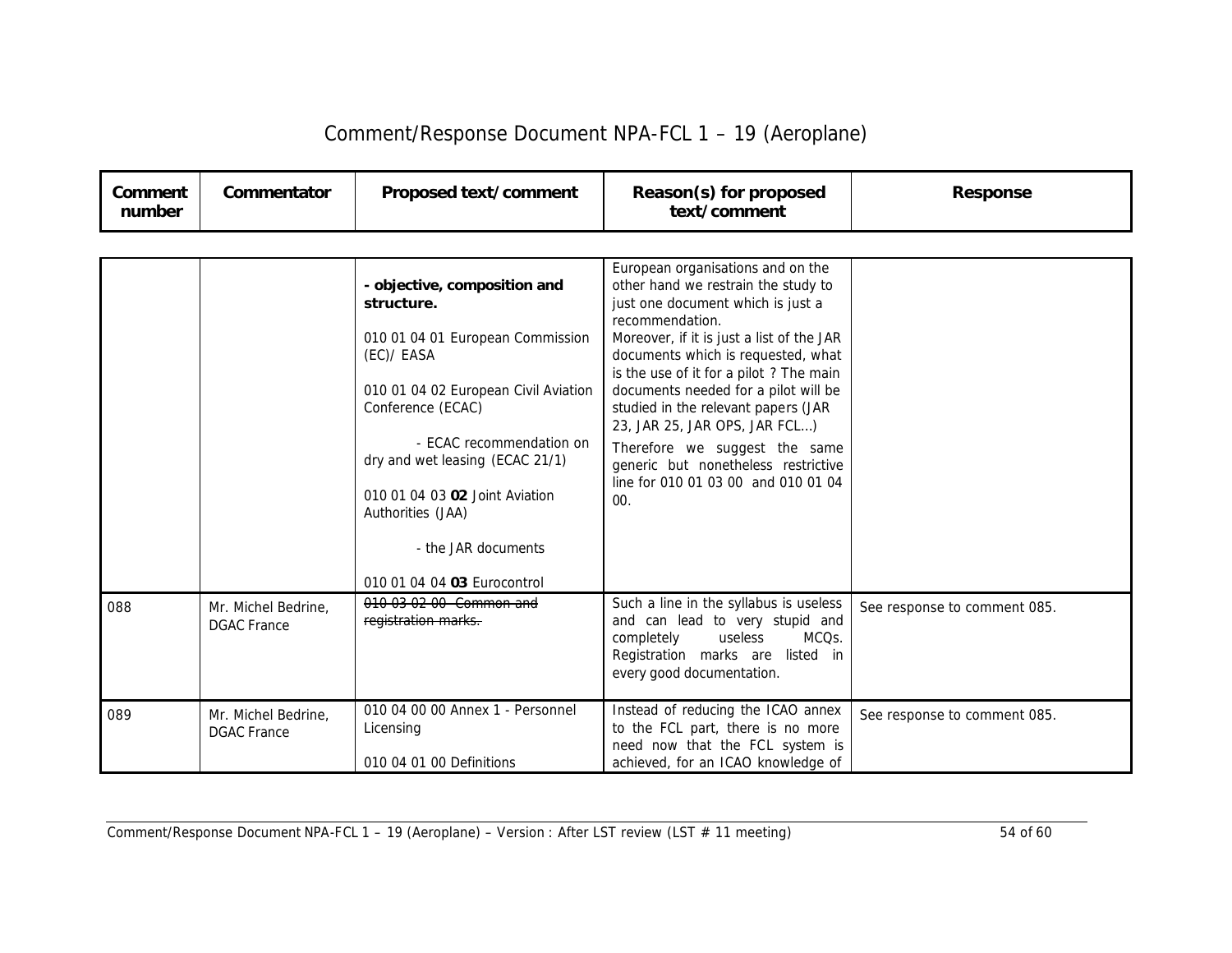| Comment/Response Document NPA-FCL 1 - 19 (Aeroplane) |  |  |
|------------------------------------------------------|--|--|
|------------------------------------------------------|--|--|

| Comment<br>number | Commentator                               | Proposed text/comment                                                                                                                                                                                                                                                                                                                                                  | Reason(s) for proposed<br>text/comment                                                                                                                                     | <b>Response</b>              |
|-------------------|-------------------------------------------|------------------------------------------------------------------------------------------------------------------------------------------------------------------------------------------------------------------------------------------------------------------------------------------------------------------------------------------------------------------------|----------------------------------------------------------------------------------------------------------------------------------------------------------------------------|------------------------------|
|                   |                                           |                                                                                                                                                                                                                                                                                                                                                                        |                                                                                                                                                                            |                              |
|                   |                                           | 010 04 02 00 Relevant Parts of<br>Annex 1 connected to JAR-FCL 1, 2<br>& 3. JAR-FCL 1<br>Foreword, Definitions and<br><b>Requirements (Section 1</b>                                                                                                                                                                                                                   | the licensing system. We would tend<br>support in this topic<br>the<br>to<br>knowledge of the license<br>the<br>students are applying for!                                 |                              |
| 090               | Mr. Michel Bedrine,<br><b>DGAC</b> France | 010 06 07 00 : Include the use of<br>TAWS  (cf doc 7030)                                                                                                                                                                                                                                                                                                               |                                                                                                                                                                            | See response to comment 085. |
| 091               | Mr. Michel Bedrine,<br><b>DGAC France</b> | 010 07 00 00:<br>Annex 11, Doc 4444 Air Traffic<br><b>Services</b><br>Air Traffic Services (based on<br>Annex 11, Doc 4444, and<br>Eurocontrol documentation)<br>010 07 01 00 : Definitions<br>010 07 02 00 : ATS Safety<br>Management<br>010 07 03 00 : ATS System, air<br>traffic flow management<br>- CFMU, slot allocation<br>procedure, slot allotment<br>message | According to 033, if the CFMU and<br>the slot procedure is relevant to 010,<br>we suggest to make it clear and to<br>modify the title of the topic and to<br>add one line. | See response to comment 085. |
| 092               | Mr. Michel Bedrine,<br><b>DGAC</b> France | 010 07 12 00 : Phaseologies                                                                                                                                                                                                                                                                                                                                            | This part is not relevant to 010, we<br>must leave this knowledge to 090 to<br>avoid any overlaps.                                                                         | See response to comment 085. |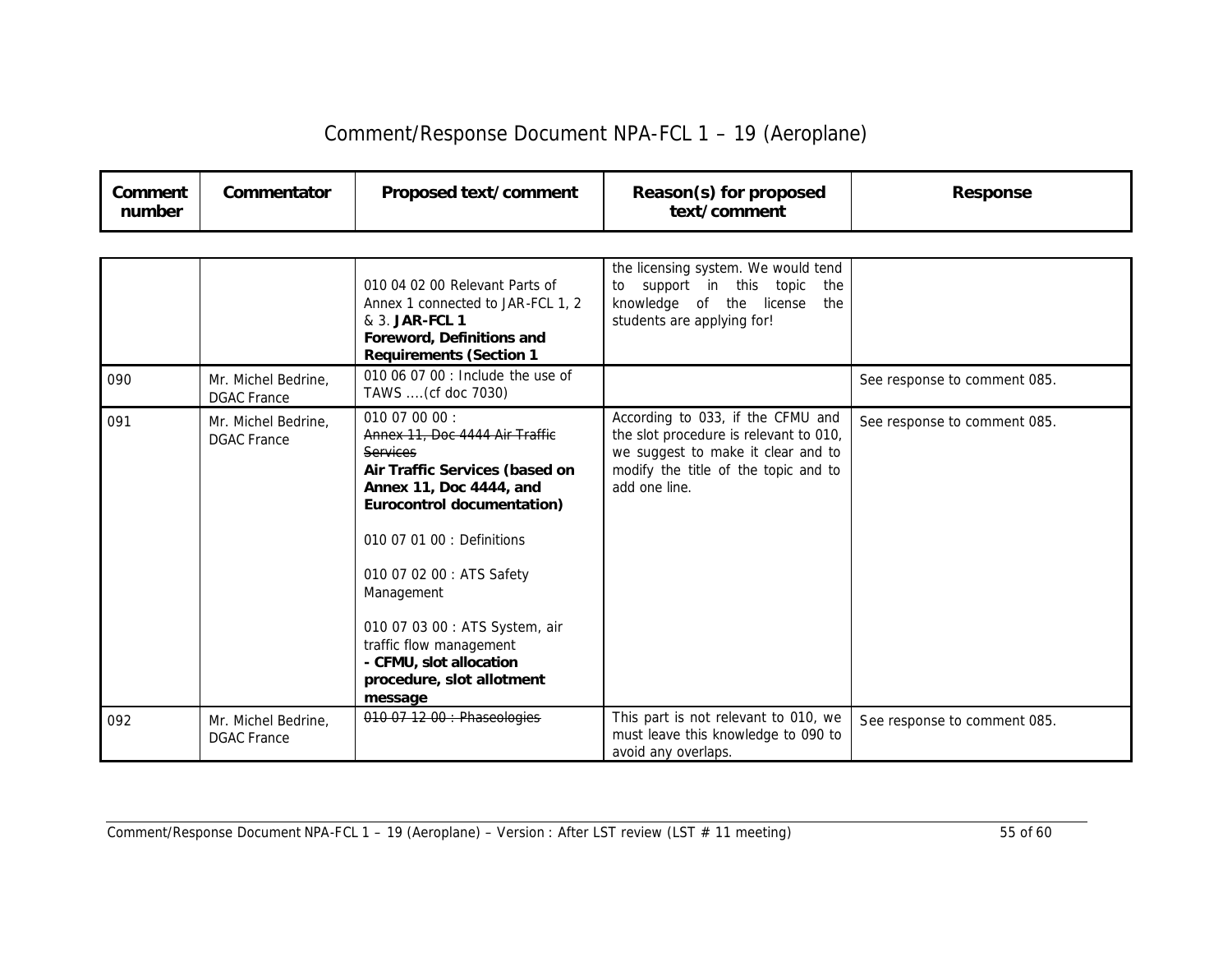| Comment<br>number | Commentator                               | Proposed text/comment                                                                                                                                                                                                                                  | Reason(s) for proposed<br>text/comment                                                                                                                                                                                                                                                                                                                                                                                                                                                                                                                                                                                                                             | <b>Response</b>              |
|-------------------|-------------------------------------------|--------------------------------------------------------------------------------------------------------------------------------------------------------------------------------------------------------------------------------------------------------|--------------------------------------------------------------------------------------------------------------------------------------------------------------------------------------------------------------------------------------------------------------------------------------------------------------------------------------------------------------------------------------------------------------------------------------------------------------------------------------------------------------------------------------------------------------------------------------------------------------------------------------------------------------------|------------------------------|
|                   |                                           |                                                                                                                                                                                                                                                        |                                                                                                                                                                                                                                                                                                                                                                                                                                                                                                                                                                                                                                                                    |                              |
| 093               | Mr. Michel Bedrine,<br><b>DGAC France</b> | 022 01 06 00 Flight Management<br>System (FMS)<br>- general principles<br>- inputs and ouputs of data<br>- Database content and<br>elaboration<br>- Different modes, functions and<br>computations<br>- Navigation accuracy and<br>approach capability |                                                                                                                                                                                                                                                                                                                                                                                                                                                                                                                                                                                                                                                                    | See response to comment 085. |
| 094               | Mr. Michel Bedrine.<br><b>DGAC</b> France | 033 05 03 00 : Submission of the<br>flight plan (Note: procedures for the<br>submission of flight plans is taught<br>and examined in 010)<br>- CFMU, slot allocation<br>procedure, slot allotment<br>message                                           | We are surprised nothing is said<br>about CFMU and the slot allocation<br>system. This part can be of the utter<br>utility, even for a CPL or a private IR,<br>and this part is relevant to 033.<br>According to us, basic knowledge<br>from CFMU to the Slot Allotment<br>Message must be given.<br>If this is what is meant by note (cf<br>033 05 03 00), it must be more<br>explicit and moreover the 010 SET<br>must be advised as no line in the<br>present syllabus (010 NPA 19)<br>seems to be dealing with this<br>matter.<br>1) If this is not, we suggest to<br>introduce a new line in the syllabus:<br>033 05 03 00 : Submission of the<br>flight plan | See response to comment 085. |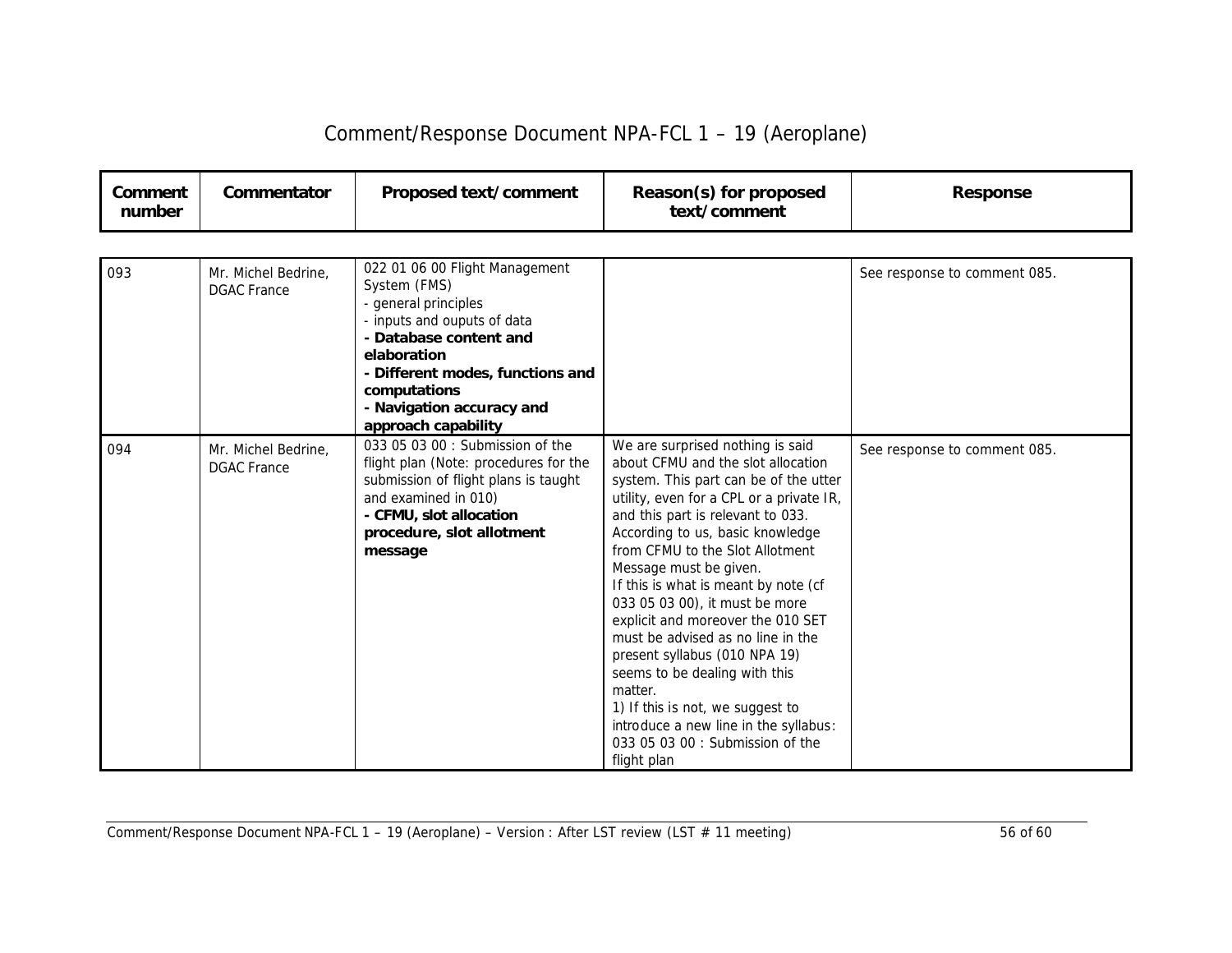| Comment/Response Document NPA-FCL 1 - 19 (Aeroplane) |  |  |
|------------------------------------------------------|--|--|
|------------------------------------------------------|--|--|

| Comment<br>number | Commentator | Proposed text/comment | Reason(s) for proposed<br>text/comment | Response |
|-------------------|-------------|-----------------------|----------------------------------------|----------|
|-------------------|-------------|-----------------------|----------------------------------------|----------|

|     |                     |                                 | - CFMU, slot allocation procedure,   |                              |
|-----|---------------------|---------------------------------|--------------------------------------|------------------------------|
|     |                     |                                 | slot allotment message               |                              |
|     |                     |                                 | 2 - Make the note of the line 033 05 |                              |
|     |                     |                                 | 03 00 more clear.                    |                              |
| 094 | Mr. Michel Bedrine, | Renumber                        | We wish to underline the influence   | See response to comment 085. |
|     | <b>DGAC France</b>  | 0810208103                      | during transonic and supersonic      |                              |
|     |                     | 0810308104                      | stage, on the displacement of the    |                              |
|     |                     | 0810408102                      | neutral point. The advance of the    |                              |
|     |                     |                                 | neutral point in supercritic and its |                              |
|     |                     | 081 02 02 03 ( - neutral point) | final position backward for every    |                              |
|     |                     |                                 | kind of profile in pure supersonic   |                              |
|     |                     | 081 03 01 06 : position of the  | must be known. This means topics     |                              |
|     |                     | neutral point with Mach number. | 081 02 and 03 must be presented      |                              |
|     |                     |                                 | after topic 081 04 in which the      |                              |
|     |                     |                                 | definition of the neutral point is   |                              |
|     |                     |                                 | given.                               |                              |
|     |                     |                                 | Moreover a specific line must be     |                              |
|     |                     |                                 | introduced in 081 02 02 03 (-        |                              |
|     |                     |                                 | neutral point) and 081 03 01 06 :    |                              |
|     |                     |                                 | position of the neutral point with   |                              |
|     |                     |                                 | Mach number.                         |                              |
|     |                     |                                 | 081 03 01 02 : Last but not least,   |                              |
|     |                     |                                 | could you please tell me what is the |                              |
|     |                     |                                 | influence of aeroplane mass on       |                              |
|     |                     |                                 | supersonic phenomenons?              |                              |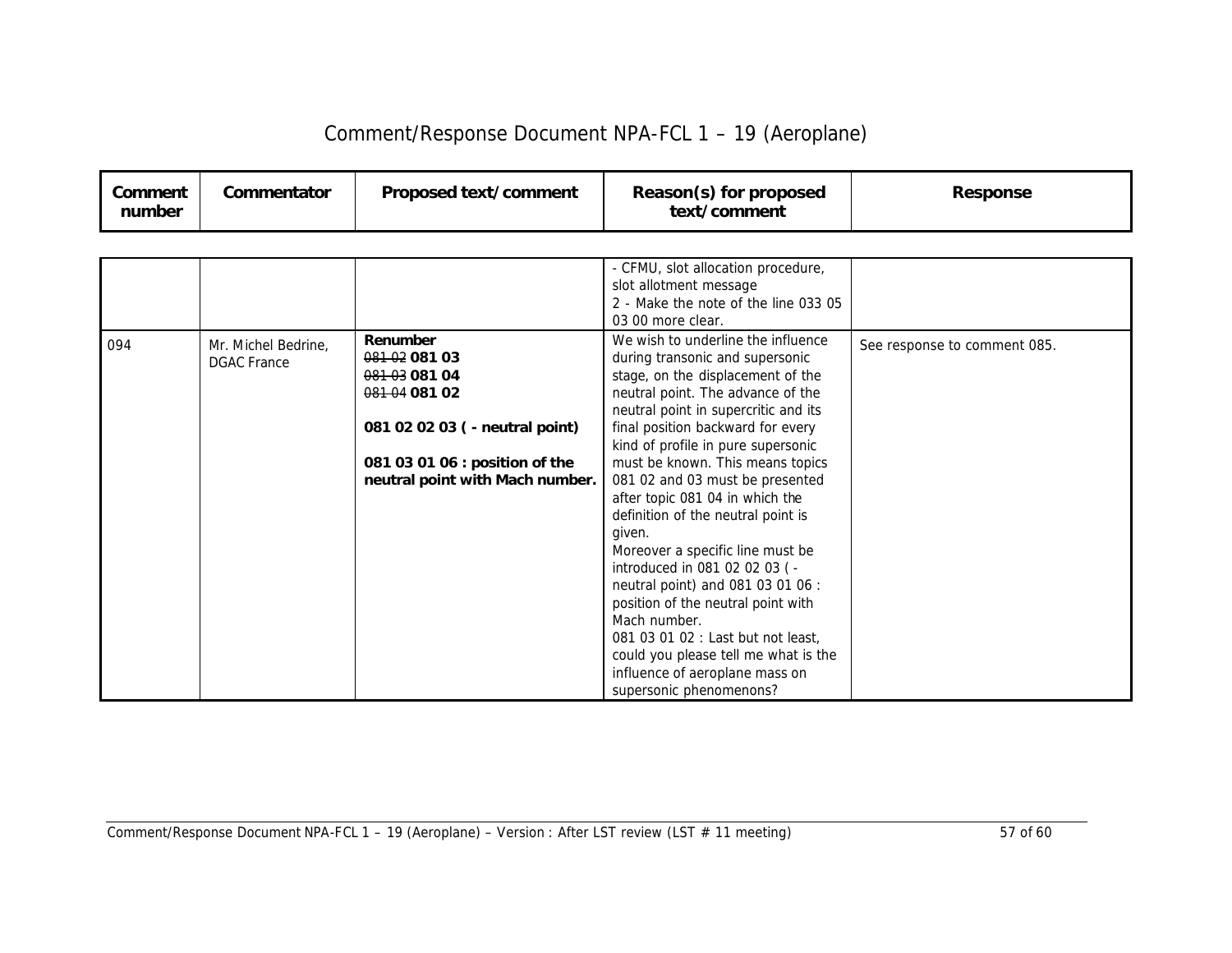| Comment<br>number | Commentator | Proposed text/comment | Reason(s) for proposed<br>text/comment | Response |
|-------------------|-------------|-----------------------|----------------------------------------|----------|
|                   |             |                       |                                        |          |

#### *JAR-FCL 1 (Aeroplane) Section 2 AMC / IEM D – Commercial Pilot Licence*

#### *AMC FCL 1.160 & 1.165[A][4]*

| 082                      | Mr. Michel Bedrine,<br><b>DGAC</b> France | See box below. | The AMC 1.160 & 1.165 (a) (4)<br>describe guide lines for CPL training<br>in a BITD, but regulation is missing<br>in the part 1. The PPL side has been<br>well written:" regulation in JAR-FCL<br>and description of the<br>1.120<br>crediting in Appendix 1 to JAR-FCL<br>$1.125$ ". | Accepted, for consistency between JAR-<br>FCL 1 section 1 and 2.                                                                                                                                                                                                                                                                                                                                                                                                                                               |  |  |
|--------------------------|-------------------------------------------|----------------|---------------------------------------------------------------------------------------------------------------------------------------------------------------------------------------------------------------------------------------------------------------------------------------|----------------------------------------------------------------------------------------------------------------------------------------------------------------------------------------------------------------------------------------------------------------------------------------------------------------------------------------------------------------------------------------------------------------------------------------------------------------------------------------------------------------|--|--|
| CPL(A) modular course    |                                           |                |                                                                                                                                                                                                                                                                                       |                                                                                                                                                                                                                                                                                                                                                                                                                                                                                                                |  |  |
| $(See JAR-FCL 1.125(c))$ |                                           |                |                                                                                                                                                                                                                                                                                       |                                                                                                                                                                                                                                                                                                                                                                                                                                                                                                                |  |  |
|                          | (See JAR-FCL 1.160, 1.165 & 1.170)        |                |                                                                                                                                                                                                                                                                                       |                                                                                                                                                                                                                                                                                                                                                                                                                                                                                                                |  |  |
|                          | (See Appendix 1 and 2 to JAR-FCL 1.170)   |                |                                                                                                                                                                                                                                                                                       |                                                                                                                                                                                                                                                                                                                                                                                                                                                                                                                |  |  |
|                          | (See AMC FCL 1.160 & 1.165(a)(4))         |                |                                                                                                                                                                                                                                                                                       |                                                                                                                                                                                                                                                                                                                                                                                                                                                                                                                |  |  |
|                          | (See Appendix 1 to JAR-FCL 1.470)         |                |                                                                                                                                                                                                                                                                                       |                                                                                                                                                                                                                                                                                                                                                                                                                                                                                                                |  |  |
|                          | (See IEM-FCL 1.170)                       |                |                                                                                                                                                                                                                                                                                       |                                                                                                                                                                                                                                                                                                                                                                                                                                                                                                                |  |  |
|                          |                                           |                |                                                                                                                                                                                                                                                                                       |                                                                                                                                                                                                                                                                                                                                                                                                                                                                                                                |  |  |
| <b>FLYING TRAINING</b>   |                                           |                |                                                                                                                                                                                                                                                                                       |                                                                                                                                                                                                                                                                                                                                                                                                                                                                                                                |  |  |
| 10                       |                                           |                |                                                                                                                                                                                                                                                                                       | Applicants without an instrument rating shall be given at least 25 hours dual flight instruction (see AMC FCL 1.160 & 1.165(a)(4)), including 10 hours of<br>instrument instruction of which up to 5 hours may be instrument ground time in a <b>BITD or a</b> FNPT I or II or a flight simulator (See AMC FCL 1.160 & 1.165(a)(4)).<br>Applicante holding a valid ID(A) shall be fully exadited towards the dual instrument instruction time. Applicante holding a valid ID(II) moy be credited up to E hours |  |  |

Applicants holding a valid IR(A) shall be fully credited towards the dual instrument instruction time. Applicants holding a valid IR(H) may be credited up to 5 hours of the dual instrument instruction time, in which case at least 5 hours dual instrument instruction time shall be given in an aeroplane.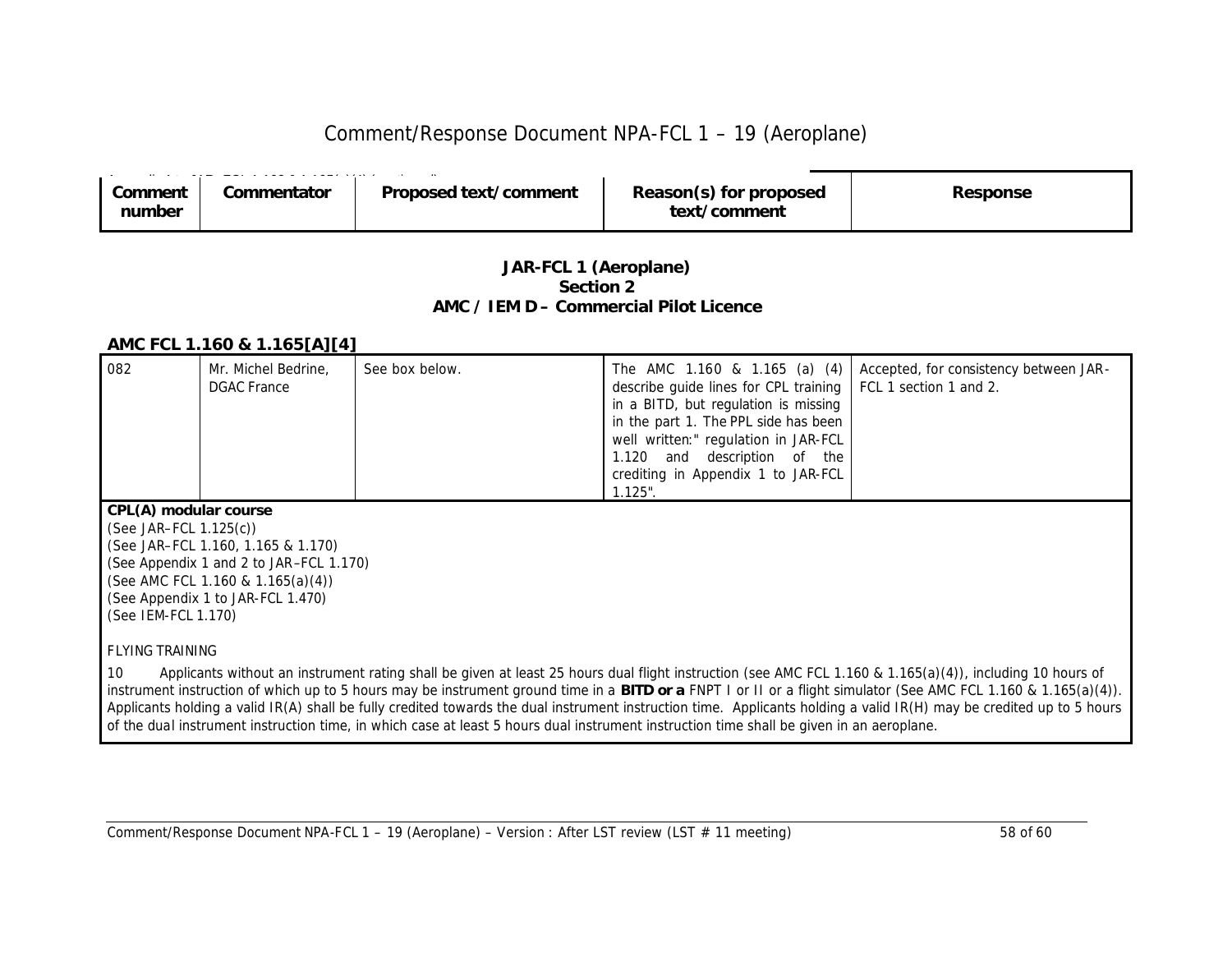| Comment<br>number | Commentator | Proposed text/comment | Reason(s) for proposed<br>text/comment | <b>Response</b> |
|-------------------|-------------|-----------------------|----------------------------------------|-----------------|
|-------------------|-------------|-----------------------|----------------------------------------|-----------------|

#### *JAR-FCL 1 (Aeroplane) Section 2 AMC / IEM – Class and Type Rating*

#### *AMC FCL 1.261[C][2][3.3]*

| 052 | Mr. D. L. Conduit, UK<br>CAA | Insert italicized text into $3^{\circ}$<br>sentence: | Appendix 2 to JAR-FCL 1.055,<br>paragraph 7 requires that a TRTO's | Accepted. |
|-----|------------------------------|------------------------------------------------------|--------------------------------------------------------------------|-----------|
|     |                              | "When the sub contracted"                            | arrangements with other training                                   |           |
|     |                              | organization is not approved by a                    | organizations are subject to the                                   |           |
|     |                              | JAA Member State the approving                       | approval of the Authority. The                                     |           |
|     |                              | Authority of the TRTO should                         | above text is intended to reflect and                              |           |
|     |                              | include the sub contracted                           | support the approval aspect included                               |           |
|     |                              | organization in the approval                         | in the JAR-FCL section 1                                           |           |
|     |                              | <b>process and</b> be satisfied that the             | requirement.                                                       |           |
|     |                              | standard of training [etc., etc.]."                  |                                                                    |           |

#### *AMC FCL 1.261[C][2][7.1]*

| 053 | Mr. D. L. Conduit, UK | In 3 <sup>"</sup> sentence after 'Such systems' | Should implies a recommendation     | Accepted. |
|-----|-----------------------|-------------------------------------------------|-------------------------------------|-----------|
|     | CAA                   | delete 'should' and insert                      | whereas the context merely requires |           |
|     |                       | …mav…'.                                         | a discretionarv<br>option.          |           |

#### *AMC FCL 1.261[C][2][8.1]*

| 054 | Mr. D. L. Conduit, UK | In 1 <sup>st</sup> sentence after 'addressed | It is clear from paragraph 1.2 that    | Accepted. |
|-----|-----------------------|----------------------------------------------|----------------------------------------|-----------|
|     | CAA                   | by distance learning' insert ', if           | the expectation is that type rating    |           |
|     |                       | approved [see paragraph 1.2, '               | courses will for the most part be full |           |
|     |                       |                                              | time attended courses with only        |           |
|     |                       |                                              | particular circumstances allowing for  |           |
|     |                       |                                              | distance learning.                     |           |

Comment/Response Document NPA-FCL 1 – 19 (Aeroplane) – Version : After LST review (LST # 11 meeting) 59 of 60